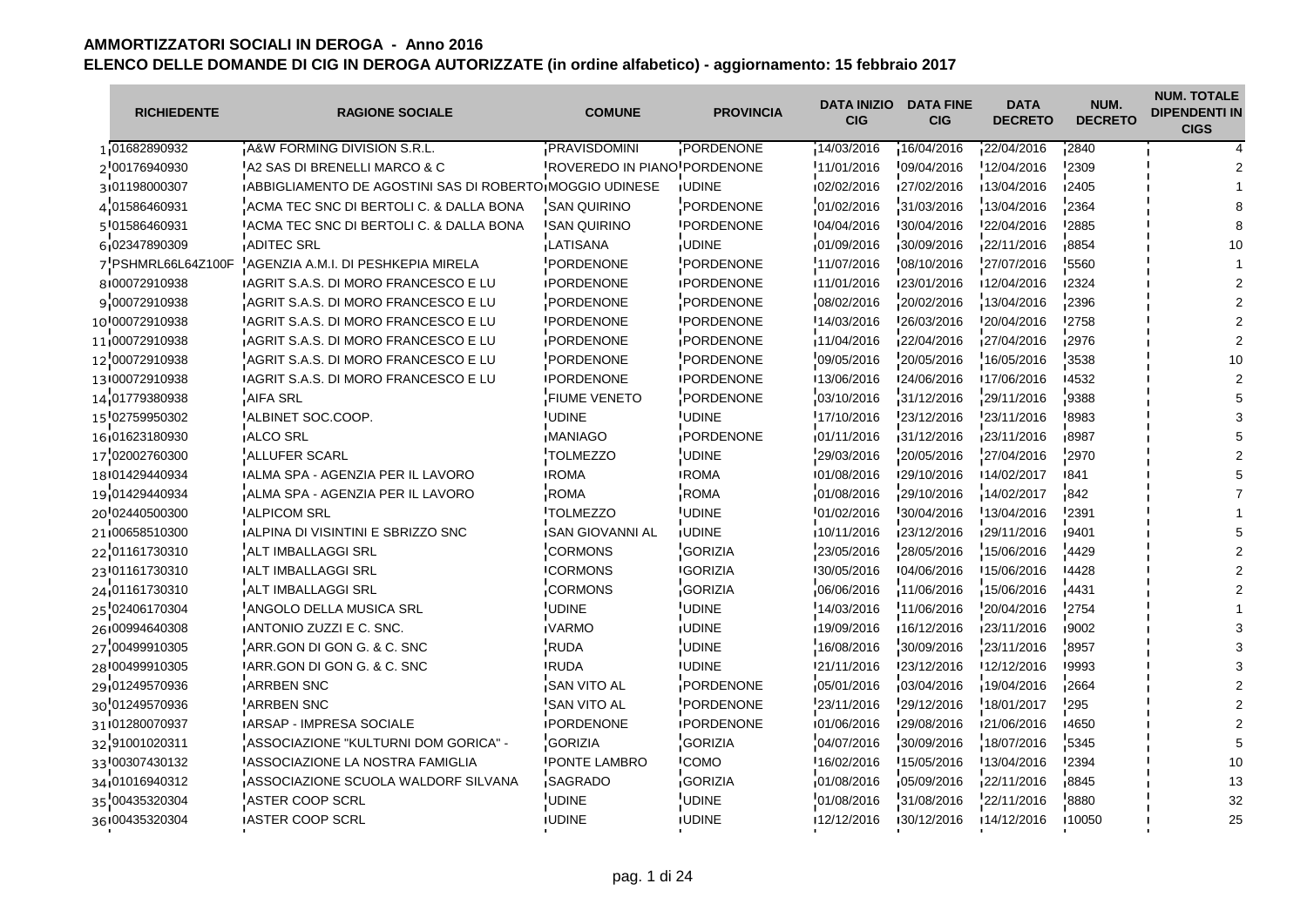| <b>RICHIEDENTE</b>                  | <b>RAGIONE SOCIALE</b>                          | <b>COMUNE</b>               | <b>PROVINCIA</b>  | <b>DATA INIZIO</b><br><b>CIG</b> | <b>DATA FINE</b><br><b>CIG</b> | <b>DATA</b><br><b>DECRETO</b> | NUM.<br><b>DECRETO</b> | <b>NUM. TOTALE</b><br><b>DIPENDENTI IN</b><br><b>CIGS</b> |
|-------------------------------------|-------------------------------------------------|-----------------------------|-------------------|----------------------------------|--------------------------------|-------------------------------|------------------------|-----------------------------------------------------------|
| 37 00435320304                      | ASTER COOP SCRL                                 | <b>UDINE</b>                | <b>UDINE</b>      | 24/11/2016                       | 31/12/2016                     | 02/12/2016                    | 9737                   | 20                                                        |
| 38 00225210939                      | AUDIO VIDEO SERVICE SAS DI COTALI SERGIO        | <b>PORDENONE</b>            | <b>PORDENONE</b>  | 23/05/2016                       | 22/07/2016                     | 25/05/2016                    | 3850                   |                                                           |
| 39:00225210939                      | <b>AUDIO VIDEO SERVICE SAS DI COTALI SERGIO</b> | <b>IPORDENONE</b>           | <b>IPORDENONE</b> | 103/10/2016                      | 131/10/2016                    | 124/11/2016                   | 19069                  |                                                           |
| 40 01248970939                      | AUTOTRASPORTI DONDA ANTONIO SRL                 | 'SAN GIORGIO DELLA          | PORDENONE         | 03/10/2016                       | 31/12/2016                     | 24/11/2016                    | 9056                   |                                                           |
| 41 00162890305                      | IAUTOTRASPORTI DREOSSO SRL                      | <b>IPALMANOVA</b>           | <b>UDINE</b>      | 101/02/2016                      | 130/04/2016                    | 14/04/2016                    | <b>'2481</b>           |                                                           |
| 42.02258100300                      | AVENIR DI BATTISTON ALDO & C.                   | LIGNANO                     | <b>UDINE</b>      | 13/06/2016                       | 09/09/2016                     | 22/06/2016                    | $-4704$                |                                                           |
| 43'02196400309                      | B.C.M. MECCANICA SRL                            | <b>MORTEGLIANO</b>          | <b>UDINE</b>      | 18/07/2016                       | 31/08/2016                     | 25/07/2016                    | 5519                   |                                                           |
| 44102196400309                      | <b>B.C.M. MECCANICA SRL</b>                     | <b>IMORTEGLIANO</b>         | <b>IUDINE</b>     | 101/09/2016                      | 130/09/2016                    | 122/11/2016                   | 18853                  |                                                           |
| 45 00475300315                      | BALLARIN S.A.S. DI FABIO E SABRINA BALLARIN     | <b>MONFALCONE</b>           | <b>GORIZIA</b>    | 29/02/2016                       | 28/03/2016                     | 19/04/2016                    | 2686                   |                                                           |
| 46 02658220302                      | <b>IBAR PORTANUOVA SNC DI CANOVA P.&amp; C.</b> | <b>UDINE</b>                | <b>UDINE</b>      | 123/05/2016                      | 10/08/2016                     | 10/06/2016                    | 14341                  |                                                           |
| 47,00626840300                      | <b>BARAZUTTI E D'AGOSTINO</b>                   | TOLMEZZO                    | <b>UDINE</b>      | 04/04/2016                       | 30/04/2016                     | 22/04/2016                    | 2887                   |                                                           |
| 48'00626840300                      | BARAZUTTI E D'AGOSTINO                          | <b>TOLMEZZO</b>             | <b>UDINE</b>      | 30/05/2016                       | 30/06/2016                     | 20/06/2016                    | 4589                   |                                                           |
| 49100626840300                      | <b>BARAZUTTI E D'AGOSTINO</b>                   | <b>ITOLMEZZO</b>            | <b>UDINE</b>      | 101/07/2016                      | 130/07/2016                    | 101/09/2016                   | ■6303                  |                                                           |
| 50 BRTLRS48P13G300G                 | <b>BARITUSSIO LORIS</b>                         | <b>TOLMEZZO</b>             | <b>UDINE</b>      | 01/02/2016                       | 31/03/2016                     | 14/04/2016                    | 2472                   |                                                           |
| 51 00949800320                      | <b>BAZZARA SRL</b>                              | <b><i>ITRIESTE</i></b>      | <b>TRIESTE</b>    | 04/07/2016                       | 01/10/2016                     | 19/07/2016                    | '5380                  |                                                           |
| 52,01588880300                      | <b>BDM LEGNAMI DI BORIA FRANCO &amp; C. SAS</b> | IVILLA SANTINA              | <b>UDINE</b>      | 04/04/2016                       | 03/06/2016                     | 26/04/2016                    | <b>2906</b>            |                                                           |
| 53 01588880300                      | BDM LEGNAMI DI BORIA FRANCO & C. SAS            | 'VILLA SANTINA              | <b>UDINE</b>      | 06/06/2016                       | 03/07/2016                     | 20/06/2016                    | 4567                   |                                                           |
| 54 BCCMRA63L24I904U                 | <b>IBECCARO MAURO</b>                           | <b>ISPILIMBERGO</b>         | <b>IPORDENONE</b> | 120/01/2016                      | 19/02/2016                     | 13/04/2016                    | <b>I2366</b>           |                                                           |
| 55 BLTDNL87P11E473M                 | BELTRAME DANIELE                                | <b>LATISANA</b>             | <b>UDINE</b>      | 29/02/2016                       | 09/04/2016                     | 15/04/2016                    | 2584                   |                                                           |
| 56 02081670305                      | BERTMARK E MAXGEE CONSTRUCTIONS SAS             | <b>FAGAGNA</b>              | <b>UDINE</b>      | 07/03/2016                       | 18/03/2016                     | 20/04/2016                    | '2755                  |                                                           |
| 57 02081670305                      | BERTMARK E MAXGEE CONSTRUCTIONS SAS             | <b>FAGAGNA</b>              | <b>UDINE</b>      | 04/04/2016                       | 15/04/2016                     | 26/04/2016                    | ■2926                  |                                                           |
| 58 02081670305                      | BERTMARK E MAXGEE CONSTRUCTIONS SAS             | <b>FAGAGNA</b>              | <b>UDINE</b>      | 09/05/2016                       | 20/05/2016                     | 25/05/2016                    | 3851                   |                                                           |
| 59 02081670305                      | <b>IBERTMARK E MAXGEE CONSTRUCTIONS SAS</b>     | <b>IFAGAGNA</b>             | <b>UDINE</b>      | 106/06/2016                      | 17/06/2016                     | 129/06/2016                   | -4917                  |                                                           |
| 60 02081670305                      | <b>BERTMARK E MAXGEE CONSTRUCTIONS SAS</b>      | FAGAGNA                     | <b>UDINE</b>      | 04/07/2016                       | 15/07/2016                     | 20/07/2016                    | 5430                   |                                                           |
| 61 BRTNTN80D21L483E                 | <b>BERTOSSIO ANTONIO</b>                        | UDINE <sup>.</sup>          | <b>UDINE</b>      | 01/02/2016                       | 30/04/2016                     | 14/04/2016                    | 2470                   |                                                           |
| 62100622940302                      | <b>BIANCHI SNC</b>                              | <b>IMARTIGNACCO</b>         | <b>IUDINE</b>     | 02/05/2016                       | 127/05/2016                    | 17/05/2016                    | ■3596                  |                                                           |
| 63 00622940302                      | <b>BIANCHI SNC</b>                              | <b>MARTIGNACCO</b>          | <b>UDINE</b>      | 01/06/2016                       | 30/06/2016                     | 10/06/2016                    | 4343                   |                                                           |
| 64 BNCGRG60P29L483K BIANCO GIORGIO  |                                                 | <b>IREMANZACCO</b>          | <b>UDINE</b>      | 121/09/2016                      | 19/12/2016                     | 24/11/2016                    | <b>'9052</b>           |                                                           |
| 65 BSNFRN60A13L267X BIASON FLORIANO |                                                 | MARIANO DEL FRIULI GORIZIA  |                   | 21/03/2016                       | 21/05/2016                     | 21/04/2016                    | 2789                   |                                                           |
| 66 BSTLRT68S02I403E                 | <b>BIASUTTO ALBERTO</b>                         | SAN GIORGIO DELLA PORDENONE |                   | 08/02/2016                       | 11/03/2016                     | 15/04/2016                    | 2557                   |                                                           |
| 67 BDTCRN66E70E098H BIDUT CATERINA  |                                                 | <b>IMONFALCONE</b>          | <b>IGORIZIA</b>   | 101/06/2016                      | 128/08/2016                    | 101/06/2016                   | 14043                  |                                                           |
|                                     | 68 JKNRRT66A25Z118V BIEFFE 2 DI JAKONCIC ROBERT | <b>GORIZIA</b>              | <b>GORIZIA</b>    | 01/03/2016                       | 16/03/2016                     | 19/04/2016                    | 2682                   |                                                           |
|                                     | 69 JKNRRT66A25Z118V BIEFFE 2 DI JAKONCIC ROBERT | <b>GORIZIA</b>              | <b>GORIZIA</b>    | 04/04/2016                       | 30/04/2016                     | 26/04/2016                    | '2928                  |                                                           |
|                                     | 70 JKNRRT66A25Z118V BIEFFE 2 DI JAKONCIC ROBERT | <b>GORIZIA</b>              | GORIZIA           | 25/05/2016                       | 28/05/2016                     | 16/06/2016                    | 14477                  |                                                           |
| 71 JKNRRT66A25Z118V                 | BIEFFE 2 DI JAKONCIC ROBERT                     | <b>GORIZIA</b>              | <b>GORIZIA</b>    | 30/05/2016                       | 08/06/2016                     | 16/06/2016                    | 4474                   |                                                           |
| 72 01428860306                      | <b>IBIEFFE SEGATI SRL</b>                       | <b>IPORPETTO</b>            | <b>UDINE</b>      | 03/10/2016                       | 131/12/2016                    | 123/11/2016                   | 19003                  |                                                           |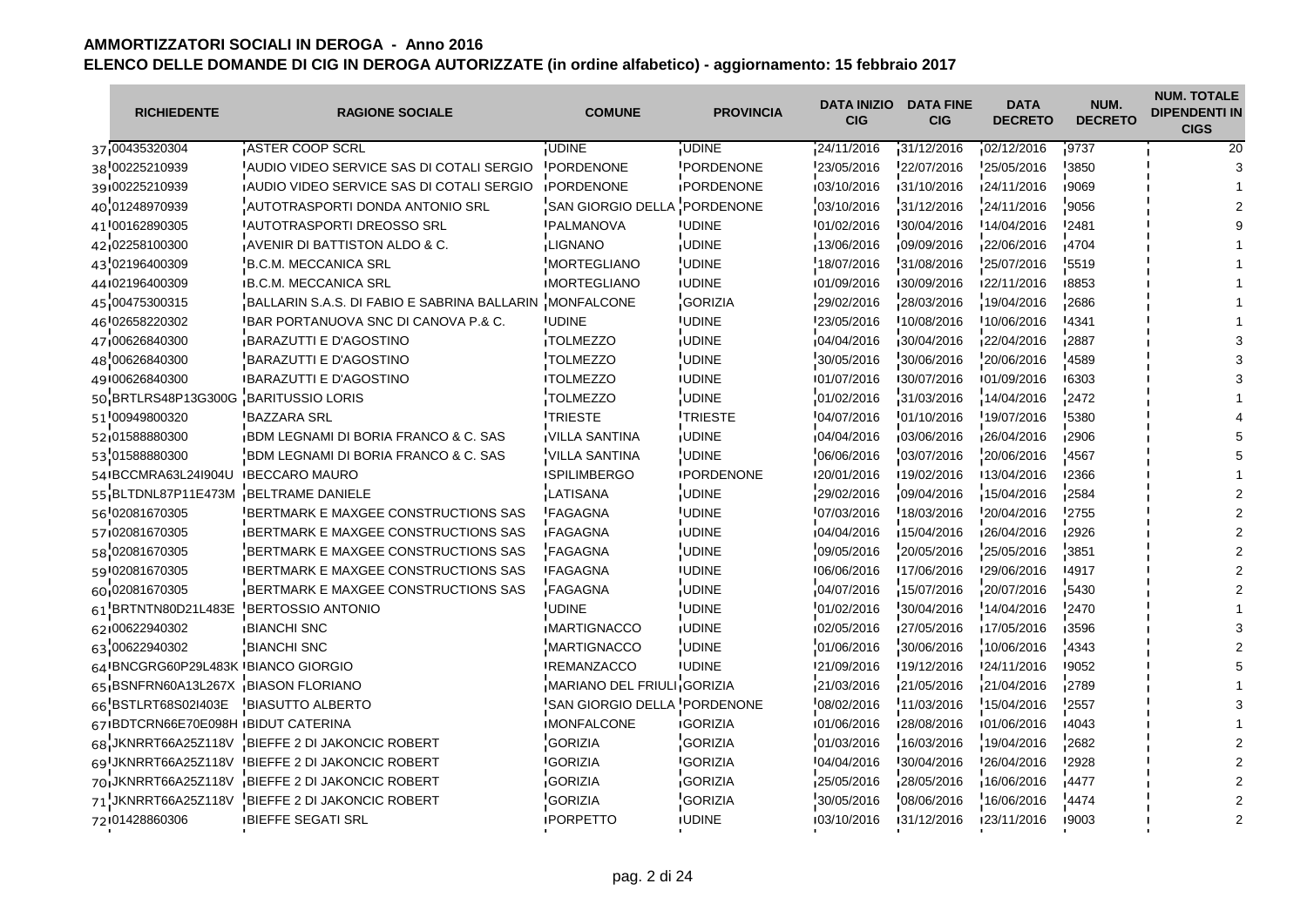| <b>RICHIEDENTE</b>                   | <b>RAGIONE SOCIALE</b>                                 | <b>COMUNE</b>                      | <b>PROVINCIA</b>  | <b>DATA INIZIO</b><br><b>CIG</b> | <b>DATA FINE</b><br><b>CIG</b> | <b>DATA</b><br><b>DECRETO</b> | NUM.<br><b>DECRETO</b> | <b>NUM. TOTALE</b><br><b>DIPENDENTI IN</b><br><b>CIGS</b> |
|--------------------------------------|--------------------------------------------------------|------------------------------------|-------------------|----------------------------------|--------------------------------|-------------------------------|------------------------|-----------------------------------------------------------|
| 73 01056490319                       | BIRBE & CO. COOP. SOC. ONLUS                           | FOGLIANO                           | <b>GORIZIA</b>    | 01/03/2016                       | 29/05/2016                     | 20/04/2016                    | 2737                   |                                                           |
| 74'01747800694                       | BOMAV 4 S.R.L.                                         | SACILE                             | PORDENONE         | 27/04/2016                       | 21/05/2016                     | 10/05/2016                    | 3350                   |                                                           |
| 75 01747800694                       | <b>BOMAV 4 S.R.L.</b>                                  | <b>ISACILE</b>                     | <b>IPORDENONE</b> | 123/05/2016                      | 123/07/2016                    | 130/05/2016                   | 13957                  |                                                           |
| 76 BNFGLN34E08C498X                  | <b>BONFANTE GIULIANO</b>                               | PASIAN DI PRATO                    | <b>UDINE</b>      | 25/01/2016                       | 26/02/2016                     | 13/04/2016                    | 2382                   |                                                           |
| 77 BNLMCL64E15L219V BONIOLI IMPIANTI |                                                        | <b>IFAEDIS</b>                     | <b>IUDINE</b>     | 125/07/2016                      | 12/08/2016                     | 123/11/2016                   | -8971                  |                                                           |
| 78 00073690935                       | BORANGA TESSUTI & CONFEZIONI S.P.A.                    | PORDENONE                          | PORDENONE         | 13/06/2016                       | 10/09/2016                     | 17/06/2016                    | 14524                  |                                                           |
| 79'01787880309                       | BOSCO GIUSEPPE & C.SNC                                 | <b>MANZANO</b>                     | <b>UDINE</b>      | 20/06/2016                       | 30/07/2016                     | 19/07/2016                    | 5356                   |                                                           |
| 80 01787880309                       | <b>IBOSCO GIUSEPPE &amp; C.SNC</b>                     | <b>IMANZANO</b>                    | <b>IUDINE</b>     | 03/10/2016                       | 128/10/2016                    | 124/11/2016                   | 19060                  |                                                           |
| 81 00189840309                       | <b>BOSCO PIETRO S.R.L.</b>                             | SAN GIOVANNI AL                    | <b>UDINE</b>      | 05/09/2016                       | 05/11/2016                     | 23/11/2016                    | 8978                   |                                                           |
| 82 00189840309                       | <b>IBOSCO PIETRO S.R.L.</b>                            | <b>ISAN GIOVANNI AL</b>            | <b>IUDINE</b>     | 21/11/2016                       | 18/12/2016                     | 30/11/2016                    | <b>'</b> 9455          | 10                                                        |
| 83 BDUSRG55B07E083C BUDAI SERGIO     |                                                        | GONARS                             | <b>UDINE</b>      | 11/01/2016                       | 09/04/2016                     | 13/04/2016                    | 2359                   |                                                           |
| 84'02183900303                       | <b>BULFONI FRANCO SRL</b>                              | <b>SAN GIOVANNI AL</b>             | <b>UDINE</b>      | 22/02/2016                       | 26/02/2016                     | 15/04/2016                    | 2580                   |                                                           |
|                                      | 85 IBTTFNC52R05E473T IBUTTO' FRANCESCO                 | <b>IRONCHIS</b>                    | <b>IUDINE</b>     | 125/07/2016                      | ■19/08/2016                    | 128/07/2016                   | 15582                  |                                                           |
|                                      | 86 BTTFNC52R05E473T BUTTO' FRANCESCO                   | <b>RONCHIS</b>                     | <b>UDINE</b>      | 22/08/2016                       | 30/09/2016                     | 23/11/2016                    | 8954                   |                                                           |
|                                      | 87 BTTFNC52R05E473T BUTTO' FRANCESCO                   | <b>RONCHIS</b>                     | <b>UDINE</b>      | 03/10/2016                       | 21/10/2016                     | 28/11/2016                    | '9265                  |                                                           |
| 88 00522170323                       | C. ZERIAL SAS DI ZERJAL MASSIMO, ZERJAL                | <b>TRIESTE</b>                     | TRIESTE           | 12/12/2016                       | 30/12/2016                     | 16/12/2016                    | 10266                  |                                                           |
| 89 00157840307                       | C.I.E. SRL                                             | <b>MARTIGNACCO</b>                 | <b>UDINE</b>      | 02/05/2016                       | 28/05/2016                     | 02/05/2016                    | 3043                   |                                                           |
| 90 00157840307                       | <b>IC.I.E. SRL</b>                                     | <b>IMARTIGNACCO</b>                | <b>IUDINE</b>     | 104/07/2016                      | 16/07/2016                     | 130/06/2016                   | 14952                  |                                                           |
| 91 00157840307                       | C.I.E. SRL                                             | <b>MARTIGNACCO</b>                 | <b>UDINE</b>      | 14/11/2016                       | 31/12/2016                     | 28/11/2016                    | 9237                   |                                                           |
| 92 00553370313                       | C.I.M.A. DI PUSSINI NEREO & C. SNC                     | <b>GRADISCA D'ISONZO GORIZIA</b>   |                   | 02/05/2016                       | 04/06/2016                     | 21/06/2016                    | 4662                   |                                                           |
| 93 00553370313                       | C.I.M.A. DI PUSSINI NEREO & C. SNC                     | <b>GRADISCA D'ISONZO GORIZIA</b>   |                   | 06/06/2016                       | 02/07/2016                     | 22/06/2016                    | 1703                   |                                                           |
| 94 00553370313                       | C.I.M.A. DI PUSSINI NEREO & C. SNC                     | GRADISCA D'ISONZO GORIZIA          |                   | 18/07/2016                       | 22/07/2016                     | 22/11/2016                    | 8874                   |                                                           |
| 95 00553370313                       | <b>IC.I.M.A. DI PUSSINI NEREO &amp; C. SNC</b>         | <b>IGRADISCA D'ISONZO IGORIZIA</b> |                   | 122/08/2016                      | 109/09/2016                    | 122/11/2016                   | !8876                  |                                                           |
| 96 00553370313                       | C.I.M.A. DI PUSSINI NEREO & C. SNC                     | GRADISCA D'ISONZO GORIZIA          |                   | 19/12/2016                       | 23/12/2016                     | 23/01/2017                    | 352                    |                                                           |
| 97 00124570326                       | C.L.U. "F. BASAGLIA" SOC.COOP ONLUS                    | TRIESTE                            | <b>TRIESTE</b>    | 09/05/2016                       | 06/08/2016                     | 20/05/2016                    | '3723                  |                                                           |
| 98 00249000308                       | <b>IC.M. TRASPORTI SRL</b>                             | <b>ILUSEVERA</b>                   | <b>IUDINE</b>     | 129/02/2016                      | 12/03/2016                     | 15/04/2016                    | ∎2588                  |                                                           |
| 99 00249000308                       | <b>C.M. TRASPORTI SRL</b>                              | LUSEVERA                           | <b>UDINE</b>      | 21/03/2016                       | 02/04/2016                     | 21/04/2016                    | 2783                   |                                                           |
| 100 01831120306                      | <b>CALZ.GIOVANNI VENUTI SNC</b>                        | <b>RAGOGNA</b>                     | <b>IUDINE</b>     | 11/01/2016                       | 12/02/2016                     | 12/04/2016                    | '2335                  |                                                           |
| 101 01831120306                      | CALZ.GIOVANNI VENUTI SNC                               | RAGOGNA                            | <b>UDINE</b>      | 01/03/2016                       | 31/03/2016                     | 20/04/2016                    | 2763                   |                                                           |
| 102 01831120306                      | CALZ.GIOVANNI VENUTI SNC                               | <b>RAGOGNA</b>                     | <b>UDINE</b>      | 05/04/2016                       | 30/04/2016                     | 26/04/2016                    | 2931                   |                                                           |
| 103 01410270308                      | <b>ICALZATURIFICIO MARY DI BATTIGELLI RENATO</b>       | <b>ISAN DANIELE DEL</b>            | <b>IUDINE</b>     | 104/05/2016                      | 104/06/2016                    | 123/05/2016                   | Ⅰ3762                  |                                                           |
| 104 01410270308                      | CALZATURIFICIO MARY DI BATTIGELLI RENATO               | SAN DANIELE DEL                    | <b>UDINE</b>      | 07/11/2016                       | 24/12/2016                     | 06/12/2016                    | 9891                   |                                                           |
|                                      | 105 CMPGFR49B25G891T CAMPANER GIANFRANCO               | <b>PORPETTO</b>                    | <b>UDINE</b>      | 17/10/2016                       | 18/11/2016                     | 29/11/2016                    | '9404                  |                                                           |
| 106 02073760304                      | CANDUSSO CARPENTERIE E LATTONERIE SRL                  | <b>MORUZZO</b>                     | <b>UDINE</b>      | 08/02/2016                       | 08/04/2016                     | 14/04/2016                    | 2492                   |                                                           |
| 107 02073760304                      | CANDUSSO CARPENTERIE E LATTONERIE SRL                  | <b>MORUZZO</b>                     | <b>UDINE</b>      | 24/10/2016                       | 21/11/2016                     | 30/11/2016                    | 9454                   |                                                           |
| 108102073760304                      | <b>ICANDUSSO CARPENTERIE E LATTONERIE SRL IMORUZZO</b> |                                    | <b>IUDINE</b>     | 123/11/2016                      | 129/12/2016                    | 106/02/2017                   | 1674                   |                                                           |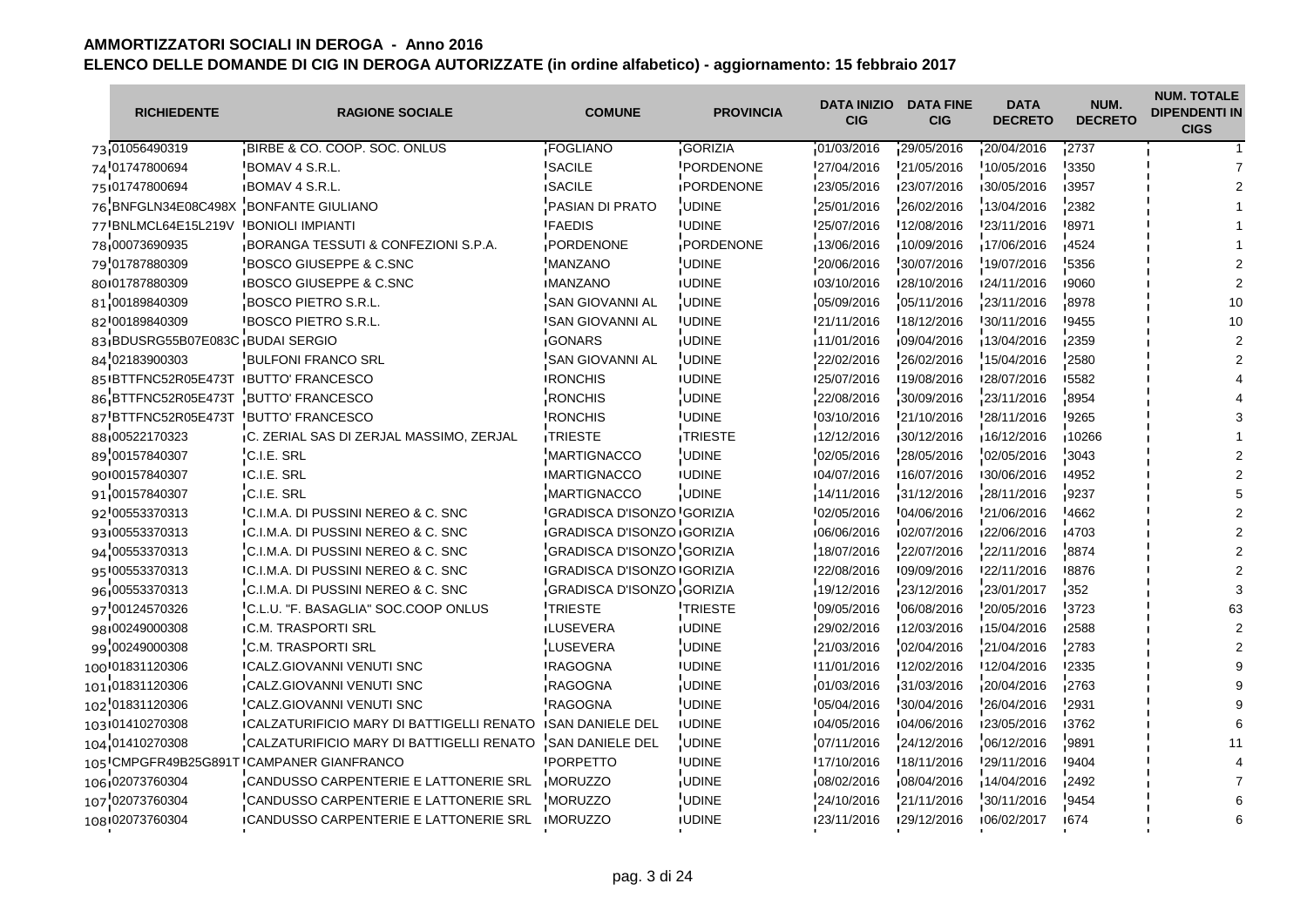| <b>RICHIEDENTE</b>   | <b>RAGIONE SOCIALE</b>                                | <b>COMUNE</b>             | <b>PROVINCIA</b>  | <b>DATA INIZIO</b><br><b>CIG</b> | <b>DATA FINE</b><br><b>CIG</b> | <b>DATA</b><br><b>DECRETO</b> | NUM.<br><b>DECRETO</b> | <b>NUM. TOTALE</b><br><b>DIPENDENTI IN</b><br><b>CIGS</b> |
|----------------------|-------------------------------------------------------|---------------------------|-------------------|----------------------------------|--------------------------------|-------------------------------|------------------------|-----------------------------------------------------------|
| 109 02480200308      | <b>CANDUSSO ENZO SRL</b>                              | MORUZZO                   | <b>UDINE</b>      | 01/03/2016                       | 29/05/2016                     | 15/04/2016                    | 2559                   |                                                           |
| 110 00441830304      | CARGNELUTTI ERMETE & C. SNC                           | <b>GEMONA DEL FRIULI</b>  | UDINE             | 04/01/2016                       | 11/03/2016                     | 12/04/2016                    | 2323                   |                                                           |
|                      | 111 CRNMRC70S18L483S CARNEVALETTI MARCO               | <b>IUDINE</b>             | <b>IUDINE</b>     | 01/02/2016                       | 130/04/2016                    | 14/04/2016                    | ∎2483                  |                                                           |
| 112 02546440302      | CARNIAGOMME SAS DI LOCATELLI G. & C.                  | <b>TOLMEZZO</b>           | <b>UDINE</b>      | 18/01/2016                       | 16/04/2016                     | 13/04/2016                    | 2354                   |                                                           |
| 113 01831490303      | <b>ICARNIAWOOD DI SELENATI EDOARDO ETTORE</b>         | <b>ISUTRIO</b>            | <b>IUDINE</b>     | 11/01/2016                       | 106/02/2016                    | 12/04/2016                    | <b>'2319</b>           |                                                           |
| 114 01831490303      | CARNIAWOOD DI SELENATI EDOARDO ETTORE                 | SUTRIO                    | <b>UDINE</b>      | 11/04/2016                       | 07/05/2016                     | 22/04/2016                    | 2886                   |                                                           |
| 115 01831490303      | CARNIAWOOD DI SELENATI EDOARDO ETTORE                 | <b>SUTRIO</b>             | <b>UDINE</b>      | 21/11/2016                       | 24/12/2016                     | 29/11/2016                    | $-9403$                |                                                           |
| 116 01831490303      | <b>ICARNIAWOOD DI SELENATI EDOARDO ETTORE ISUTRIO</b> |                           | <b>IUDINE</b>     | 127/12/2016                      | 128/12/2016                    | 122/12/2016                   | 10415                  |                                                           |
| 117 CRNDNI55R04B215Y | <b>CARNIELLO DINO</b>                                 | <b>BRUGNERA</b>           | PORDENONE         | 18/01/2016                       | 15/04/2016                     | 12/04/2016                    | 2275                   |                                                           |
| 118 00216450304      | "CARROZZERIA MIU SNC DI MIU GUIDO & C.                | <b>ITOLMEZZO</b>          | <b>IUDINE</b>     | 06/06/2016                       | '06/08/2016                    | 20/06/2016                    | 14568                  |                                                           |
| 119 00249790304      | CARROZZERIA ZINUTTI DI ZINUTTI CARLO & C.             | <b>TOLMEZZO</b>           | <b>UDINE</b>      | 22/02/2016                       | 19/03/2016                     | 19/04/2016                    | 2706                   |                                                           |
| 120 00249790304      | CARROZZERIA ZINUTTI DI ZINUTTI CARLO & C.             | <b>TOLMEZZO</b>           | <b>UDINE</b>      | 04/04/2016                       | 07/05/2016                     | 26/04/2016                    | 2933                   |                                                           |
| 121 00529670309      | <b>ICASA AMICA ARREDAMENTI SNC</b>                    | <b>IAIELLO DEL FRIULI</b> | <b>IUDINE</b>     | 08/03/2016                       | 109/04/2016                    | 120/04/2016                   | 12739                  |                                                           |
| 122 00529670309      | CASA AMICA ARREDAMENTI SNC                            | AIELLO DEL FRIULI         | <b>UDINE</b>      | 24/09/2016                       | 19/11/2016                     | 23/11/2016                    | 8986                   |                                                           |
| 123 CSTRRT66T05I403X | <b>CASTELLAN ROBERT</b>                               | <b>CASARSA DELLA</b>      | <b>PORDENONE</b>  | 07/01/2016                       | $-05/04/2016$                  | 19/04/2016                    | '2662                  |                                                           |
| 124 01223660935      | <b>CEA ABRASIVI SNC</b>                               | <b>SPILIMBERGO</b>        | PORDENONE         | 01/02/2016                       | 26/03/2016                     | 14/04/2016                    | 12473                  |                                                           |
| 125 01223660935      | CEA ABRASIVI SNC                                      | <b>SPILIMBERGO</b>        | PORDENONE         | 26/09/2016                       | 29/10/2016                     | 23/11/2016                    | 9075                   |                                                           |
| 126 00216560300      | <b>ICERAMICHE FABBRO SNC</b>                          | <b>IRIVIGNANO TEOR</b>    | <b>IUDINE</b>     | 122/02/2016                      | <b>11/03/2016</b>              | 15/04/2016                    | <b>I2567</b>           | 14                                                        |
| 127 00216560300      | <b>CERAMICHE FABBRO SNC</b>                           | <b>RIVIGNANO TEOR</b>     | <b>UDINE</b>      | 01/08/2016                       | 12/08/2016                     | 23/11/2016                    | -8973                  | 17                                                        |
| 128 01411240300      | <b>CESARE GIULIO &amp; C. SRL</b>                     | <b>TARVISIO</b>           | <b>UDINE</b>      | 07/01/2016                       | 05/04/2016                     | 12/04/2016                    | '2293                  |                                                           |
| 129 02361950302      | <b>CHEMIO TECNICA SNC</b>                             | SAN VITO AL TORRE UDINE   |                   | 18/01/2016                       | 14/02/2016                     | 13/04/2016                    | ∎2363                  |                                                           |
| 130 01122830316      | <b>CIANETTI SRL</b>                                   | SAN PIER D'ISONZO         | <b>GORIZIA</b>    | 24/10/2016                       | 31/12/2016                     | 28/11/2016                    | 9249                   |                                                           |
| 131 01760750933      | <b>ICLIMA TECH SRL</b>                                | <b>IPORCIA</b>            | <b>IPORDENONE</b> | 23/05/2016                       | 11/06/2016                     | 127/05/2016                   | <b>13911</b>           |                                                           |
| 132 08765320968      | COLD LOGISTIC S.R.L.                                  | MILANO                    | <b>MILANO</b>     | 11/03/2016                       | 30/04/2016                     | 22/04/2016                    | 12845                  |                                                           |
| 133 00074510934      | COLTELLERIE CEM SRL                                   | <b>MANIAGO</b>            | PORDENONE         | 05/01/2016                       | '03/04/2016                    | 14/04/2016                    | 2461                   |                                                           |
| 134 02053070302      | <b>ICOMCO NORDEST COOPERATIVA</b>                     | <b>ISAVOGNA</b>           | <b>IUDINE</b>     | 15/02/2016                       | 126/02/2016                    | 14/04/2016                    | 12474                  |                                                           |
| 135 02053070302      | COMCO NORDEST COOPERATIVA                             | <b>SAVOGNA</b>            | <b>UDINE</b>      | 14/03/2016                       | 25/03/2016                     | 21/04/2016                    | 2781                   |                                                           |
| 136 02053070302      | <b>ICOMCO NORDEST COOPERATIVA</b>                     | <b>ISAVOGNA</b>           | <b>UDINE</b>      | 16/05/2016                       | 27/05/2016                     | 120/05/2016                   | <b>3722</b>            |                                                           |
| 137 02053070302      | COMCO NORDEST COOPERATIVA                             | SAVOGNA                   | <b>UDINE</b>      | 13/06/2016                       | 24/06/2016                     | 21/06/2016                    | 4656                   |                                                           |
| 138 02053070302      | COMCO NORDEST COOPERATIVA                             | <b>SAVOGNA</b>            | <b>UDINE</b>      | 01/08/2016                       | 12/08/2016                     | 23/11/2016                    | 8977                   |                                                           |
| 139 02053070302      | <b>ICOMCO NORDEST COOPERATIVA</b>                     | <b>ISAVOGNA</b>           | <b>IUDINE</b>     | 12/09/2016                       | <b>11/10/2016</b>              | 124/11/2016                   | ∎9053                  |                                                           |
| 140 02255920304      | <b>COMEPI SRL</b>                                     | <b>TARCENTO</b>           | <b>UDINE</b>      | 17/10/2016                       | 30/11/2016                     | 28/11/2016                    | '9263                  |                                                           |
| 141 01843910306      | <b>ICOMMERCIALE PNEUMATICI SRL</b>                    | <b>PRADAMANO</b>          | <b>UDINE</b>      | 12/09/2016                       | '05/11/2016                    | 22/11/2016                    | 8843                   |                                                           |
| 142 00382170934      | CONFEZIONI OMAR SNC DI MARIANNI E.                    | <b>PASIANO DI</b>         | PORDENONE         | 03/10/2016                       | 31/12/2016                     | 23/11/2016                    | 8999                   |                                                           |
| 143 00226320307      | CONS.SVILUPPO.IND.ZONA AUSSA-CORNO                    | <b>UDINE</b>              | <b>UDINE</b>      | 01/01/2016                       | 31/03/2016                     | 20/06/2016                    | 4588                   | 15                                                        |
| 144 00226320307      | ICONS.SVILUPPO.IND.ZONA AUSSA-CORNO                   | <b>IUDINE</b>             | <b>IUDINE</b>     | 01/04/2016                       | 131/12/2016                    | 15/12/2016                    | 110185                 | 15                                                        |
|                      |                                                       |                           |                   |                                  |                                |                               |                        |                                                           |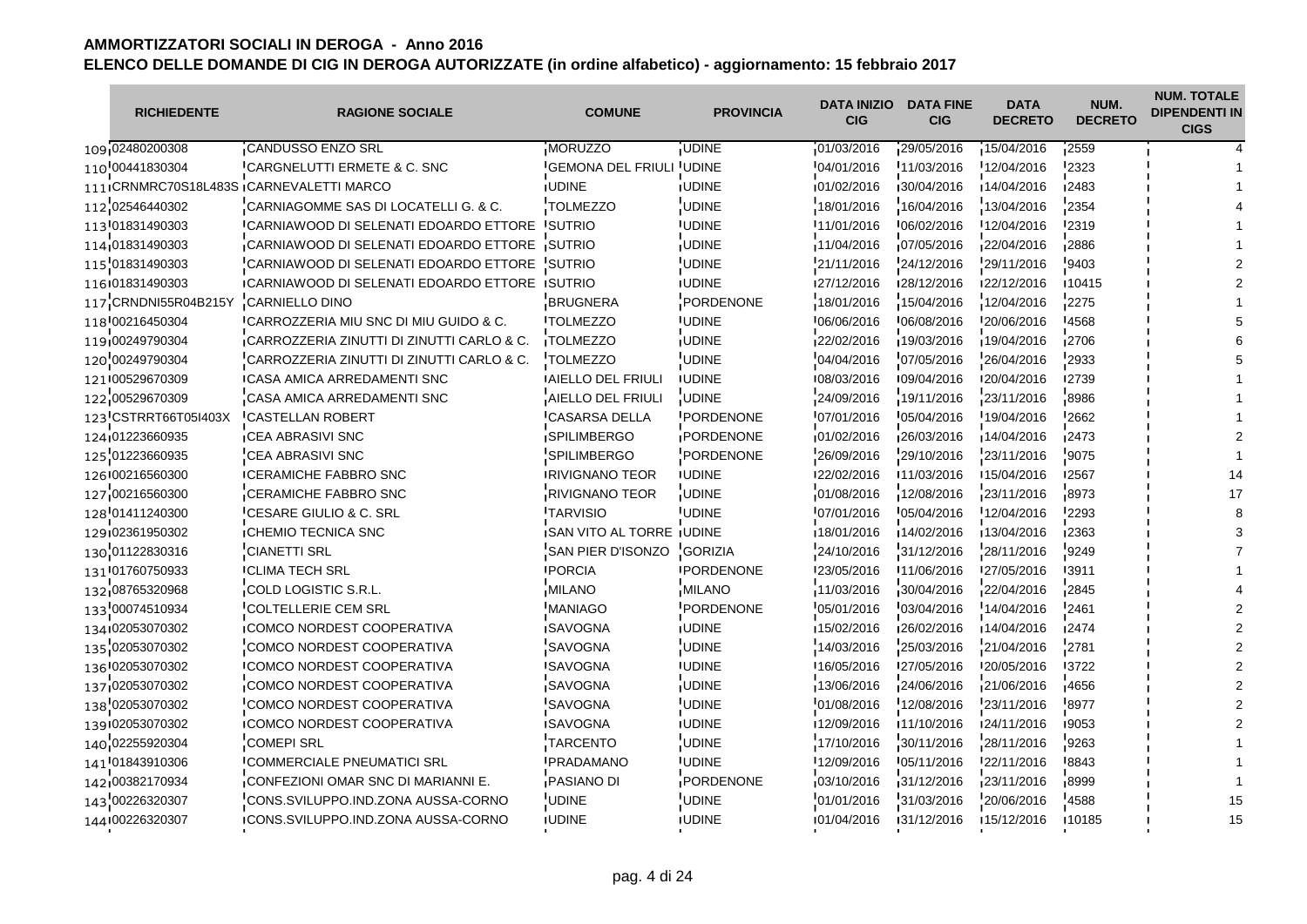| <b>RICHIEDENTE</b>                | <b>RAGIONE SOCIALE</b>                                  | <b>COMUNE</b>             | <b>PROVINCIA</b>  | <b>DATA INIZIO</b><br><b>CIG</b> | <b>DATA FINE</b><br><b>CIG</b> | <b>DATA</b><br><b>DECRETO</b> | NUM.<br><b>DECRETO</b> | <b>NUM. TOTALE</b><br><b>DIPENDENTI IN</b><br><b>CIGS</b> |
|-----------------------------------|---------------------------------------------------------|---------------------------|-------------------|----------------------------------|--------------------------------|-------------------------------|------------------------|-----------------------------------------------------------|
| 145 00476590310                   | COOP MAJA KULTURNA ZADRUGA SCARL                        | <b>GORIZIA</b>            | GORIZIA           | 04/07/2016                       | 30/09/2016                     | 18/07/2016                    | $-5341$                |                                                           |
| 146 00769470329                   | COOPERATIVA ECOLOGICA VOLNIK                            | 'SGONICO                  | <b>TRIESTE</b>    | 07/03/2016                       | 16/04/2016                     | 19/04/2016                    | 2695                   |                                                           |
| 147100561460320                   | <b>ICOOPERATIVA FLAVIA</b>                              | <b>ITRIESTE</b>           | <b>ITRIESTE</b>   | 101/08/2016                      | 129/10/2016                    | 122/11/2016                   | 18886                  |                                                           |
| 148 00561460320                   | COOPERATIVA FLAVIA                                      | <b>TRIESTE</b>            | TRIESTE           | 01/12/2016                       | 30/12/2016                     | 23/12/2016                    | 10427                  | 17                                                        |
| 149 CSOGRG69L31G888H COOS GIORGIO |                                                         | <b>IFONTANAFREDDA</b>     | <b>IPORDENONE</b> | 108/01/2016                      | 120/02/2016                    | 12/04/2016                    | <b>'2280</b>           |                                                           |
| 150 01296900937                   | <b>CORALLO SRL</b>                                      | <b>FIUME VENETO</b>       | PORDENONE         | 05/01/2016                       | 03/04/2016                     | 19/04/2016                    | 12663                  |                                                           |
| 151'01410080301                   | CORGNALI SEDIE DI CORGNALI & C.SNC                      | <b>SAN GIOVANNI AL</b>    | <b>UDINE</b>      | 25/01/2016                       | 25/03/2016                     | 13/04/2016                    | $-2401$                |                                                           |
| 152101668630302                   | <b>ICOSTANTINI SERGIO &amp; FIGLI SNC DI</b>            | <b>IUDINE</b>             | <b>IUDINE</b>     | 123/05/2016                      | 103/06/2016                    | 106/06/2016                   | 14126                  |                                                           |
| 153 02741770305                   | COVER SAS DI MACOR GIACOMINO & C.                       | <b>UDINE</b>              | <b>UDINE</b>      | 11/01/2016                       | 29/02/2016                     | 12/04/2016                    | 2316                   |                                                           |
| 154 CZZMRA61S08L483Z              | <b>ICOZZI MAURO</b>                                     | <b>ITRAVESIO</b>          | <b>IPORDENONE</b> | 01/06/2016                       | 126/08/2016                    | 21/06/2016                    | -4654                  |                                                           |
| 155 01986050308                   | CRAMARS S.C. A R.L.                                     | TOLMEZZO                  | <b>UDINE</b>      | 25/01/2016                       | 23/04/2016                     | 13/04/2016                    | 12375                  |                                                           |
| 156 02436360305                   | <b>CREAZIONI SRL</b>                                    | UDINE                     | <b>UDINE</b>      | 25/01/2016                       | 09/02/2016                     | 13/04/2016                    | 2384                   |                                                           |
| 157 02436360305                   | <b>ICREAZIONI SRL</b>                                   | <b>IUDINE</b>             | <b>IUDINE</b>     | 17/10/2016                       | 18/11/2016                     | 128/11/2016                   | ∎9240                  |                                                           |
| 158 00118310937                   | <b>CRISTALGLASS</b>                                     | PORDENONE                 | PORDENONE         | 11/04/2016                       | 14/05/2016                     | 27/04/2016                    | 2982                   |                                                           |
| 159 00118310937                   | <b>CRISTALGLASS</b>                                     | <b>PORDENONE</b>          | <b>PORDENONE</b>  | 16/05/2016                       | 09/07/2016                     | 27/05/2016                    | 3913                   |                                                           |
| 160 00294570304                   | <b>CUGINI CALLIGARO</b>                                 | <b>BUJA</b>               | <b>UDINE</b>      | 04/01/2016                       | 30/01/2016                     | 12/04/2016                    | 2304                   |                                                           |
| 161 00294570304                   | <b>CUGINI CALLIGARO</b>                                 | <b>BUJA</b>               | <b>UDINE</b>      | 01/02/2016                       | 29/02/2016                     | 14/04/2016                    | 2463                   |                                                           |
| 162 00294570304                   | <b>ICUGINI CALLIGARO</b>                                | <b>IBUJA</b>              | <b>IUDINE</b>     | 101/03/2016                      | 131/03/2016                    | 120/04/2016                   | 12744                  |                                                           |
| 163 02434790305                   | <b>CURWOOD SRL</b>                                      | <b>TRIVIGNANO</b>         | <b>UDINE</b>      | 14/11/2016                       | 23/12/2016                     | 29/11/2016                    | 9420                   |                                                           |
| 164 CTRRRT45C08H501E              | <b>CUTRUPIA ROBERTO</b>                                 | <b>UDINE</b>              | <b>UDINE</b>      | 18/01/2016                       | 16/04/2016                     | 13/04/2016                    | 2370                   |                                                           |
| 165 01409430939                   | D.E.A.S. S.R.L.                                         | <b>PASIANO DI</b>         | <b>IPORDENONE</b> | 25/05/2016                       | 122/08/2016                    | 27/05/2016                    | 3910                   |                                                           |
| 166 02157500303                   | D.S.AUTO SRL                                            | <b>GEMONA DEL FRIULI</b>  | <b>UDINE</b>      | 15/03/2016                       | 29/04/2016                     | 22/04/2016                    | 2836                   |                                                           |
| 167 DNDSFN61P05L483I              | <b>ID'ANDREA STEFANO</b>                                | <b>IFORNI DI SOPRA</b>    | <b>IUDINE</b>     | 18/07/2016                       | 130/09/2016                    | 122/11/2016                   | 8859                   |                                                           |
| 168 01391660931                   | DE LORENZI DANIELA & CARLO & CO. SAS                    | PRAVISDOMINI              | PORDENONE         | 11/01/2016                       | 109/04/2016                    | 15/04/2016                    | 2554                   |                                                           |
| 169 DRELCU72H17H657L              | DE RE SNC DI DE RE LUCA                                 | <b>SACILE</b>             | PORDENONE         | 10/10/2016                       | 31/12/2016                     | 22/11/2016                    | 8865                   |                                                           |
| 170 01314080308                   | <b>IDEANA MATTIA DI E.DEANA &amp; C. SNC</b>            | <b>ITALMASSONS</b>        | <b>IUDINE</b>     | 127/06/2016                      | ■16/07/2016                    | 19/07/2016                    | 15360                  |                                                           |
| 171 01314080308                   | DEANA MATTIA DI E.DEANA & C. SNC                        | <b>TALMASSONS</b>         | <b>UDINE</b>      | 19/09/2016                       | 08/10/2016                     | 23/11/2016                    | 8995                   |                                                           |
| 172 01314080308                   | IDEANA MATTIA DI E.DEANA & C. SNC                       | <b><i>ITALMASSONS</i></b> | <b>UDINE</b>      | 24/10/2016                       | 12/11/2016                     | 128/11/2016                   | 19246                  |                                                           |
| 173 01314080308                   | DEANA MATTIA DI E.DEANA & C. SNC                        | <b>TALMASSONS</b>         | <b>UDINE</b>      | 29/11/2016                       | 27/12/2016                     | 22/12/2016                    | 10417                  |                                                           |
| 174 02823480302                   | <b>DECOFER SRL</b>                                      | PALUZZA                   | <b>UDINE</b>      | 11/01/2016                       | 30/01/2016                     | 13/04/2016                    | 2356                   |                                                           |
| 175 02823480302                   | <b>IDECOFER SRL</b>                                     | <b>IPALUZZA</b>           | <b>IUDINE</b>     | 10/10/2016                       | 122/10/2016                    | 128/11/2016                   | ■9266                  |                                                           |
| 176 01481250932                   | DEL MISTRO & COPAT SRL                                  | <b>MANIAGO</b>            | PORDENONE         | 08/02/2016                       | 07/05/2016                     | 14/04/2016                    | 2480                   |                                                           |
| 177 DLNGZL69L54L195X              | <b>IDEL NEGRO GRAZIELLA</b>                             | <b>AMARO</b>              | <b>UDINE</b>      | 17/10/2016                       | 19/12/2016                     | 23/11/2016                    | 8982                   |                                                           |
|                                   | 178 SCHRNN70A53L483Q DELIZIE E CAFFE' DI SACHER ROSANNA | TAVAGNACCO                | <b>UDINE</b>      | 13/01/2016                       | 11/04/2016                     | 19/04/2016                    | <b>2700</b>            |                                                           |
| 179'00194800934                   | DELL'AGNESE ANTONIO & C S.A.S.                          | PORDENONE                 | PORDENONE         | 24/03/2016                       | 21/06/2016                     | 22/04/2016                    | 2842                   |                                                           |
| 180 01739490306                   | <b>IDELTA SOFT SRL</b>                                  | <b>IUDINE</b>             | <b>IUDINE</b>     | 11/07/2016                       | 105/08/2016                    | ■19/07/2016                   | 15361                  |                                                           |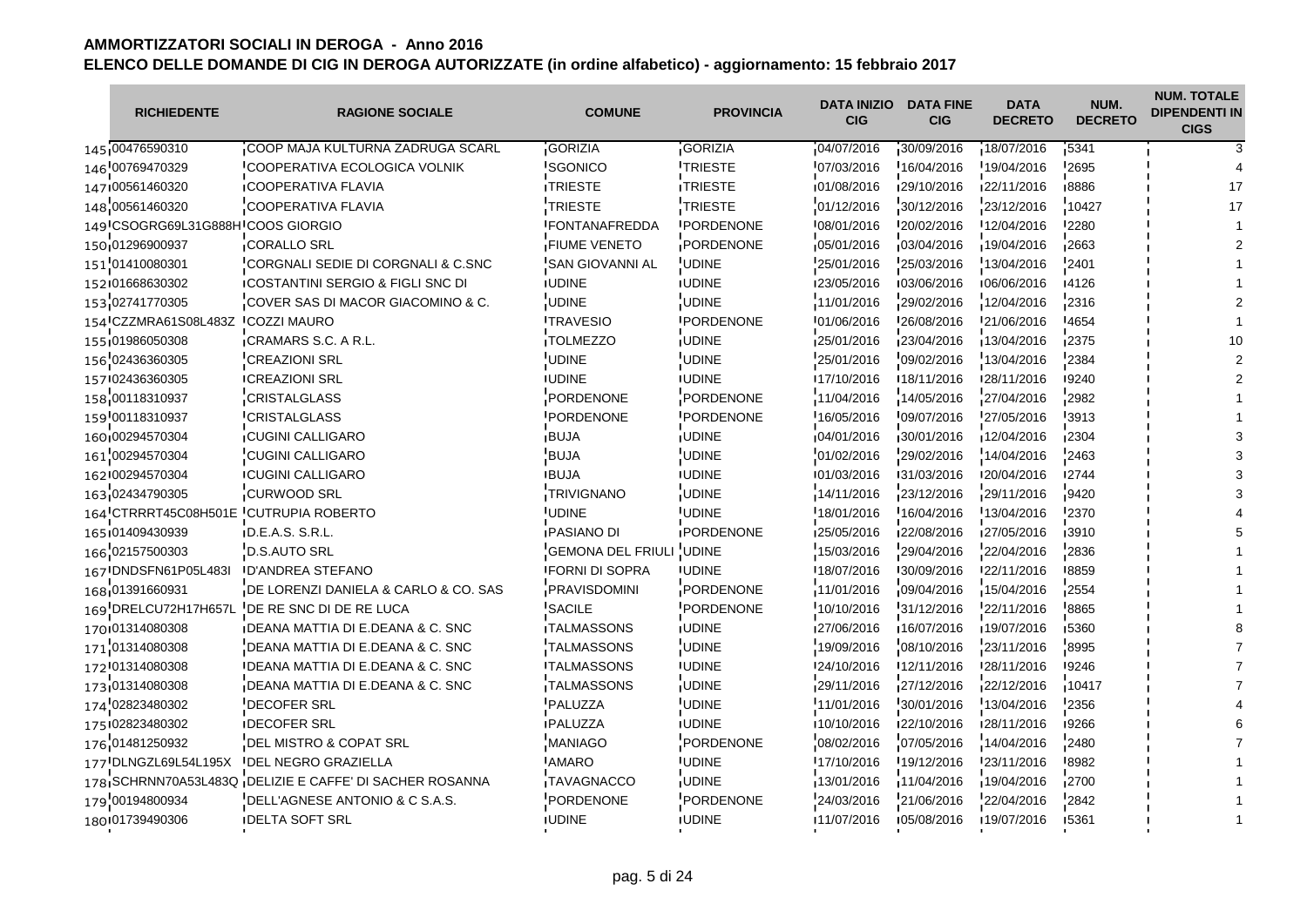| <b>RICHIEDENTE</b>                 | <b>RAGIONE SOCIALE</b>                                             | <b>COMUNE</b>                      | <b>PROVINCIA</b>  | <b>DATA INIZIO</b><br><b>CIG</b> | <b>DATA FINE</b><br><b>CIG</b> | <b>DATA</b><br><b>DECRETO</b> | NUM.<br><b>DECRETO</b> | <b>NUM. TOTALE</b><br><b>DIPENDENTI IN</b><br><b>CIGS</b> |
|------------------------------------|--------------------------------------------------------------------|------------------------------------|-------------------|----------------------------------|--------------------------------|-------------------------------|------------------------|-----------------------------------------------------------|
| 181 01739490306                    | DELTA SOFT SRL                                                     | `UDINE                             | <b>UDINE</b>      | 22/08/2016                       | 30/09/2016                     | 23/11/2016                    | 8958                   |                                                           |
|                                    | 182 DPSRSL57D62F356O DEPASE ROSSELLA                               | <b>DUINO-AURISINA</b>              | <b>TRIESTE</b>    | 02/04/2016                       | 30/06/2016                     | 26/04/2016                    | 2901                   |                                                           |
| 183 DPSBLD49T03B665M DEPASE UBALDO |                                                                    | <b>ITRIESTE</b>                    | <b>ITRIESTE</b>   | 10/03/2016                       | 07/06/2016                     | 120/04/2016                   | 12767                  |                                                           |
| 184 01101050308                    | DI FANT AUTO SRL UNIPERSONALE                                      | <b>FAGAGNA</b>                     | <b>UDINE</b>      | 17/10/2016                       | 31/12/2016                     | 24/11/2016                    | 9096                   |                                                           |
| 185 PLTDNS63P29Z103P               | <b>IDIEFFE DI POLETTO DENIS</b>                                    | <b>IFONTANAFREDDA</b>              | <b>PORDENONE</b>  | 06/07/2016                       | 127/08/2016                    | 120/07/2016                   | 15432                  |                                                           |
| 186 PLTDNS63P29Z103P               | DIEFFE DI POLETTO DENIS                                            | FONTANAFREDDA                      | PORDENONE         | 05/09/2016                       | 11/10/2016                     | 22/11/2016                    | $-8862$                |                                                           |
| 187'02178240301                    | DIMENSIONE GIARDINO SNC DI LUCCA GIANNI & MORTEGLIANO              |                                    | <b>UDINE</b>      | 25/01/2016                       | 20/02/2016                     | 13/04/2016                    | 2383                   |                                                           |
| 188 01653530939                    | <b>IDOLPHIN BATH SRL</b>                                           | <b>IPORDENONE</b>                  | <b>IPORDENONE</b> | 03/06/2016                       | 131/08/2016                    | ■13/06/2016                   | 14370                  |                                                           |
| 189 02617740309                    | DOMUSTILE DESIGN DI SGUAZZIN RICHARD & C MANZANO                   |                                    | <b>UDINE</b>      | 22/02/2016                       | 19/03/2016                     | 15/04/2016                    | 2560                   |                                                           |
| 190 02617740309                    | IDOMUSTILE DESIGN DI SGUAZZIN RICHARD & C IMANZANO                 |                                    | <b>IUDINE</b>     | 21/03/2016                       | 120/05/2016                    | 22/04/2016                    | 2843                   |                                                           |
| 191 00459180303                    | DOPOLAVORO FERROVIARIO UDINE                                       | <b>UDINE</b>                       | <b>UDINE</b>      | 14/03/2016                       | 17/04/2016                     | 22/04/2016                    | 2888                   |                                                           |
| 192 00459180303                    | DOPOLAVORO FERROVIARIO UDINE                                       | <b>UDINE</b>                       | <b>UDINE</b>      | 05/10/2016                       | 28/11/2016                     | 23/11/2016                    | 8981                   |                                                           |
| 193 02483410300                    | <b>IDREAM S.A.S. DI CRISTANCIG FABIO</b>                           | <b>ISAN GIOVANNI AL</b>            | <b>IUDINE</b>     | 126/09/2016                      | 123/12/2016                    | 122/11/2016                   | 18856                  |                                                           |
| 194 02435670308                    | DSF SNC DI DEL SAL E FACCHIN                                       | <b>LATISANA</b>                    | <b>UDINE</b>      | 17/10/2016                       | 31/12/2016                     | 28/11/2016                    | 9255                   |                                                           |
| 195 00236570321                    | <b>DUE EFFE SNC</b>                                                | <b>SAN DORLIGO DELLA TRIESTE</b>   |                   | 01/03/2016                       | '09/04/2016                    | 20/04/2016                    | 2738                   |                                                           |
| 196 00528130313                    | E.T. IMPIANTI DI EROS TOSETTO & C. SNC                             | <b>STARANZANO</b>                  | <b>GORIZIA</b>    | 08/02/2016                       | 07/05/2016                     | 13/04/2016                    | 2398                   |                                                           |
| 197 RSUVCN62B45E329T               | E3DI RUOSO VINCENZA                                                | <b>FONTANAFREDDA</b>               | PORDENONE         | 16/05/2016                       | 13/08/2016                     | 20/06/2016                    | 4572                   |                                                           |
| 198 01501680308                    | IEAST WIND SAILS SAS DI BRUNO BERNARDINI & IMARANO LAGUNARE IUDINE |                                    |                   | 108/08/2016                      | ■10/09/2016                    | 123/11/2016                   | 18966                  |                                                           |
| 199 02060500309                    | <b>ECOPOINT SRL</b>                                                | GEMONA DEL FRIULI UDINE            |                   | 11/04/2016                       | 07/05/2016                     | 26/04/2016                    | 2911                   |                                                           |
| 200'00117440933                    | EDELFER S.N.C. DI GASPARINI P.& C.                                 | <b>TRAVESIO</b>                    | PORDENONE         | 10/10/2016                       | 31/12/2016                     | 24/11/2016                    | 9058                   |                                                           |
| 201 01200630307                    | <b>EDIL MASETTI SNC</b>                                            | <b>REMANZACCO</b>                  | <b>UDINE</b>      | 18/01/2016                       | 126/01/2016                    | 12/04/2016                    | 2322                   |                                                           |
| 202 01200630307                    | <b>EDIL MASETTI SNC</b>                                            | <b>REMANZACCO</b>                  | <b>UDINE</b>      | 08/02/2016                       | 16/02/2016                     | 14/04/2016                    | 2479                   |                                                           |
| 203 01200630307                    | <b>IEDIL MASETTI SNC</b>                                           | <b>IREMANZACCO</b>                 | <b>IUDINE</b>     | 107/03/2016                      | 15/03/2016                     | 121/04/2016                   | <b>'2788</b>           |                                                           |
| 204 01200630307                    | <b>EDIL MASETTI SNC</b>                                            | REMANZACCO                         | <b>UDINE</b>      | 11/04/2016                       | 19/04/2016                     | 26/04/2016                    | 2934                   |                                                           |
| 205 01200630307                    | <b>EDIL MASETTI SNC</b>                                            | <b>REMANZACCO</b>                  | <b>UDINE</b>      | 16/05/2016                       | 24/05/2016                     | 20/05/2016                    | 3710                   |                                                           |
| 206101200630307                    | <b>IEDIL MASETTI SNC</b>                                           | <b>IREMANZACCO</b>                 | <b>IUDINE</b>     | 13/06/2016                       | 121/06/2016                    | 121/06/2016                   | 14657                  |                                                           |
| 207 01200630307                    | <b>EDIL MASETTI SNC</b>                                            | <b>REMANZACCO</b>                  | <b>UDINE</b>      | 18/07/2016                       | 26/07/2016                     | 20/07/2016                    | 5431                   |                                                           |
| 208 01200630307                    | <b>IEDIL MASETTI SNC</b>                                           | <b>IREMANZACCO</b>                 | <b>UDINE</b>      | 12/09/2016                       | 120/09/2016                    | <b>22/11/2016</b>             | 8866                   |                                                           |
| 209 01200630307                    | <b>EDIL MASETTI SNC</b>                                            | REMANZACCO                         | <b>UDINE</b>      | 10/10/2016                       | 18/10/2016                     | 24/11/2016                    | ,9066                  |                                                           |
| 210 01200630307                    | <b>EDIL MASETTI SNC</b>                                            | <b>REMANZACCO</b>                  | UDINE             | 14/11/2016                       | 22/11/2016                     | 28/11/2016                    | 9243                   |                                                           |
| 211 00631960309                    | <b>IEDIL NORD DUE TERMCO</b>                                       | <b>ICIVIDALE DEL FRIULI IUDINE</b> |                   | 105/09/2016                      | 103/12/2016                    | 122/11/2016                   | ∎8875                  |                                                           |
| 212 00669070302                    | EDILMARTIGNACCO DI COSATTI SNC                                     | MARTIGNACCO                        | <b>UDINE</b>      | 01/03/2016                       | 30/04/2016                     | 15/04/2016                    | 2561                   |                                                           |
| 213 02804700306                    | EFFECI SOCIETA' A RESPONSABILITA' LIMITATA INIMIS                  |                                    | <b>UDINE</b>      | 22/02/2016                       | 31/03/2016                     | 19/04/2016                    | 2696                   |                                                           |
| 214,02804700306                    | EFFECI SOCIETA' A RESPONSABILITA' LIMITATA INIMIS                  |                                    | <b>UDINE</b>      | 01/04/2016                       | 15/04/2016                     | 27/04/2016                    | 2971ء                  |                                                           |
| 215 02804700306                    | EFFECI SOCIETA' A RESPONSABILITA' LIMITATA 'NIMIS                  |                                    | <b>UDINE</b>      | 06/06/2016                       | 11/07/2016                     | 28/06/2016                    | 4834                   |                                                           |
| 216 00967350307                    | <b>IEFFEPLAST SAS DI FERINO I. &amp; C.</b>                        | <b>ICAMPOFORMIDO</b>               | <b>IUDINE</b>     | 11/01/2016                       | 126/03/2016                    | 126/04/2016                   | 12902                  |                                                           |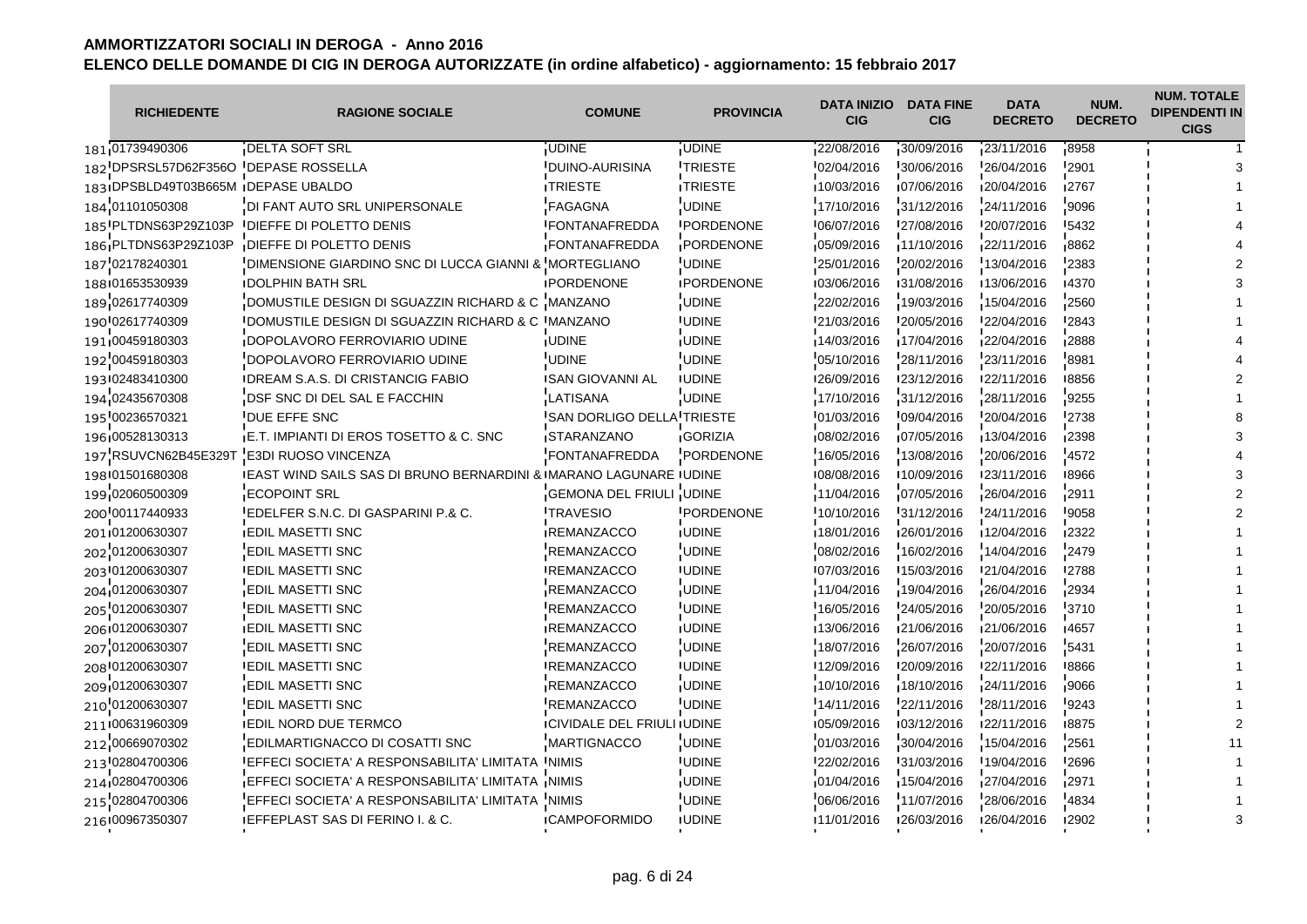| <b>RICHIEDENTE</b>   | <b>RAGIONE SOCIALE</b>                                      | <b>COMUNE</b>                  | <b>PROVINCIA</b>  | DATA INIZIO<br><b>CIG</b> | <b>DATA FINE</b><br><b>CIG</b> | <b>DATA</b><br><b>DECRETO</b> | NUM.<br><b>DECRETO</b> | <b>NUM. TOTALE</b><br><b>DIPENDENTI IN</b><br><b>CIGS</b> |
|----------------------|-------------------------------------------------------------|--------------------------------|-------------------|---------------------------|--------------------------------|-------------------------------|------------------------|-----------------------------------------------------------|
|                      | 217 FLGMRA46S17L424F EKO TEKNIK DI FLEGO MARIO              | TRIESTE                        | TRIESTE           | 01/02/2016                | 31/03/2016                     | 13/04/2016                    | 12367                  |                                                           |
|                      | 218 FLGMRA46S17L424F EKO TEKNIK DI FLEGO MARIO              | <b>TRIESTE</b>                 | <b>TRIESTE</b>    | 01/04/2016                | $-30/04/2016$                  | 22/04/2016                    | 2889                   |                                                           |
|                      | 219 ZRBLCU61S18L483D IELASTOLAB DI ZERBINI LUCA             | <b>IBRUGNERA</b>               | <b>IPORDENONE</b> | 08/02/2016                | 13/02/2016                     | 13/04/2016                    | <b>12406</b>           |                                                           |
|                      | 220 ZRBLCU61S18L483D ELASTOLAB DI ZERBINI LUCA              | <b>BRUGNERA</b>                | PORDENONE         | 29/02/2016                | 12/03/2016                     | 19/04/2016                    | 2685                   |                                                           |
|                      | 221 ZRBLCU61S18L483D ELASTOLAB DI ZERBINI LUCA              | <b>IBRUGNERA</b>               | <b>IPORDENONE</b> | 18/04/2016                | 14/05/2016                     | 127/04/2016                   | <b>'2986</b>           |                                                           |
| 222 ZRBLCU61S18L483D | <b>ELASTOLAB DI ZERBINI LUCA</b>                            | BRUGNERA                       | PORDENONE         | 25/07/2016                | 13/08/2016                     | 23/11/2016                    | 8962                   |                                                           |
| 223 ZRBLCU61S18L483D | ELASTOLAB DI ZERBINI LUCA                                   | <b>BRUGNERA</b>                | PORDENONE         | 24/10/2016                | 16/11/2016                     | 28/11/2016                    | 9254                   |                                                           |
| 224101094560321      | <b>IELEN-LUX-FIVE</b>                                       | <b>ITRIESTE</b>                | <b>ITRIESTE</b>   | 01/03/2016                | 128/05/2016                    | 19/04/2016                    | ∎2691                  |                                                           |
| 225 01083810307      | ELETTROCASA SNC PELLIZZARI A E C SN                         | <b>VILLA SANTINA</b>           | <b>UDINE</b>      | 06/06/2016                | 01/07/2016                     | 20/06/2016                    | 4566                   |                                                           |
| 226 01083810307      | <b>IELETTROCASA SNC PELLIZZARI A E C SN</b>                 | <b>VILLA SANTINA</b>           | <b>UDINE</b>      | 04/07/2016                | '06/08/2016                    | <b>20/07/2016</b>             | 5434                   |                                                           |
| 227 01083810307      | ELETTROCASA SNC PELLIZZARI A E C SN                         | VILLA SANTINA                  | <b>UDINE</b>      | 22/08/2016                | 16/09/2016                     | 29/11/2016                    | 9389                   |                                                           |
| 228 00240600320      | ELETTROTECNICA FRAGIACOMO SRL                               | <b>TRIESTE</b>                 | <b>TRIESTE</b>    | 19/01/2016                | 18/02/2016                     | 13/04/2016                    | 2385                   |                                                           |
| 229 01510080938      | <b>IELITE INTERIOR SRL</b>                                  | <b>IZOPPOLA</b>                | <b>IPORDENONE</b> | ■16/08/2016               | 12/11/2016                     | 122/11/2016                   | 18844                  |                                                           |
|                      | 230 DBGMRZ54A02H040A ELITE LEVIGATURA DI DEBEGNACH MAURIZIO | MANZANO                        | <b>UDINE</b>      | 05/12/2016                | 29/12/2016                     | 22/12/2016                    | 10412                  |                                                           |
| 231 GRGLLI55P62L044X | <b>IELLEGI DI GREGORAT LILIA</b>                            | <b>CAMPOLONGO</b>              | <b>UDINE</b>      | 27/01/2016                | 29/02/2016                     | 13/04/2016                    | 2399                   |                                                           |
| 232 00495350316      | ELTEC SNC DI POLENSIG G. E RUSIN M. & C.                    | <b>RONCHI DEI</b>              | <b>GORIZIA</b>    | 14/06/2016                | 15/07/2016                     | 18/07/2016                    | 5347ء                  |                                                           |
| 233 00495350316      | ELTEC SNC DI POLENSIG G. E RUSIN M. & C.                    | RONCHI DEI                     | <b>GORIZIA</b>    | 12/09/2016                | 12/10/2016                     | 22/11/2016                    | 8851                   |                                                           |
| 234 02698170301      | IEMME TI IMPIANTI DI TOMBA MASSIMO & C. SASIPOVOLETTO       |                                | <b>IUDINE</b>     | 03/05/2016                | 131/07/2016                    | 12/05/2016                    | 13470                  |                                                           |
| 235 01887950309      | <b>EMMEBI MARMI E GRANITI SRL</b>                           | GEMONA DEL FRIULI              | <b>UDINE</b>      | 01/02/2016                | 13/02/2016                     | 14/04/2016                    | 2462                   |                                                           |
| 236 01887950309      | <b>EMMEBI MARMI E GRANITI SRL</b>                           | <b>GEMONA DEL FRIULI UDINE</b> |                   | 21/03/2016                | 26/03/2016                     | 22/04/2016                    | 2828                   |                                                           |
| 237 01666480304      | <b>EMPORIO DELL'EDILE SRL</b>                               | CIVIDALE DEL FRIULI IUDINE     |                   | 15/02/2016                | 27/02/2016                     | 14/04/2016                    | ∎2468                  |                                                           |
| 238 01666480304      | <b>EMPORIO DELL'EDILE SRL</b>                               | CIVIDALE DEL FRIULI UDINE      |                   | 14/03/2016                | 26/03/2016                     | 20/04/2016                    | 2753                   |                                                           |
| 239 01222450932      | <b>IEQUIPE SRL</b>                                          | <b>ICASARSA DELLA</b>          | <b>IPORDENONE</b> | 12/12/2016                | 131/12/2016                    | 14/12/2016                    | <b>'10049</b>          |                                                           |
| 240 02076770300      | <b>EREDI MASOLINI RAIMONDO SNC</b>                          | <b>GONARS</b>                  | <b>UDINE</b>      | 01/03/2016                | $-31/03/2016$                  | 20/04/2016                    | 2740                   |                                                           |
| 241 02076770300      | <b>EREDI MASOLINI RAIMONDO SNC</b>                          | 'GONARS                        | <b>UDINE</b>      | 15/04/2016                | 30/04/2016                     | 02/05/2016                    | 3048                   |                                                           |
| 242 02076770300      | <b>IEREDI MASOLINI RAIMONDO SNC</b>                         | <b>IGONARS</b>                 | <b>IUDINE</b>     | 13/06/2016                | 124/06/2016                    | 14/06/2016                    | 14391                  |                                                           |
| 243 02076770300      | EREDI MASOLINI RAIMONDO SNC                                 | <b>GONARS</b>                  | <b>UDINE</b>      | 10/10/2016                | 09/11/2016                     | 28/11/2016                    | '9260                  |                                                           |
| 244 02076770300      | <b>IEREDI MASOLINI RAIMONDO SNC</b>                         | <b>IGONARS</b>                 | <b>UDINE</b>      | 23/11/2016                | 27/12/2016                     | 18/01/2017                    | <sup>299</sup>         |                                                           |
| 245 00964500326      | <b>ERIT SRL</b>                                             | TRIESTE                        | TRIESTE           | 14/10/2016                | 31/12/2016                     | 23/11/2016                    | 8984                   |                                                           |
| 246 01788650305      | ERMACORA ALBINO & C. S.N.C.                                 | POZZUOLO DEL                   | <b>UDINE</b>      | 07/11/2016                | 31/12/2016                     | 30/11/2016                    | 9453                   |                                                           |
| 247 01331710937      | <b>IEROS DI PASCOTTO RENATO &amp; C. S.N.C.</b>             | <b>IPRAVISDOMINI</b>           | <b>IPORDENONE</b> | 122/02/2016               | 121/05/2016                    | ■14/04/2016                   | <b>12495</b>           |                                                           |
| 248 01219130307      | <b>ERRECI PUBBLICITA' SNC DI CATTAROSSI</b>                 | <b>MARTIGNACCO</b>             | <b>UDINE</b>      | 18/04/2016                | 31/05/2016                     | 02/05/2016                    | 3046                   |                                                           |
| 249 01763670930      | <b>ESSEDI S.R.L.</b>                                        | <b>BRUGNERA</b>                | <b>PORDENONE</b>  | 01/04/2016                | 29/06/2016                     | 22/04/2016                    | '2890                  |                                                           |
| 250 02637210309      | <b>IESSERICAMI SRL</b>                                      | <b>FAGAGNA</b>                 | <b>UDINE</b>      | 01/04/2016                | 30/04/2016                     | 26/04/2016                    | 2913                   |                                                           |
| 251 02458660301      | EURO & PROMOS GROUP SOC. COOP. P.A.                         | <b>UDINE</b>                   | <b>UDINE</b>      | 01/03/2016                | 31/03/2016                     | 19/04/2016                    | 2716                   | 22                                                        |
| 252 02458660301      | <b>IEURO &amp; PROMOS GROUP SOC. COOP. P.A.</b>             | <b>IUDINE</b>                  | <b>IUDINE</b>     | 101/04/2016               | 129/05/2016                    | 127/04/2016                   | <b>2967</b>            | 21                                                        |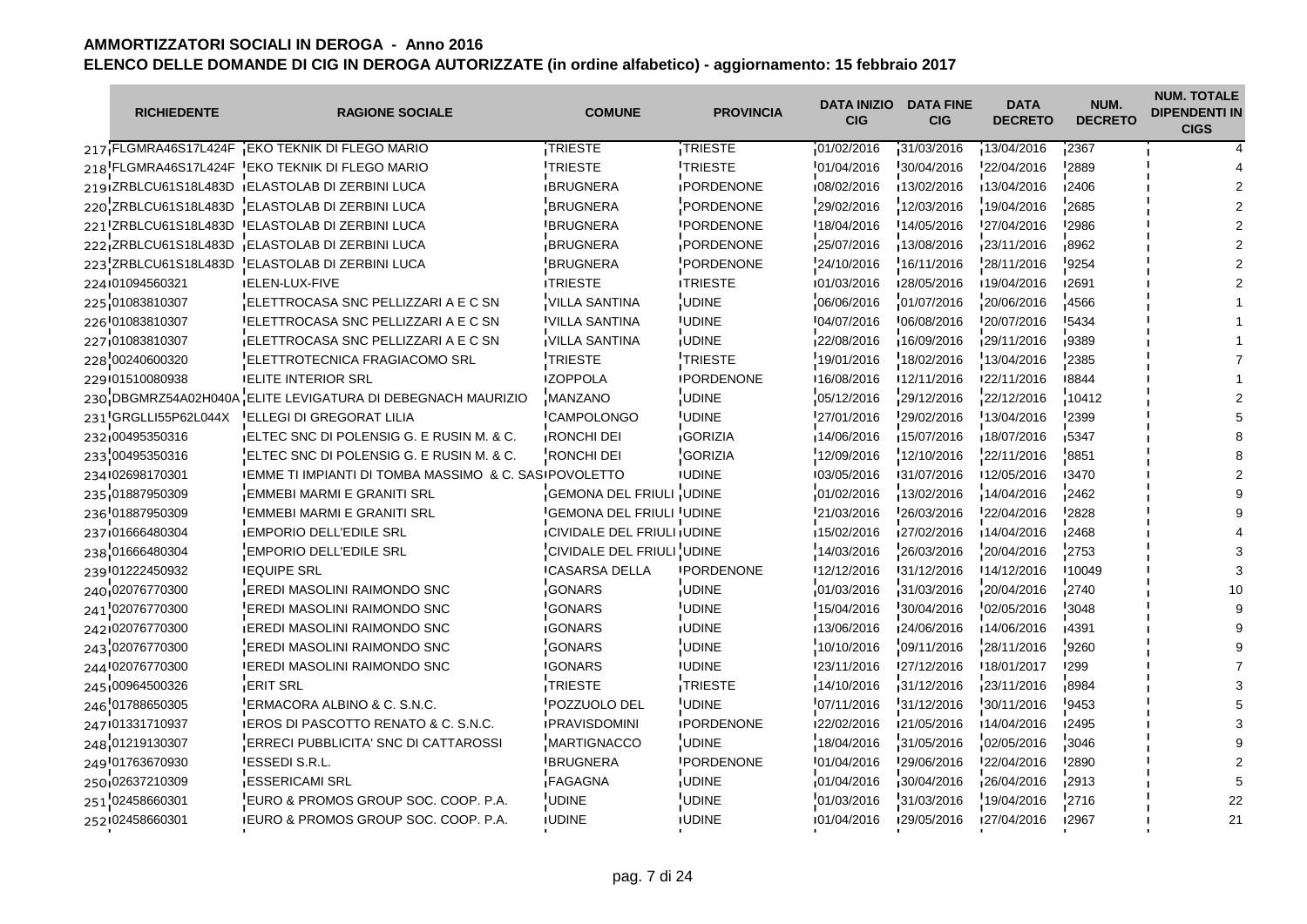| <b>RICHIEDENTE</b>                 | <b>RAGIONE SOCIALE</b>                                 | <b>COMUNE</b>                     | <b>PROVINCIA</b>  | <b>DATA INIZIO</b><br><b>CIG</b> | <b>DATA FINE</b><br><b>CIG</b> | <b>DATA</b><br><b>DECRETO</b> | NUM.<br><b>DECRETO</b> | <b>NUM. TOTALE</b><br><b>DIPENDENTI IN</b><br><b>CIGS</b> |
|------------------------------------|--------------------------------------------------------|-----------------------------------|-------------------|----------------------------------|--------------------------------|-------------------------------|------------------------|-----------------------------------------------------------|
| 253 01952040309                    | EURO 2000 DI DAL BO' & LESIZZA SNC                     | CIVIDALE DEL FRIULI UDINE         |                   | 18/01/2016                       | 17/03/2016                     | 13/04/2016                    | 12361                  | 10                                                        |
| 254 01952040309                    | EURO 2000 DI DAL BO' & LESIZZA SNC                     | CIVIDALE DEL FRIULI UDINE         |                   | 01/04/2016                       | 15/04/2016                     | 22/04/2016                    | 2877                   |                                                           |
| 255101952040309                    | <b>IEURO 2000 DI DAL BO' &amp; LESIZZA SNC</b>         | <b>CIVIDALE DEL FRIULI IUDINE</b> |                   | 18/04/2016                       | 129/04/2016                    | 120/05/2016                   | 13712                  | 10                                                        |
| 256 00827050303                    | EUROAVI SAS DI BALLOCH MARCO & C.                      | <b>BUTTRIO</b>                    | <b>UDINE</b>      | 04/01/2016                       | 31/03/2016                     | 12/04/2016                    | 2284                   |                                                           |
| 257 01088210313                    | <b>EUROGENEX S.R.L.</b>                                | <b>GORIZIA</b>                    | <b>IGORIZIA</b>   | 123/03/2016                      | 120/06/2016                    | 122/04/2016                   | '2830                  |                                                           |
| 258 01883630301                    | <b>EUROMETAL SRL</b>                                   | PAGNACCO                          | <b>UDINE</b>      | 01/02/2016                       | 29/02/2016                     | 14/04/2016                    | 2469                   |                                                           |
| 259 01883630301                    | <b>EUROMETAL SRL</b>                                   | <b>PAGNACCO</b>                   | <b>UDINE</b>      | 01/03/2016                       | 31/03/2016                     | 20/04/2016                    | 2756                   |                                                           |
| 260 01883630301                    | <b>IEUROMETAL SRL</b>                                  | <b>IPAGNACCO</b>                  | <b>IUDINE</b>     | 101/04/2016                      | 130/04/2016                    | 126/04/2016                   | ∎2917                  |                                                           |
| 261 01856920309                    | <b>EXE SPA</b>                                         | <b>UDINE</b>                      | <b>UDINE</b>      | 01/02/2016                       | 19/03/2016                     | 13/04/2016                    | 2371                   |                                                           |
| 262 00261510937                    | <b>IF.B.P. DI PLUCHINO SALVATORE &amp; C. - S.A.S.</b> | <b>ISACILE</b>                    | <b>IPORDENONE</b> | 101/08/2016                      | 17/09/2016                     | 19/07/2016                    | '5358                  |                                                           |
| 263 01152690937                    | F.G.F. DI FAGOTTI E. & GUERRA A. SNC                   | <b>FIUME VENETO</b>               | PORDENONE         | 01/04/2016                       | 29/06/2016                     | 26/04/2016                    | 2932                   |                                                           |
| 264 00287300305                    | F.LLI CATTANEO SNC                                     | <b>SAN GIOVANNI AL</b>            | <b>UDINE</b>      | 11/04/2016                       | 07/05/2016                     | 27/04/2016                    | 2980                   |                                                           |
| 265 00287300305                    | <b>IF.LLI CATTANEO SNC</b>                             | <b>ISAN GIOVANNI AL</b>           | <b>IUDINE</b>     | 126/09/2016                      | 126/11/2016                    | 124/11/2016                   | 19071                  |                                                           |
| 266 00287300305                    | F.LLI CATTANEO SNC                                     | SAN GIOVANNI AL                   | <b>UDINE</b>      | 19/12/2016                       | 19/12/2016                     | 23/12/2016                    | 10434                  |                                                           |
| 267 00219410305                    | <b>F.LLI FABRIS SNC</b>                                | <b>SANTA MARIA LA</b>             | <b>UDINE</b>      | 07/03/2016                       | 31/03/2016                     | 21/04/2016                    | 2786                   |                                                           |
| 268 00219410305                    | <b>F.LLI FABRIS SNC</b>                                | <b>SANTA MARIA LA</b>             | <b>UDINE</b>      | 11/04/2016                       | 11/05/2016                     | 02/05/2016                    | 3039                   |                                                           |
| 269 00219410305                    | <b>F.LLI FABRIS SNC</b>                                | SANTA MARIA LA                    | <b>UDINE</b>      | 14/11/2016                       | 16/12/2016                     | 29/11/2016                    | 9393                   |                                                           |
| 270 00593620933                    | <b>IF.LLI GRATTON S.N.C.</b>                           | <b>IPORCIA</b>                    | <b>IPORDENONE</b> | 18/01/2016                       | 120/02/2016                    | 12/04/2016                    | 12320                  |                                                           |
| 271 00593620933                    | F.LLI GRATTON S.N.C.                                   | <b>PORCIA</b>                     | PORDENONE         | 22/02/2016                       | 21/03/2016                     | 19/04/2016                    | 2702                   |                                                           |
| 272 00593620933                    | <b>F.LLI GRATTON S.N.C.</b>                            | <b>PORCIA</b>                     | <b>PORDENONE</b>  | 29/03/2016                       | 21/04/2016                     | 26/04/2016                    | 2910                   |                                                           |
| 273 00674160304                    | IF.LLI PICCO SNC DI PICCO VALENTINO, MARINO IFLAIBANO  |                                   | <b>UDINE</b>      | 22/02/2016                       | 11/03/2016                     | 19/04/2016                    | 12699                  |                                                           |
| 274 02262320308                    | F.M.I. SRL                                             | <b>MARTIGNACCO</b>                | <b>UDINE</b>      | 18/02/2016                       | 26/02/2016                     | 14/04/2016                    | 2477                   |                                                           |
| 275 02262320308                    | <b>IF.M.I. SRL</b>                                     | <b>IMARTIGNACCO</b>               | <b>IUDINE</b>     | 21/03/2016                       | 126/03/2016                    | 120/04/2016                   | 12748                  |                                                           |
| 276 02262320308                    | F.M.I. SRL                                             | MARTIGNACCO                       | <b>UDINE</b>      | 01/04/2016                       | 30/04/2016                     | 26/04/2016                    | 2930                   |                                                           |
| 277 02262320308                    | F.M.I. SRL                                             | <b>MARTIGNACCO</b>                | <b>UDINE</b>      | 09/05/2016                       | 31/05/2016                     | 17/05/2016                    | 3594                   |                                                           |
| 278 02262320308                    | <b>IF.M.I. SRL</b>                                     | <b>IMARTIGNACCO</b>               | <b>IUDINE</b>     | 108/08/2016                      | 129/08/2016                    | 123/11/2016                   | 18951                  |                                                           |
| 279 00172180309                    | FA.MA SNC DI NODUSSI ANDREA E ELENA                    | SAN DANIELE DEL                   | <b>UDINE</b>      | 01/02/2016                       | 30/04/2016                     | 13/04/2016                    | 2400                   |                                                           |
| 280 02491620304                    | <b>FA.PA SRL</b>                                       | <b>UDINE</b>                      | <b>UDINE</b>      | 11/04/2016                       | 131/05/2016                    | 27/04/2016                    | '2985                  |                                                           |
| 281 02491620304                    | <b>FA.PA SRL</b>                                       | <b>UDINE</b>                      | <b>UDINE</b>      | 01/06/2016                       | 109/07/2016                    | 10/06/2016                    | 4345                   |                                                           |
| 282 02196770305                    | <b>FACEA SRL</b>                                       | <b>MOIMACCO</b>                   | <b>UDINE</b>      | 21/03/2016                       | 26/03/2016                     | 21/04/2016                    | 2787                   |                                                           |
| 283 02196770305                    | <b>IFACEA SRL</b>                                      | <b>IMOIMACCO</b>                  | <b>IUDINE</b>     | 122/08/2016                      | ■10/09/2016                    | 123/11/2016                   | ∎8956                  |                                                           |
| 284 FDGDLF42M01G888U FADIGA ADOLFO |                                                        | PORDENONE                         | PORDENONE         | 20/01/2016                       | 15/02/2016                     | 13/04/2016                    | 2389                   |                                                           |
| 285 FDGDLF42M01G888U FADIGA ADOLFO |                                                        | <b>PORDENONE</b>                  | <b>PORDENONE</b>  | 07/03/2016                       | 26/03/2016                     | 22/04/2016                    | 2829                   |                                                           |
| 286 FDGDLF42M01G888U FADIGA ADOLFO |                                                        | PORDENONE                         | PORDENONE         | 11/04/2016                       | 29/04/2016                     | 02/05/2016                    | <b>3040</b>            |                                                           |
| 287 FDGDLF42M01G888U FADIGA ADOLFO |                                                        | <b>PORDENONE</b>                  | PORDENONE         | 17/10/2016                       | 09/11/2016                     | 28/11/2016                    | 9238                   |                                                           |
| 288 FNACRL63T29L483I               | <b>FAIN CARLO</b>                                      | <b>ICAMPOFORMIDO</b>              | <b>IUDINE</b>     | 19/09/2016                       | 131/10/2016                    | 122/11/2016                   | 18860                  |                                                           |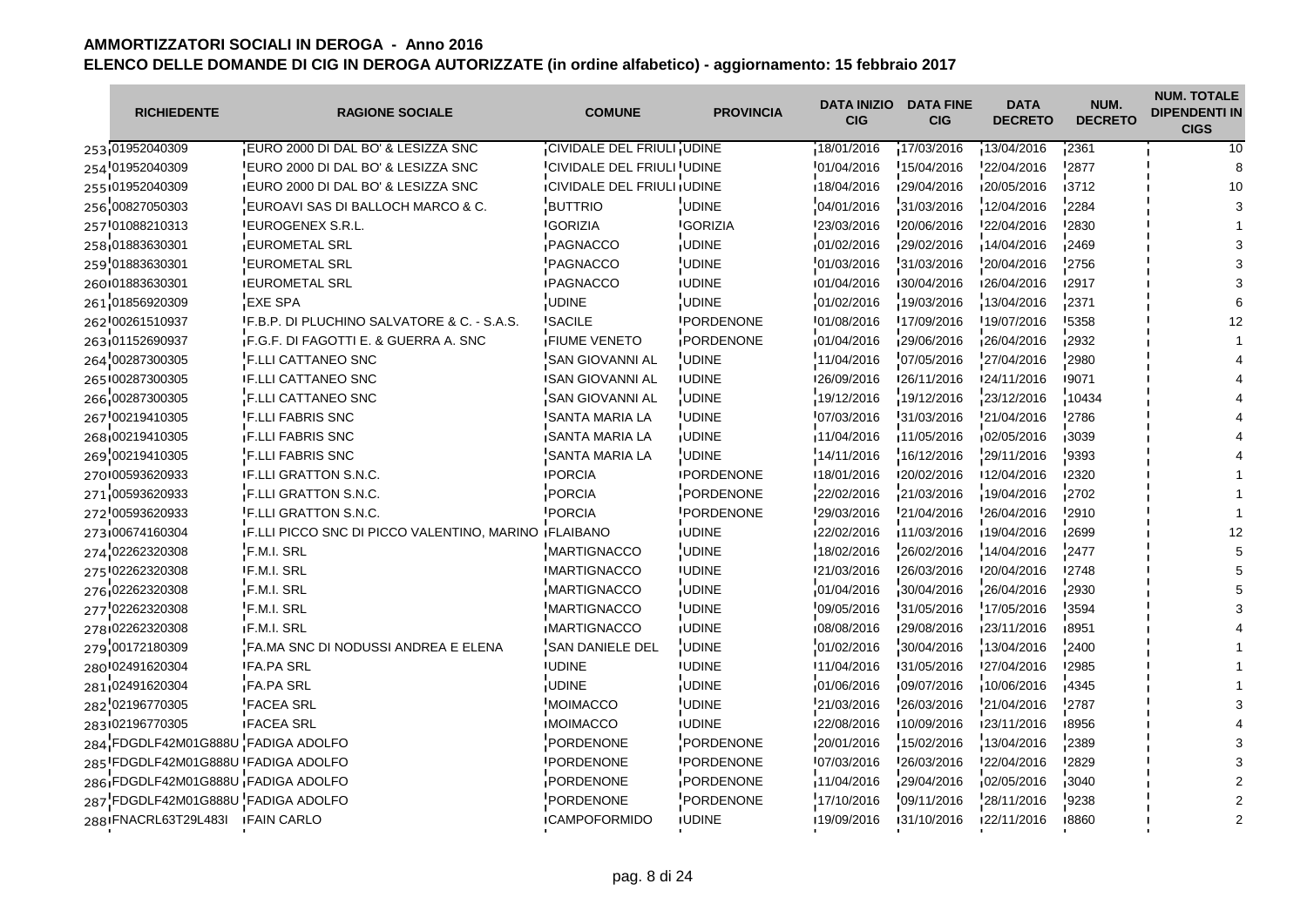| <b>RICHIEDENTE</b>                  | <b>RAGIONE SOCIALE</b>                                        | <b>COMUNE</b>              | <b>PROVINCIA</b>  | <b>DATA INIZIO</b><br><b>CIG</b> | <b>DATA FINE</b><br><b>CIG</b> | <b>DATA</b><br><b>DECRETO</b> | NUM.<br><b>DECRETO</b> | <b>NUM. TOTALE</b><br><b>DIPENDENTI IN</b><br><b>CIGS</b> |
|-------------------------------------|---------------------------------------------------------------|----------------------------|-------------------|----------------------------------|--------------------------------|-------------------------------|------------------------|-----------------------------------------------------------|
| 289 00066020934                     | <b>FALEGNAMERIA BIDINOST S.A.S. DI BIDINOST</b>               | CORDENONS                  | PORDENONE         | 14/03/2016                       | 13/05/2016                     | 20/04/2016                    | 2750                   |                                                           |
| 290 00066020934                     | FALEGNAMERIA BIDINOST S.A.S. DI BIDINOST                      | <b>CORDENONS</b>           | <b>PORDENONE</b>  | 03/10/2016                       | 31/10/2016                     | 24/11/2016                    | 9064                   |                                                           |
| 291102318290307                     | <b>IFALEGNAMERIA DEGANIS LIDIO &amp; FIGLI SNC</b>            | <b>IPOCENIA</b>            | <b>IUDINE</b>     | 03/10/2016                       | 31/12/2016                     | 128/11/2016                   | 19264                  |                                                           |
| 292 00381830314                     | FALEGNAMERIA DINO FANTINI & C. SNC                            | RONCHI DEI                 | <b>GORIZIA</b>    | 11/01/2016                       | 10/03/2016                     | 12/04/2016                    | 2297                   |                                                           |
| 293 00381830314                     | <b>IFALEGNAMERIA DINO FANTINI &amp; C. SNC</b>                | <b>RONCHI DEI</b>          | <b>IGORIZIA</b>   | 14/03/2016                       | 12/04/2016                     | 122/04/2016                   | <b>'2841</b>           |                                                           |
| 294 01111630321                     | <b>FALEGNAMERIA FLOREANO SRL</b>                              | TRIESTE                    | TRIESTE           | 01/06/2016                       | 30/06/2016                     | 20/06/2016                    | 4569                   |                                                           |
| 295 01111630321                     | <b>FALEGNAMERIA FLOREANO SRL</b>                              | TRIESTE                    | <b>TRIESTE</b>    | 01/07/2016                       | 31/07/2016                     | 30/06/2016                    | 4951                   |                                                           |
| 296 01170970931                     | <b>IFALEGNAMERIA MARTINUZZI RINO</b>                          | <b>IPORDENONE</b>          | <b>IPORDENONE</b> | 15/02/2016                       | 14/03/2016                     | 14/04/2016                    | ∎2487                  |                                                           |
| 297 00006500938                     | FALEGNAMERIA TONIN S.A.S DI TONIN                             | AZZANO DECIMO              | PORDENONE         | 15/02/2016                       | 14/05/2016                     | 14/04/2016                    | 2484                   |                                                           |
| 298 00100220938                     | <b>IFAMC DI MELLA GIANSANDRO &amp; C. SAS</b>                 | <b>CANEVA</b>              | <b>IPORDENONE</b> | 05/02/2016                       | '04/05/2016                    | 14/04/2016                    | <b>'2464</b>           |                                                           |
| 299 00100220938                     | FAMC DI MELLA GIANSANDRO & C. SAS                             | CANEVA                     | PORDENONE         | 05/12/2016                       | 29/12/2016                     | 18/01/2017                    | 300                    |                                                           |
| 300 02407840301                     | <b>FCE UDINE SRL</b>                                          | UDINE                      | <b>UDINE</b>      | 01/06/2016                       | 27/08/2016                     | 21/06/2016                    | 4651                   |                                                           |
| 301 02636850303                     | <b>IFENICE SRL</b>                                            | <b>ISAN GIOVANNI AL</b>    | <b>IUDINE</b>     | 108/02/2016                      | 105/03/2016                    | 14/04/2016                    | <b>12493</b>           |                                                           |
| 302 02636850303                     | <b>FENICE SRL</b>                                             | <b>SAN GIOVANNI AL</b>     | <b>UDINE</b>      | 07/03/2016                       | 08/04/2016                     | 22/04/2016                    | 2835                   |                                                           |
| 303 02636850303                     | <b>FENICE SRL</b>                                             | <b>SAN GIOVANNI AL</b>     | <b>UDINE</b>      | 11/04/2016                       | 10/05/2016                     | 02/05/2016                    | 3042                   |                                                           |
| 304 00228520326                     | <b>FERDI DI CAMPANELLA S. &amp; C. SNC</b>                    | <b>TRIESTE</b>             | <b>TRIESTE</b>    | 26/05/2016                       | 18/06/2016                     | 07/06/2016                    | <b>4166</b>            |                                                           |
| 305 00228520326                     | FERDI DI CAMPANELLA S. & C. SNC                               | <b>TRIESTE</b>             | TRIESTE           | 20/06/2016                       | 105/08/2016                    | 24/06/2016                    | 4776                   |                                                           |
| 306 00228520326                     | <b>IFERDI DI CAMPANELLA S. &amp; C. SNC</b>                   | <b>ITRIESTE</b>            | <b>ITRIESTE</b>   | 122/08/2016                      | 109/09/2016                    | 123/11/2016                   | 18968                  |                                                           |
| 307 00993180306                     | FERRAMENTA DE COLLE LUIGINO & C.                              | <b>VILLA SANTINA</b>       | <b>UDINE</b>      | 02/01/2016                       | 31/03/2016                     | 12/04/2016                    | 2278                   |                                                           |
| 308 02414040309                     | FERRAMENTA FRANCO DE ANTONI & C. S.A.S.                       | <b>COMEGLIANS</b>          | <b>UDINE</b>      | 17/10/2016                       | 31/12/2016                     | 28/11/2016                    | 9236                   |                                                           |
| 309 FRGNVE54R23A700U FERUGLIO NEVIO |                                                               | <b>JUDINE</b>              | <b>IUDINE</b>     | 128/11/2016                      | 123/12/2016                    | 16/12/2016                    | ∎10263                 |                                                           |
| 310 01644840934                     | FIAR DUE S.R.L.                                               | <b>PASIANO DI</b>          | PORDENONE         | 15/02/2016                       | 19/02/2016                     | 15/04/2016                    | 2568                   |                                                           |
| 311 01583790934                     | <b>IFIME DI PERSELLO SRL</b>                                  | <b>ISPILIMBERGO</b>        | <b>IPORDENONE</b> | 102/05/2016                      | 131/05/2016                    | 18/05/2016                    | <b>'3690</b>           |                                                           |
| 312 00486620313                     | <b>FIMLINE SNC EREDI IDO SIMONIT DI FLAVIO E</b>              | MARIANO DEL FRIULI GORIZIA |                   | 17/10/2016                       | 16/12/2016                     | 24/11/2016                    | ,9061                  |                                                           |
| 313 00461620304                     | FIMPLA SNC DI GIANCHETTA & C.                                 | <b>POVOLETTO</b>           | <b>UDINE</b>      | 07/11/2016                       | 31/12/2016                     | 30/11/2016                    | 9452                   |                                                           |
| 314102542610304                     | <b>IFONDERIA RAILZ DI RAILZ LUCA E DANIELE E C. IMOIMACCO</b> |                            | <b>IUDINE</b>     | 107/11/2016                      | 123/12/2016                    | 129/11/2016                   | 19398                  |                                                           |
| 315 02340930300                     | <b>FONDERIE FONTANINI 1933 SRL</b>                            | <b>MILANO</b>              | <b>MILANO</b>     | 03/10/2016                       | 30/12/2016                     | 24/11/2016                    | 9055                   |                                                           |
| 316 01491710305                     | <b>IFONDINORD SAS GASPARDO FABRIZIO &amp; C</b>               | <b>ITARCENTO</b>           | <b>UDINE</b>      | 24/10/2016                       | '25/11/2016                    | 128/11/2016                   | <b>'9250</b>           |                                                           |
| 317 01491710305                     | <b>FONDINORD SAS GASPARDO FABRIZIO &amp; C</b>                | TARCENTO                   | <b>UDINE</b>      | 28/11/2016                       | 30/12/2016                     | 16/12/2016                    | 10260                  |                                                           |
| 318 84000820302                     | FORGIARINI FRANCESCO E FAUSTO SNC                             | <b>TOLMEZZO</b>            | <b>UDINE</b>      | 21/01/2016                       | 20/02/2016                     | 12/04/2016                    | 2334                   |                                                           |
| 319184000820302                     | <b>IFORGIARINI FRANCESCO E FAUSTO SNC</b>                     | <b>ITOLMEZZO</b>           | <b>IUDINE</b>     | 123/02/2016                      | 19/03/2016                     | 19/04/2016                    | ■2704                  |                                                           |
| 320 84000820302                     | <b>FORGIARINI FRANCESCO E FAUSTO SNC</b>                      | <b>TOLMEZZO</b>            | <b>UDINE</b>      | 22/03/2016                       | 22/04/2016                     | 22/04/2016                    | 2883                   |                                                           |
| 321 01541720932                     | FORMETAL SNC DI SEGATTO ROBERTO & C.                          | <b>CANEVA</b>              | <b>PORDENONE</b>  | 01/04/2016                       | 29/06/2016                     | 27/04/2016                    | '2978                  |                                                           |
| 322 00037070323                     | FRATELLI PRIOGLIO S.P.A.                                      | SGONICO                    | TRIESTE           | 10/10/2016                       | 31/12/2016                     | 29/11/2016                    | ,9390                  |                                                           |
|                                     | 323 PSTMRA67P06Z100R FRIUL ALBA DI PUSTINA AMIR               | CAVASSO NUOVO              | PORDENONE         | 01/02/2016                       | 31/03/2016                     | 13/04/2016                    | 2360                   |                                                           |
|                                     | 324 PSTMRA67P06Z100R IFRIUL ALBA DI PUSTINA AMIR              | <b>ICAVASSO NUOVO</b>      | <b>PORDENONE</b>  | 02/11/2016                       | 130/11/2016                    | 129/11/2016                   | ∎9400                  |                                                           |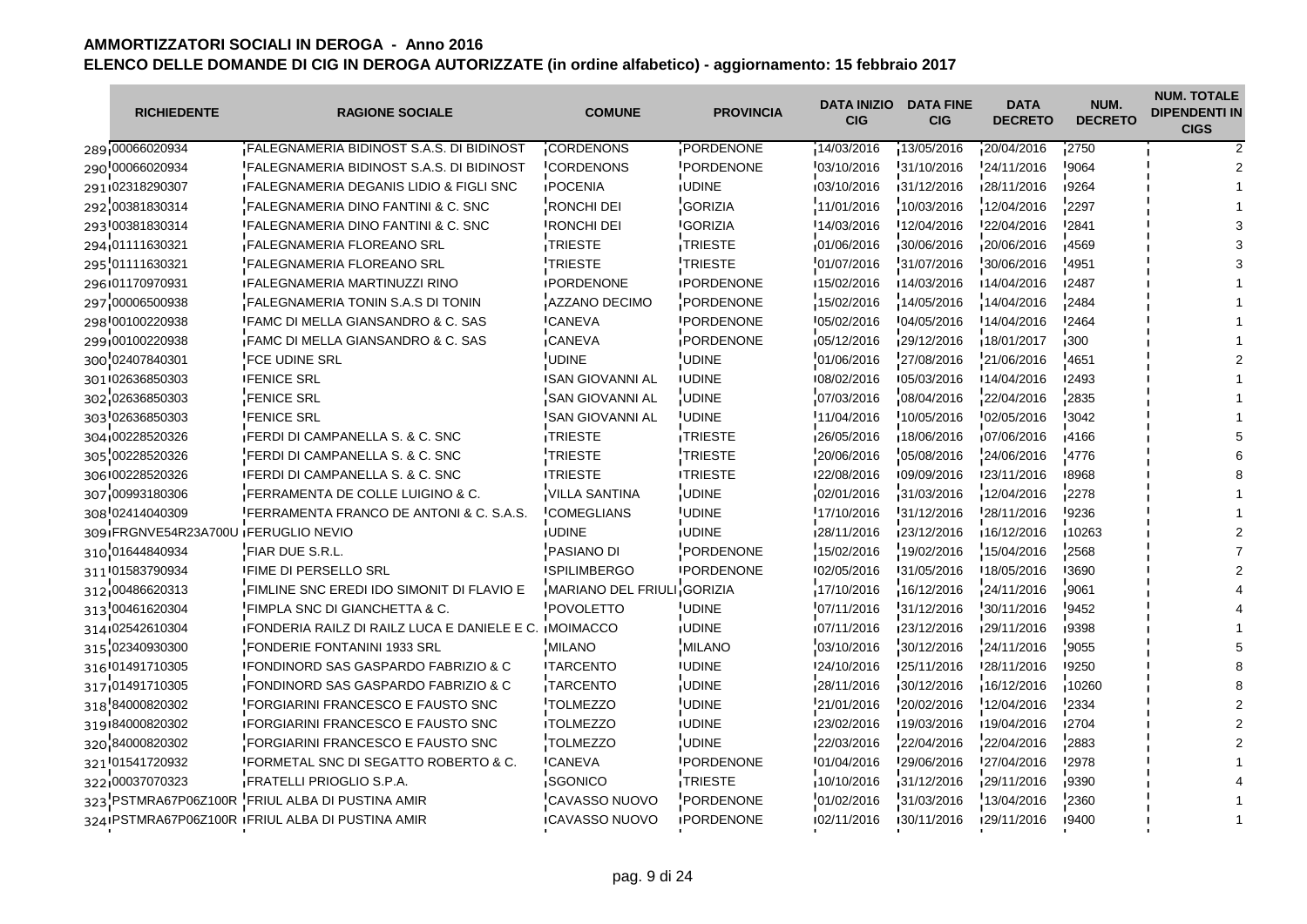| <b>RICHIEDENTE</b> | <b>RAGIONE SOCIALE</b>                             | <b>COMUNE</b>                    | <b>PROVINCIA</b>  | <b>DATA INIZIO</b><br><b>CIG</b> | <b>DATA FINE</b><br><b>CIG</b> | <b>DATA</b><br><b>DECRETO</b> | NUM.<br><b>DECRETO</b> | <b>NUM. TOTALE</b><br><b>DIPENDENTI IN</b><br><b>CIGS</b> |
|--------------------|----------------------------------------------------|----------------------------------|-------------------|----------------------------------|--------------------------------|-------------------------------|------------------------|-----------------------------------------------------------|
|                    | 325 PSTMRA67P06Z100R FRIUL ALBA DI PUSTINA AMIR    | CAVASSO NUOVO                    | PORDENONE         | 01/12/2016                       | 101/12/2016                    | 16/12/2016                    | 10262                  |                                                           |
|                    | 326 PSTMRA67P06Z100R FRIUL ALBA DI PUSTINA AMIR    | <b>CAVASSO NUOVO</b>             | PORDENONE         | 02/12/2016                       | $-29/12/2016$                  | 19/01/2017                    | '317                   |                                                           |
| 327 01079220933    | <b>IFRIUL MOSAIC S.R.L.</b>                        | <b>ISAN MARTINO AL</b>           | <b>IPORDENONE</b> | 18/05/2016                       | 10/06/2016                     | 126/05/2016                   | 13886                  |                                                           |
| 328 01079220933    | FRIUL MOSAIC S.R.L.                                | SAN MARTINO AL                   | PORDENONE         | 16/06/2016                       | 24/06/2016                     | 27/06/2016                    | 4795                   |                                                           |
| 329 01079220933    | <b>FRIUL MOSAIC S.R.L.</b>                         | <b>ISAN MARTINO AL</b>           | <b>IPORDENONE</b> | 108/08/2016                      | 102/09/2016                    | 123/11/2016                   | <b>8964</b>            |                                                           |
| 330.01079220933    | <b>FRIUL MOSAIC S.R.L.</b>                         | SAN MARTINO AL                   | PORDENONE         | 28/11/2016                       | 28/12/2016                     | 12/12/2016                    | ,9997                  |                                                           |
| 331 01879680302    | <b>FRIULCAR CIVIDALE CARROZZERIA SNC</b>           | <b>CIVIDALE DEL FRIULI UDINE</b> |                   | 29/03/2016                       | 26/06/2016                     | 06/05/2016                    | '3284                  |                                                           |
| 332101368610307    | <b>IFRIUL-CLEAN SCRL</b>                           | <b>IUDINE</b>                    | <b>IUDINE</b>     | 01/04/2016                       | 131/05/2016                    | 127/04/2016                   | <b>12969</b>           |                                                           |
| 333 01788480307    | FRIULSALOTTI SRL                                   | <b>BUTTRIO</b>                   | <b>UDINE</b>      | 25/01/2016                       | 12/02/2016                     | 12/04/2016                    | 2336                   |                                                           |
| 334 01788480307    | <b>FRIULSALOTTI SRL</b>                            | <b>BUTTRIO</b>                   | <b>IUDINE</b>     | 22/02/2016                       | 11/03/2016                     | 15/04/2016                    | '2558                  |                                                           |
| 335 01788480307    | <b>FRIULSALOTTI SRL</b>                            | <b>BUTTRIO</b>                   | <b>UDINE</b>      | 06/06/2016                       | 01/07/2016                     | 20/06/2016                    | 4586                   |                                                           |
| 336 01788480307    | <b>FRIULSALOTTI SRL</b>                            | <b>BUTTRIO</b>                   | <b>UDINE</b>      | 24/10/2016                       | 28/10/2016                     | 28/11/2016                    | 9257                   |                                                           |
| 337 01788480307    | <b>FRIULSALOTTI SRL</b>                            | <b>IBUTTRIO</b>                  | <b>IUDINE</b>     | 14/11/2016                       | 18/11/2016                     | 129/11/2016                   | <b>19396</b>           |                                                           |
| 338 01788480307    | FRIULSALOTTI SRL                                   | <b>BUTTRIO</b>                   | <b>UDINE</b>      | 12/12/2016                       | 27/12/2016                     | 23/01/2017                    | 350                    |                                                           |
| 339 01642230930    | <b>FRIULTEX SRL</b>                                | AZZANO DECIMO                    | <b>PORDENONE</b>  | 07/01/2016                       | 20/02/2016                     | 12/04/2016                    | 2295                   |                                                           |
| 340 01840930307    | <b>FRM TECNICA DENTALE DI FORMENTIN MARCO</b>      | <b>JUDINE</b>                    | <b>UDINE</b>      | 04/01/2016                       | 31/01/2016                     | 12/04/2016                    | ∎2283                  |                                                           |
| 341 01840930307    | FRM TECNICA DENTALE DI FORMENTIN MARCO             | <b>UDINE</b>                     | <b>UDINE</b>      | 01/02/2016                       | 31/03/2016                     | 14/04/2016                    | 2476                   |                                                           |
| 342 02412290302    | <b>IFRUTTIFLORA LAZZARA S.A.S. DI GIORGIUTTI</b>   | <b>IPALUZZA</b>                  | <b>IUDINE</b>     | 102/01/2016                      | 131/03/2016                    | 12/04/2016                    | <b>12279</b>           |                                                           |
| 343 01117390938    | FUTURA SNC DI BRESSANUTTI DORINO &                 | <b>CORDENONS</b>                 | PORDENONE         | 01/06/2016                       | 18/06/2016                     | 13/06/2016                    | $-4371$                |                                                           |
| 344'01117390938    | FUTURA SNC DI BRESSANUTTI DORINO &                 | <b>CORDENONS</b>                 | PORDENONE         | 27/06/2016                       | 30/07/2016                     | 19/07/2016                    | '5355                  |                                                           |
| 345 01117390938    | <b>FUTURA SNC DI BRESSANUTTI DORINO &amp;</b>      | <b>CORDENONS</b>                 | <b>PORDENONE</b>  | 12/12/2016                       | 30/12/2016                     | 122/12/2016                   | 10409                  |                                                           |
| 346 00246880934    | G.F.UTENSILI SNC DI BARAZZA FRANCO & C.            | SACILE                           | PORDENONE         | 23/02/2016                       | 19/05/2016                     | 19/04/2016                    | 2692                   |                                                           |
| 347 00921020327    | IG.M.C. 2000 S.R.L. UNINOMINALE                    | <b>ITRIESTE</b>                  | <b>ITRIESTE</b>   | 19/01/2016                       | 129/02/2016                    | 12/04/2016                    | <b>'2317</b>           |                                                           |
| 348 00921020327    | G.M.C. 2000 S.R.L. UNINOMINALE                     | TRIESTE                          | TRIESTE           | 01/03/2016                       | 16/04/2016                     | 19/04/2016                    | 12683                  |                                                           |
| 349 01508120936    | GAETANI MARMI SNC DI GAETANI RENZO & C             | <b>CORDENONS</b>                 | <b>PORDENONE</b>  | 11/03/2016                       | 10/05/2016                     | 20/04/2016                    | 2746                   |                                                           |
| 350 01508120936    | <b>IGAETANI MARMI SNC DI GAETANI RENZO &amp; C</b> | <b>ICORDENONS</b>                | <b>IPORDENONE</b> | ∎11/05/2016                      | 108/06/2016                    | 13/05/2016                    | ∎3501                  |                                                           |
| 351 00151820305    | <b>GALASSI P.E TOMADINI E SNC</b>                  | SEDEGLIANO                       | <b>UDINE</b>      | 18/01/2016                       | 29/01/2016                     | 12/04/2016                    | 2333                   |                                                           |
| 352 00151820305    | <b>IGALASSI P.E TOMADINI E SNC</b>                 | <b>I</b> SEDEGLIANO              | <b>UDINE</b>      | 15/02/2016                       | 104/03/2016                    | 15/04/2016                    | '2592                  |                                                           |
| 353,00151820305    | <b>GALASSI P.E TOMADINI E SNC</b>                  | SEDEGLIANO                       | <b>UDINE</b>      | 21/03/2016                       | 08/04/2016                     | 22/04/2016                    | 2880                   |                                                           |
| 354 00151820305    | <b>GALASSI P.E TOMADINI E SNC</b>                  | <b>SEDEGLIANO</b>                | <b>UDINE</b>      | 19/05/2016                       | 03/06/2016                     | 08/06/2016                    | 4217                   |                                                           |
| 355 00151820305    | <b>IGALASSI P.E TOMADINI E SNC</b>                 | <b>ISEDEGLIANO</b>               | <b>IUDINE</b>     | 122/06/2016                      | 105/07/2016                    | 19/07/2016                    | 15379                  |                                                           |
| 356 00151820305    | GALASSI P.E TOMADINI E SNC                         | SEDEGLIANO                       | <b>UDINE</b>      | 19/07/2016                       | 28/07/2016                     | 23/11/2016                    | 8965                   |                                                           |
| 357 00151820305    | <b>GALASSI P.E TOMADINI E SNC</b>                  | <b>SEDEGLIANO</b>                | <b>UDINE</b>      | 01/12/2016                       | 23/12/2016                     | 18/01/2017                    | '297                   |                                                           |
| 358 01277110308    | <b>GALLOMOBILI SRL</b>                             | <b>SEDEGLIANO</b>                | <b>UDINE</b>      | 03/05/2016                       | 25/06/2016                     | 28/04/2016                    | 3007                   |                                                           |
| 359 01672220306    | <b>GECO SRL</b>                                    | UDINE                            | <b>UDINE</b>      | 18/01/2016                       | 15/04/2016                     | 12/04/2016                    | 2277                   |                                                           |
| 360 01299860930    | <b>IGENERAL RICAMBI SRL</b>                        | <b>IPORDENONE</b>                | <b>IPORDENONE</b> | 19/04/2016                       | 128/05/2016                    | 102/05/2016                   | 13044                  |                                                           |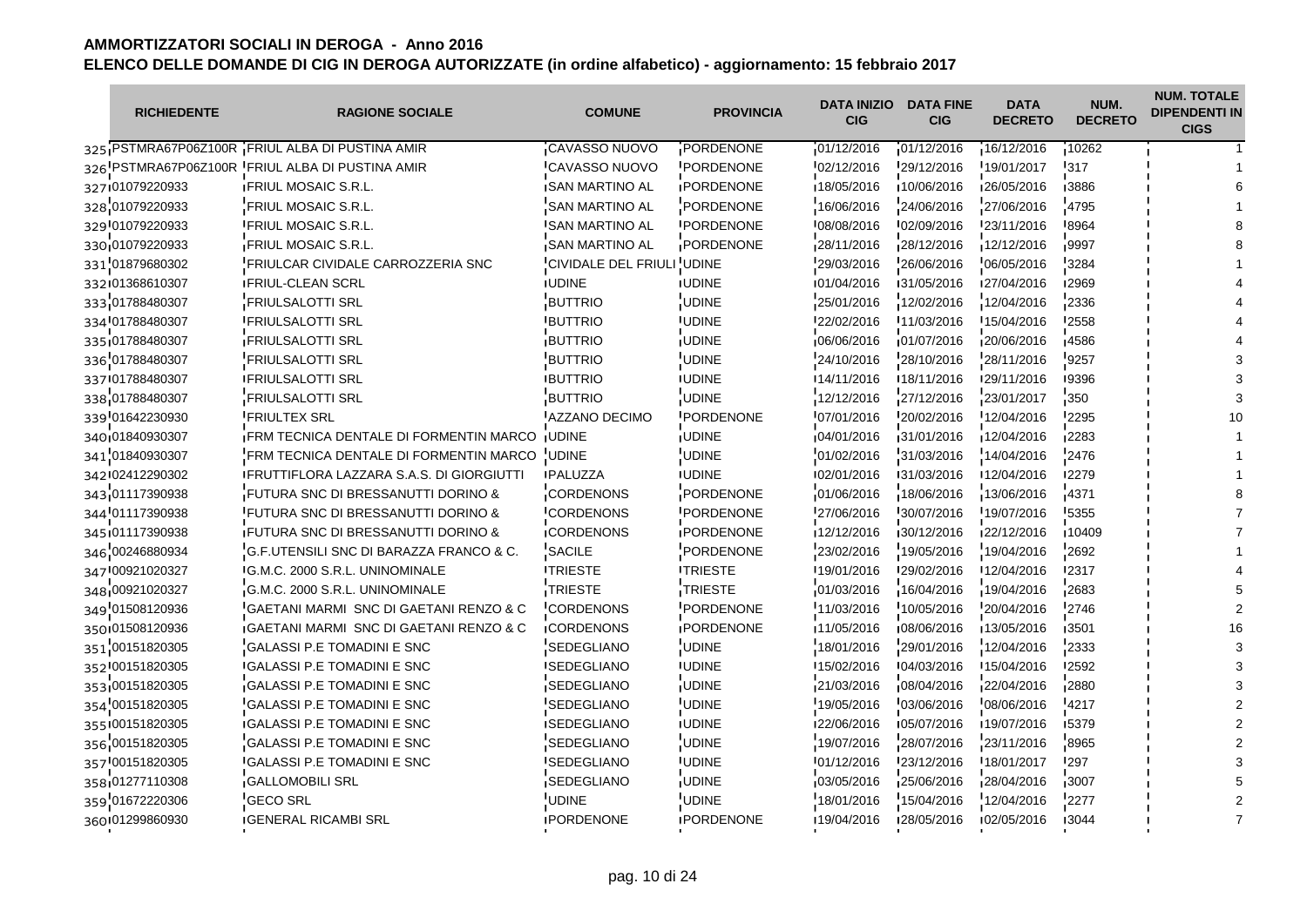| <b>RICHIEDENTE</b>                 | <b>RAGIONE SOCIALE</b>                                     | <b>COMUNE</b>          | <b>PROVINCIA</b>  | <b>DATA INIZIO</b><br><b>CIG</b> | <b>DATA FINE</b><br><b>CIG</b> | <b>DATA</b><br><b>DECRETO</b> | NUM.<br><b>DECRETO</b> | <b>NUM. TOTALE</b><br><b>DIPENDENTI IN</b><br><b>CIGS</b> |
|------------------------------------|------------------------------------------------------------|------------------------|-------------------|----------------------------------|--------------------------------|-------------------------------|------------------------|-----------------------------------------------------------|
| 361 01299860930                    | <b>GENERAL RICAMBI SRL</b>                                 | PORDENONE              | PORDENONE         | 30/05/2016                       | 30/06/2016                     | 10/06/2016                    | $-4340$                |                                                           |
| 362 01739800306                    | <b>GESTI PROJECT SRL</b>                                   | <b>UDINE</b>           | UDINE             | 01/01/2016                       | 29/02/2016                     | 12/04/2016                    | 2276                   |                                                           |
| 363 01739800306                    | <b>IGESTI PROJECT SRL</b>                                  | <b>IUDINE</b>          | <b>IUDINE</b>     | 01/03/2016                       | 127/03/2016                    | 19/04/2016                    | 12714                  |                                                           |
| 364 02019930300                    | GESTIONE PRATICHE SINISTRI SRL                             | UDINE                  | <b>UDINE</b>      | 17/10/2016                       | 31/12/2016                     | 22/11/2016                    | 8883                   |                                                           |
| 365 01265400935                    | <b>IGI.MES. SNC DI RIZZETTO GIORGIO &amp; C.</b>           | <b>ICORDOVADO</b>      | <b>IPORDENONE</b> | 15/04/2016                       | 13/07/2016                     | 103/05/2016                   | <b>13106</b>           |                                                           |
| 366 01265400935                    | GI.MES. SNC DI RIZZETTO GIORGIO & C.                       | CORDOVADO              | PORDENONE         | 01/12/2016                       | 29/12/2016                     | 18/01/2017                    | $-301$                 |                                                           |
| 367 01553440932                    | <b>GIACOMINI SRL</b>                                       | <b>PRAVISDOMINI</b>    | PORDENONE         | 01/08/2016                       | 29/10/2016                     | 22/11/2016                    | 8846                   |                                                           |
| 368 02416920300                    | <b>IGIBI SERVICE DI GINO E BRUNO D'AMPOLO S.</b>           | <b>IMARTIGNACCO</b>    | <b>IUDINE</b>     | 14/03/2016                       | 126/03/2016                    | 120/04/2016                   | 12747                  |                                                           |
| 369 02416920300                    | GIBI SERVICE DI GINO E BRUNO D'AMPOLO S.                   | <b>MARTIGNACCO</b>     | <b>UDINE</b>      | 13/06/2016                       | 24/06/2016                     | 15/06/2016                    | 4427                   |                                                           |
| 370 02416920300                    | <b>IGIBI SERVICE DI GINO E BRUNO D'AMPOLO S.</b>           | <b>IMARTIGNACCO</b>    | <b>IUDINE</b>     | 18/07/2016                       | 129/07/2016                    | 20/07/2016                    | <b>'5433</b>           |                                                           |
| 371 02416920300                    | GIBI SERVICE DI GINO E BRUNO D'AMPOLO S.                   | <b>MARTIGNACCO</b>     | <b>UDINE</b>      | 19/09/2016                       | 30/09/2016                     | 22/11/2016                    | 8855                   |                                                           |
| 372 02416920300                    | GIBI SERVICE DI GINO E BRUNO D'AMPOLO S.                   | <b>MARTIGNACCO</b>     | <b>UDINE</b>      | 17/10/2016                       | 28/10/2016                     | 28/11/2016                    | 9261                   |                                                           |
|                                    | 373 ISLNGLG66C30L424Q  IGINLUIGI SULINI AGENTE ALLIANZ SPA | <b>ITRIESTE</b>        | <b>ITRIESTE</b>   | 11/01/2016                       | 109/04/2016                    | 12/04/2016                    | <b>12306</b>           |                                                           |
| 374 01279040305                    | GLAP SEDIA DI LUCHITTA PAOLO &C.SAS                        | <b>MOIMACCO</b>        | <b>UDINE</b>      | 15/02/2016                       | 26/02/2016                     | 14/04/2016                    | 2482                   |                                                           |
| 375 NZZMCL70H57L483F               | <b>IGM STUDIOS DI NAZZI MICAELA</b>                        | <b>UDINE</b>           | <b>UDINE</b>      | 04/04/2016                       | 30/04/2016                     | 22/04/2016                    | '2882                  |                                                           |
| 376 01052880935                    | <b>GREGUOL ARMANDO SNC DI GREGUOL</b>                      | PASIANO DI             | PORDENONE         | 23/03/2016                       | 29/04/2016                     | 22/04/2016                    | 2874                   |                                                           |
| 377 01052880935                    | <b>GREGUOL ARMANDO SNC DI GREGUOL</b>                      | <b>PASIANO DI</b>      | PORDENONE         | 02/05/2016                       | 13/05/2016                     | 18/05/2016                    | 3687                   |                                                           |
| 378 00457160315                    | <b>IGRENDENE FIRMINO SNC DI GRENDENE G.</b>                | <b>IGORIZIA</b>        | <b>IGORIZIA</b>   | 104/04/2016                      | 102/07/2016                    | 126/04/2016                   | <b>2908</b>            |                                                           |
| 379 00457160315                    | GRENDENE FIRMINO SNC DI GRENDENE G.                        | <b>GORIZIA</b>         | <b>GORIZIA</b>    | 12/12/2016                       | 29/12/2016                     | 24/01/2017                    | 361                    |                                                           |
| 380'01831230303                    | <b>GRUER SRL</b>                                           | <b>MANZANO</b>         | <b>UDINE</b>      | 02/11/2016                       | 31/12/2016                     | 28/11/2016                    | 9245                   |                                                           |
| 381 00907280325                    | <b>GUARRERA S.R.L.</b>                                     | <b>TRIESTE</b>         | <b>TRIESTE</b>    | 13/06/2016                       | 10/09/2016                     | 29/06/2016                    | 14916                  |                                                           |
| 382 GRNLVR51D02H533Q GUERIN ALVARO |                                                            | <b>RONCHIS</b>         | <b>UDINE</b>      | 04/04/2016                       | 15/04/2016                     | 26/04/2016                    | 2912                   |                                                           |
| 383 GRNLVR51D02H533Q GUERIN ALVARO |                                                            | <b>IRONCHIS</b>        | <b>UDINE</b>      | 108/06/2016                      | 124/06/2016                    | 124/06/2016                   | 14780                  |                                                           |
| 384 01448760932                    | <b>HANTES MAGLIERIA DI CUSIN A. E C. SNC</b>               | <b>CHIONS</b>          | PORDENONE         | 13/06/2016                       | 09/09/2016                     | 17/06/2016                    | 4525                   |                                                           |
| 385 00080290307                    | <b>I.C.E. VISINTINI SRL</b>                                | <b>SANTA MARIA LA</b>  | <b>UDINE</b>      | 26/10/2016                       | 31/12/2016                     | 24/11/2016                    | 9098                   |                                                           |
| 386 01992890309                    | II.C.S. SRL                                                | <b>ICERVIGNANO DEL</b> | <b>IUDINE</b>     | 122/02/2016                      | 131/03/2016                    | 15/04/2016                    | 12590                  |                                                           |
| 387 01866870304                    | <b>IDIR SRL</b>                                            | <b>TRICESIMO</b>       | <b>UDINE</b>      | 25/01/2016                       | 26/02/2016                     | 13/04/2016                    | 2390                   |                                                           |
| 388 00076900935                    | <b>IDROTERMICA DI CESCO A.&amp;L. SNC</b>                  | <b>AVIANO</b>          | <b>IPORDENONE</b> | 11/04/2016                       | 131/05/2016                    | 102/05/2016                   | <b>'3045</b>           |                                                           |
| 389 01863640304                    | IL PAESE DEI BALOCCHI SCARL                                | <b>UDINE</b>           | <b>UDINE</b>      | 01/09/2016                       | 29/11/2016                     | 22/11/2016                    | 8872                   |                                                           |
| 390 01970810303                    | IME SAS DI VANONE EDI & C.                                 | <b>PREMARIACCO</b>     | <b>UDINE</b>      | 19/09/2016                       | 16/12/2016                     | 23/11/2016                    | 8997                   |                                                           |
|                                    | 391 GRRDRN43H08L424N IIMP.R.E. DI GIRARDINI DORIANO        | <b>ITRIESTE</b>        | <b>ITRIESTE</b>   | 129/02/2016                      | 109/04/2016                    | 120/04/2016                   | 12771                  |                                                           |
|                                    | 392 GRRDRN43H08L424N IMP.R.E. DI GIRARDINI DORIANO         | <b>TRIESTE</b>         | TRIESTE           | 11/04/2016                       | 21/05/2016                     | 27/04/2016                    | 2968                   |                                                           |
| 393 01014210320                    | IMPROGET ENGINEERING S.R.L.                                | <b>ITRIESTE</b>        | <b>ITRIESTE</b>   | 01/04/2016                       | 29/06/2016                     | 26/04/2016                    | '2914                  |                                                           |
| 394 01103230312                    | <b>IOT VIAGGI S.R.L.</b>                                   | <b>GORIZIA</b>         | <b>GORIZIA</b>    | 13/01/2016                       | 11/04/2016                     | 12/04/2016                    | 2296                   |                                                           |
| 395 02665860306                    | ITIL IMPIANTI DI ZANELLO CARLO E DENIS & C.                | <b>MARTIGNACCO</b>     | <b>UDINE</b>      | 01/06/2016                       | 30/06/2016                     | 16/06/2016                    | 4475                   |                                                           |
| 396 01468070303                    | ITIS SNC DI DEL ZOTTO PAOLO & GOBBATO                      | <b>IVARMO</b>          | <b>IUDINE</b>     | 02/05/2016                       | 121/05/2016                    | 120/05/2016                   | 13718                  |                                                           |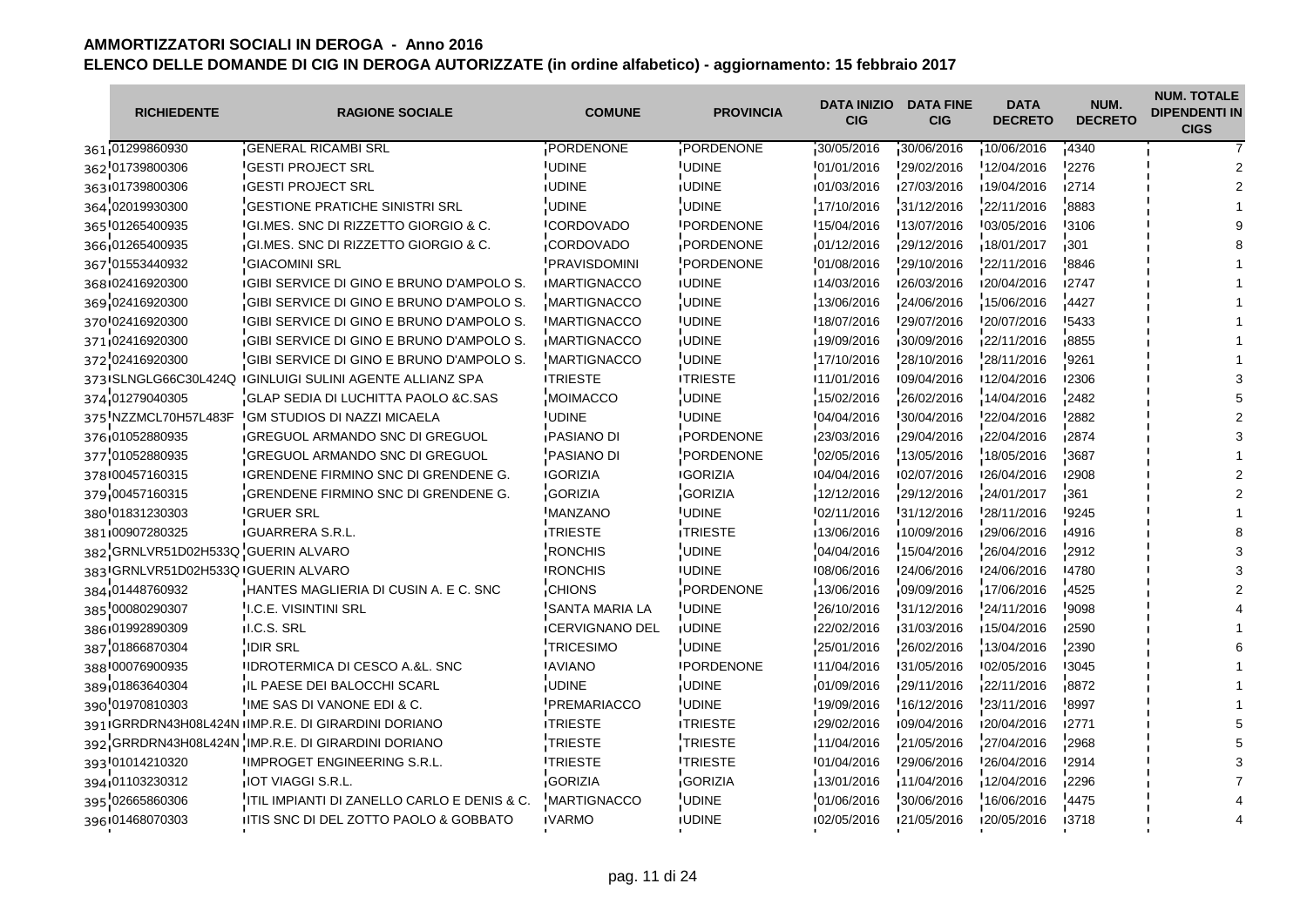| <b>RICHIEDENTE</b>   | <b>RAGIONE SOCIALE</b>                            | <b>COMUNE</b>           | <b>PROVINCIA</b>  | <b>DATA INIZIO</b><br><b>CIG</b> | <b>DATA FINE</b><br><b>CIG</b> | <b>DATA</b><br><b>DECRETO</b> | NUM.<br><b>DECRETO</b> | <b>NUM. TOTALE</b><br><b>DIPENDENTI IN</b><br><b>CIGS</b> |
|----------------------|---------------------------------------------------|-------------------------|-------------------|----------------------------------|--------------------------------|-------------------------------|------------------------|-----------------------------------------------------------|
| 397 01468070303      | ITIS SNC DI DEL ZOTTO PAOLO & GOBBATO             | VARMO                   | <b>UDINE</b>      | 23/05/2016                       | 24/06/2016                     | 21/06/2016                    | 14659                  |                                                           |
| 398 01702680933      | <b>ITT ITALIA SRL</b>                             | <b>ZOPPOLA</b>          | PORDENONE         | 01/02/2016                       | 19/03/2016                     | 14/04/2016                    | 2471                   |                                                           |
| 399101702680933      | <b>IITT ITALIA SRL</b>                            | <b>IZOPPOLA</b>         | <b>IPORDENONE</b> | 11/04/2016                       | 14/05/2016                     | 02/05/2016                    | ∎3041                  |                                                           |
| 400 91029520938      | JOB & SCHOOL - FORMAZIONE STUDI E                 | PORDENONE               | PORDENONE         | 18/01/2016                       | 16/04/2016                     | 14/04/2016                    | 2449                   |                                                           |
| 401 00654810324      | <b>JOLLY CASA DI GIOVANNINI &amp; C.</b>          | <b>ITRIESTE</b>         | <b>ITRIESTE</b>   | 19/10/2016                       | 131/12/2016                    | 124/11/2016                   | <b>19059</b>           |                                                           |
| 402 00663070324      | <b>KALCIC SRL</b>                                 | <b>TRIESTE</b>          | TRIESTE           | 01/03/2016                       | 29/05/2016                     | 19/04/2016                    | 12694                  |                                                           |
| 403 02125100160      | KCS CAREGIVER COOPERATIVA SOCIALE ARL             | <b>BERGAMO</b>          | <b>BERGAMO</b>    | 18/01/2016                       | 16/04/2016                     | 12/04/2016                    | '2308                  |                                                           |
| 404100839230323      | <b>IKEY CONGRESSI SRL</b>                         | <b>ITRIESTE</b>         | <b>ITRIESTE</b>   | 101/02/2016                      | 130/04/2016                    | 13/04/2016                    | ∎2393                  |                                                           |
| 405 KSNVJK58L31Z118J | KOSANOVIC VELJKO                                  | <b>MONFALCONE</b>       | <b>GORIZIA</b>    | 22/02/2016                       | 21/05/2016                     | 19/04/2016                    | 2703                   |                                                           |
| 406 KSNVJK58L31Z118J | <b>KOSANOVIC VELJKO</b>                           | <b>IMONFALCONE</b>      | <b>IGORIZIA</b>   | 23/11/2016                       | 29/12/2016                     | 18/01/2017                    | '302                   |                                                           |
| 407 00419940937      | L.A.C.I. SNC DI FELTRIN & SACILOTTO               | PORDENONE               | PORDENONE         | 14/01/2016                       | 12/04/2016                     | 21/04/2016                    | 2790                   |                                                           |
| 408 00419940937      | L.A.C.I. SNC DI FELTRIN & SACILOTTO               | PORDENONE               | PORDENONE         | 01/02/2016                       | 12/04/2016                     | 21/04/2016                    | 2791                   |                                                           |
| 409 00171460306      | IL.E.S.MA. SNC DI MOLINARI STEFANO & C. SAS       | <b>IPAVIA DI UDINE</b>  | <b>IUDINE</b>     | 18/01/2016                       | 129/02/2016                    | 12/04/2016                    | <b>2305</b>            |                                                           |
| 410 00171460306      | L.E.S.MA. SNC DI MOLINARI STEFANO & C. SAS        | PAVIA DI UDINE          | <b>UDINE</b>      | 08/03/2016                       | 15/04/2016                     | 20/04/2016                    | 2757                   |                                                           |
| 411 00171460306      | IL.E.S.MA. SNC DI MOLINARI STEFANO & C. SAS       | <b>PAVIA DI UDINE</b>   | <b>UDINE</b>      | 12/12/2016                       | 19/12/2016                     | 23/12/2016                    | 10437                  |                                                           |
| 412 01458460308      | L.E.S.SA.CO.SNC DI COSTANTINI MICHELE & C         | CORNO DI ROSAZZO UDINE  |                   | 22/01/2016                       | 15/02/2016                     | 13/04/2016                    | ∎2362                  |                                                           |
| 413 01277500326      | LA BECCHERIA S.R.L.S.                             | <b>TRIESTE</b>          | TRIESTE           | 25/02/2016                       | 24/05/2016                     | 15/04/2016                    | 2591                   |                                                           |
| 414 02541890303      | <b>ILA CJALDERIE SOCIETA' COOPERATIVA</b>         | <b>ISAN DANIELE DEL</b> | <b>IUDINE</b>     | 01/03/2016                       | 129/05/2016                    | 15/04/2016                    | <b>2564</b>            |                                                           |
| 415 00074200312      | LA CORMONESE MARMI                                | <b>CORMONS</b>          | <b>GORIZIA</b>    | 18/01/2016                       | 16/04/2016                     | 14/04/2016                    | $-2450$                |                                                           |
| 416 CRBGNI37P17G966J | LA FRIUL SERRAMENTI DI CORUBOLO GINO              | POZZUOLO DEL            | <b>UDINE</b>      | 29/02/2016                       | 25/03/2016                     | 20/04/2016                    | 2749                   |                                                           |
| 417 00830930327      | LA NUOVA IMPIANTI SNC DI EMANUELE                 | <b>ITRIESTE</b>         | <b>ITRIESTE</b>   | 06/06/2016                       | 31/07/2016                     | 121/06/2016                   | <b>4661</b>            |                                                           |
| 418 00830930327      | LA NUOVA IMPIANTI SNC DI EMANUELE                 | TRIESTE                 | TRIESTE           | 12/09/2016                       | 14/10/2016                     | 23/11/2016                    | 8976                   |                                                           |
| 419 00080790934      | <b>ILA TIPOGRAFICA SAS DI ANDREA CIAN &amp; C</b> | <b>IPORDENONE</b>       | <b>IPORDENONE</b> | 125/07/2016                      | 103/09/2016                    | 123/11/2016                   | 18963                  |                                                           |
| 420 00080790934      | LA TIPOGRAFICA SAS DI ANDREA CIAN & C             | PORDENONE               | PORDENONE         | 05/12/2016                       | 129/12/2016                    | 23/12/2016                    | $-10435$               |                                                           |
| 421 02459120305      | <b>L'AFFILOTECNICA SRL</b>                        | <b>REMANZACCO</b>       | <b>UDINE</b>      | 16/02/2016                       | 14/05/2016                     | 14/04/2016                    | 2494                   |                                                           |
| 422100670020320      | <b>IL'AMBIENTE S.R.L.</b>                         | <b>ITRIESTE</b>         | <b>ITRIESTE</b>   | 01/02/2016                       | 129/02/2016                    | 13/04/2016                    | ■2372                  |                                                           |
| 423 00670020320      | L'AMBIENTE S.R.L.                                 | <b>TRIESTE</b>          | <b>TRIESTE</b>    | 01/03/2016                       | 31/03/2016                     | 20/04/2016                    | 2741                   |                                                           |
| 424 00670020320      | <b>IL'AMBIENTE S.R.L.</b>                         | <b>ITRIESTE</b>         | <b>ITRIESTE</b>   | 01/09/2016                       | 30/09/2016                     | 122/11/2016                   | <b>8877</b>            |                                                           |
| 425 02132730306      | L'ARREDO SNC DI NAIT MICHELE E PAMPAGNIN          | <b>MAJANO</b>           | <b>UDINE</b>      | 25/01/2016                       | 21/02/2016                     | 13/04/2016                    | 2388                   |                                                           |
| 426 02132730306      | L'ARREDO SNC DI NAIT MICHELE E PAMPAGNIN MAJANO   |                         | <b>UDINE</b>      | 04/04/2016                       | 30/04/2016                     | 03/05/2016                    | 3108                   |                                                           |
| 427 00296650302      | <b>ILAUZZANA CALCESTRUZZI S.A.S.</b>              | <b>ISAN VITO DI</b>     | <b>IUDINE</b>     | 18/01/2016                       | ■17/02/2016                    | ■12/04/2016                   | 12338                  |                                                           |
| 428 00296650302      | LAUZZANA CALCESTRUZZI S.A.S.                      | SAN VITO DI             | <b>UDINE</b>      | 18/04/2016                       | 15/05/2016                     | 28/04/2016                    | 3010                   |                                                           |
| 429 00296650302      | <b>LAUZZANA CALCESTRUZZI S.A.S.</b>               | <b>SAN VITO DI</b>      | <b>UDINE</b>      | 21/11/2016                       | 17/12/2016                     | 30/11/2016                    | '9451                  |                                                           |
| 430,00296650302      | LAUZZANA CALCESTRUZZI S.A.S.                      | <b>SAN VITO DI</b>      | <b>UDINE</b>      | 19/12/2016                       | 22/12/2016                     | 23/12/2016                    | ∎10436                 |                                                           |
| 431 01454690932      | LAVANDERIA ORCHIDEA S.N.C. DI ROS                 | <b>SACILE</b>           | PORDENONE         | 12/02/2016                       | 11/05/2016                     | 14/04/2016                    | 2496                   |                                                           |
| 432 02721210306      | <b>ILAVORAZIONE ARTIGIANALE CUOIO SRL</b>         | <b>IMANZANO</b>         | <b>IUDINE</b>     | 01/06/2016                       | 17/06/2016                     | 120/06/2016                   | 14587                  |                                                           |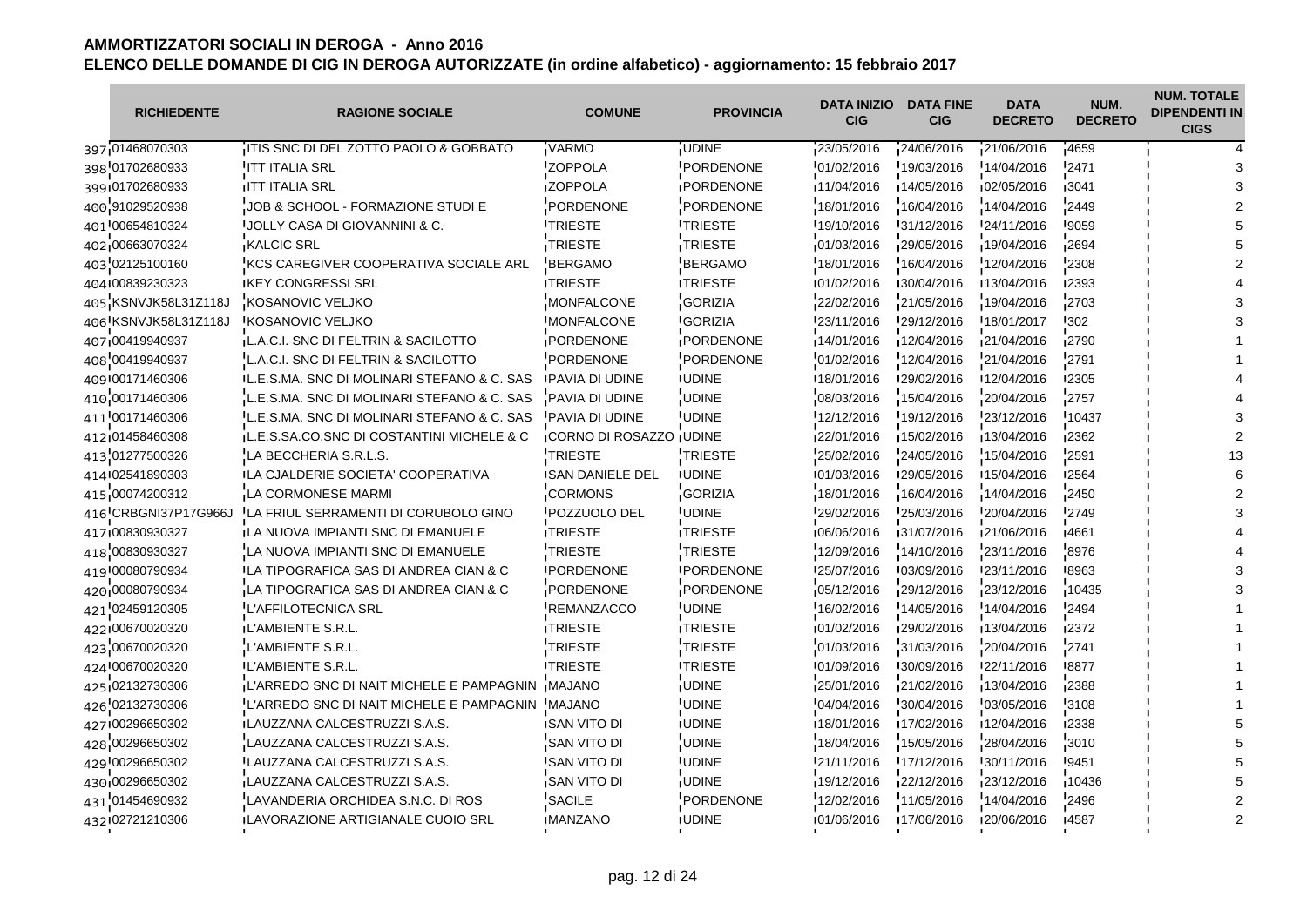| <b>RICHIEDENTE</b>                    | <b>RAGIONE SOCIALE</b>                                  | <b>COMUNE</b>                      | <b>PROVINCIA</b>  | <b>DATA INIZIO</b><br><b>CIG</b> | <b>DATA FINE</b><br><b>CIG</b> | <b>DATA</b><br><b>DECRETO</b> | NUM.<br><b>DECRETO</b> | <b>NUM. TOTALE</b><br><b>DIPENDENTI IN</b><br><b>CIGS</b> |
|---------------------------------------|---------------------------------------------------------|------------------------------------|-------------------|----------------------------------|--------------------------------|-------------------------------|------------------------|-----------------------------------------------------------|
| 433 02721210306                       | LAVORAZIONE ARTIGIANALE CUOIO SRL                       | MANZANO                            | <b>UDINE</b>      | 11/07/2016                       | 29/07/2016                     | 25/07/2016                    | 15518                  |                                                           |
| 434 01033750934                       | LAZZARIN DAVIDE & C. S.N.C.                             | ROVEREDO IN PIANO PORDENONE        |                   | 27/06/2016                       | 24/09/2016                     | 28/06/2016                    | '4833                  |                                                           |
| 435100181080938                       | <b>ILEADER - CAM S.R.L.</b>                             | <b>IMANIAGO</b>                    | <b>IPORDENONE</b> | 129/03/2016                      | 128/04/2016                    | 120/04/2016                   | ∎2765                  |                                                           |
| 436 00181080938                       | LEADER - CAM S.R.L.                                     | MANIAGO                            | PORDENONE         | 01/06/2016                       | 30/06/2016                     | 08/06/2016                    | 4214                   |                                                           |
| 437 00181080938                       | <b>LEADER - CAM S.R.L.</b>                              | <b>IMANIAGO</b>                    | <b>IPORDENONE</b> | 101/07/2016                      | 129/07/2016                    | 19/07/2016                    | <b>'5357</b>           |                                                           |
| 438 00223140302                       | L'ELITE DEL LEGNO DI DI GASPERO SNC                     | PREMARIACCO                        | <b>UDINE</b>      | 28/11/2016                       | 30/12/2016                     | 16/12/2016                    | $-10261$               |                                                           |
| 439 MSCMSM68D17G888                   | LEONARDO CORNICI DI MUSCI MASSIMO                       | <b>SAN VITO AL</b>                 | PORDENONE         | 11/04/2016                       | 28/05/2016                     | 27/04/2016                    | 2973                   |                                                           |
|                                       | 440 IMSCMSM68D17G888 ILEONARDO CORNICI DI MUSCI MASSIMO | <b>ISAN VITO AL</b>                | <b>IPORDENONE</b> | 125/07/2016                      | 103/09/2016                    | 125/07/2016                   | 15517                  |                                                           |
|                                       | 441 PRMGFR73E26G284S LEVIGSYSTEMS DI PRIMO GIANFRANCO   | SAN GIOVANNI AL                    | <b>UDINE</b>      | 15/02/2016                       | 12/03/2016                     | 19/04/2016                    | 2659                   |                                                           |
|                                       | 442 PRMGFR73E26G284S ILEVIGSYSTEMS DI PRIMO GIANFRANCO  | <b>SAN GIOVANNI AL</b>             | <b>IUDINE</b>     | 18/04/2016                       | 14/05/2016                     | 18/05/2016                    | '3688                  |                                                           |
|                                       | 443 PRMGFR73E26G284S LEVIGSYSTEMS DI PRIMO GIANFRANCO   | SAN GIOVANNI AL                    | <b>UDINE</b>      | 06/06/2016                       | 18/06/2016                     | 16/06/2016                    | 4473                   |                                                           |
| 444 01225990934                       | LIBRALON S.R.L.                                         | <b>PORDENONE</b>                   | PORDENONE         | 11/01/2016                       | 09/04/2016                     | 12/04/2016                    | 2340                   |                                                           |
| 445 00211610308                       | LIBRERIA FRIULI SAS DI ROSSO GIANCARLO &                | <b>IUDINE</b>                      | <b>IUDINE</b>     | 102/01/2016                      | 131/03/2016                    | ■13/04/2016                   | <b>2381</b>            |                                                           |
| 446 00150870301                       | LIVONI EDOARDO & FIGLIO SRL                             | CORNO DI ROSAZZO                   | <b>UDINE</b>      | 05/09/2016                       | 03/12/2016                     | 29/11/2016                    | 9392                   |                                                           |
| 447 MRCMHL84D23L195                   | <b>ILOCANDA VITTORIA DI MARCATO MICHELE</b>             | <b>PREONE</b>                      | <b>UDINE</b>      | 15/03/2016                       | 10/04/2016                     | 22/04/2016                    | '2827                  |                                                           |
| 448 01490730304                       | LOCATELLI GOMME DI LOCATELLI G.& C.                     | <b>JUDINE</b>                      | <b>UDINE</b>      | 18/01/2016                       | 16/04/2016                     | 14/04/2016                    | 2460                   |                                                           |
| 449 LDLSRG52E23L483H                  | LODOLO SERGIO                                           | COLLOREDO DI                       | <b>UDINE</b>      | 14/03/2016                       | 15/04/2016                     | 22/04/2016                    | 2832                   |                                                           |
| 450 LDLSRG52E23L483H LODOLO SERGIO    |                                                         | <b>ICOLLOREDO DI</b>               | <b>IUDINE</b>     | ■15/06/2016                      | 14/07/2016                     | 130/06/2016                   | 14949                  |                                                           |
| 451 LDLSRG52E23L483H                  | LODOLO SERGIO                                           | COLLOREDO DI                       | <b>UDINE</b>      | 24/10/2016                       | 18/11/2016                     | 28/11/2016                    | 9247                   |                                                           |
| 452 02454120300                       | LOG SERVICE GROUP NORD EST SOCIETA'                     | <b>SAN DANIELE DEL</b>             | <b>UDINE</b>      | 29/03/2016                       | 30/04/2016                     | 26/04/2016                    | '2919                  |                                                           |
| 453 02131950301                       | <b>LOGIC TRANS SRL</b>                                  | <b>JUDINE</b>                      | <b>UDINE</b>      | 25/01/2016                       | 23/04/2016                     | 13/04/2016                    | <b>2365</b>            |                                                           |
| 454 LRNGDN38R01L424R LORENZI GIORDANO |                                                         | <b>TRIESTE</b>                     | TRIESTE           | 28/01/2016                       | 22/04/2016                     | 13/04/2016                    | 2404                   |                                                           |
|                                       | 455 LRNGRG60L03E098Q LORENZONI GIORGIO                  | <b>IGORIZIA</b>                    | <b>IGORIZIA</b>   | 101/08/2016                      | 102/09/2016                    | 123/11/2016                   | 18970                  |                                                           |
| 456 LVTMRN58R05M034J LOVATO MARINO    |                                                         | SAN GIOVANNI AL                    | <b>UDINE</b>      | 01/06/2016                       | 30/06/2016                     | 20/06/2016                    | 4565                   |                                                           |
| 457 LVTMRN58R05M034J LOVATO MARINO    |                                                         | <b>SAN GIOVANNI AL</b>             | <b>UDINE</b>      | 21/10/2016                       | 19/12/2016                     | 28/11/2016                    | 9239                   |                                                           |
| 458 01561050301                       | <b>ILP LATTONERIE SRL</b>                               | <b>TOLMEZZO</b>                    | <b>IUDINE</b>     | 108/02/2016                      | 126/02/2016                    | 15/04/2016                    | 12570                  |                                                           |
| 459 BLZMRG69P15F205U                  | M R MIZZA RENATO DI BALZAROTTI AMBROGIO                 | <b>TARCENTO</b>                    | <b>UDINE</b>      | 12/09/2016                       | 09/12/2016                     | 22/11/2016                    | 8857                   |                                                           |
| 460 01491910939                       | <b>M.B.M. SRL</b>                                       | <b>PORDENONE</b>                   | <b>IPORDENONE</b> | 05/03/2016                       | 02/06/2016                     | 15/04/2016                    | '2587                  |                                                           |
| 461 01537930933                       | M.D.L. SAS DI VEDOVATO L. & G.                          | <b>PRATA DI</b>                    | PORDENONE         | 11/07/2016                       | 08/10/2016                     | 19/07/2016                    | 5366                   |                                                           |
| 462 00696260322                       | MA.MA. S.R.L.                                           | 'SGONICO                           | TRIESTE           | 16/05/2016                       | 13/08/2016                     | 30/05/2016                    | 3965                   |                                                           |
|                                       | 463 DRCLCU81R12E473W MAC SERVICE DI ODORICO LUCA        | <b>ILIGNANO</b>                    | <b>IUDINE</b>     | 03/10/2016                       | 130/12/2016                    | 123/11/2016                   | 18994                  |                                                           |
| 464 01098250317                       | <b>MARINARO TRASPORTI SRL</b>                           | MONFALCONE                         | <b>GORIZIA</b>    | 18/07/2016                       | 15/10/2016                     | 19/07/2016                    | 5376                   |                                                           |
| 465 01098250317                       | <b>MARINARO TRASPORTI SRL</b>                           | <b>MONFALCONE</b>                  | <b>GORIZIA</b>    | 05/12/2016                       | 29/12/2016                     | 18/01/2017                    | '296                   |                                                           |
| 466.01408540308                       | <b>MARINIG REMO DI MARINIG PAOLO SAS</b>                | CIVIDALE DEL FRIULI UDINE          |                   | 15/02/2016                       | 26/02/2016                     | 14/04/2016                    | 2489                   | 16                                                        |
| 467 01408540308                       | MARINIG REMO DI MARINIG PAOLO SAS                       | CIVIDALE DEL FRIULI UDINE          |                   | 14/03/2016                       | 25/03/2016                     | 20/04/2016                    | 2769                   | 16                                                        |
| 468 01408540308                       | IMARINIG REMO DI MARINIG PAOLO SAS                      | <b>ICIVIDALE DEL FRIULI IUDINE</b> |                   | 18/04/2016                       | 122/04/2016                    | 128/04/2016                   | <b>13009</b>           | 16                                                        |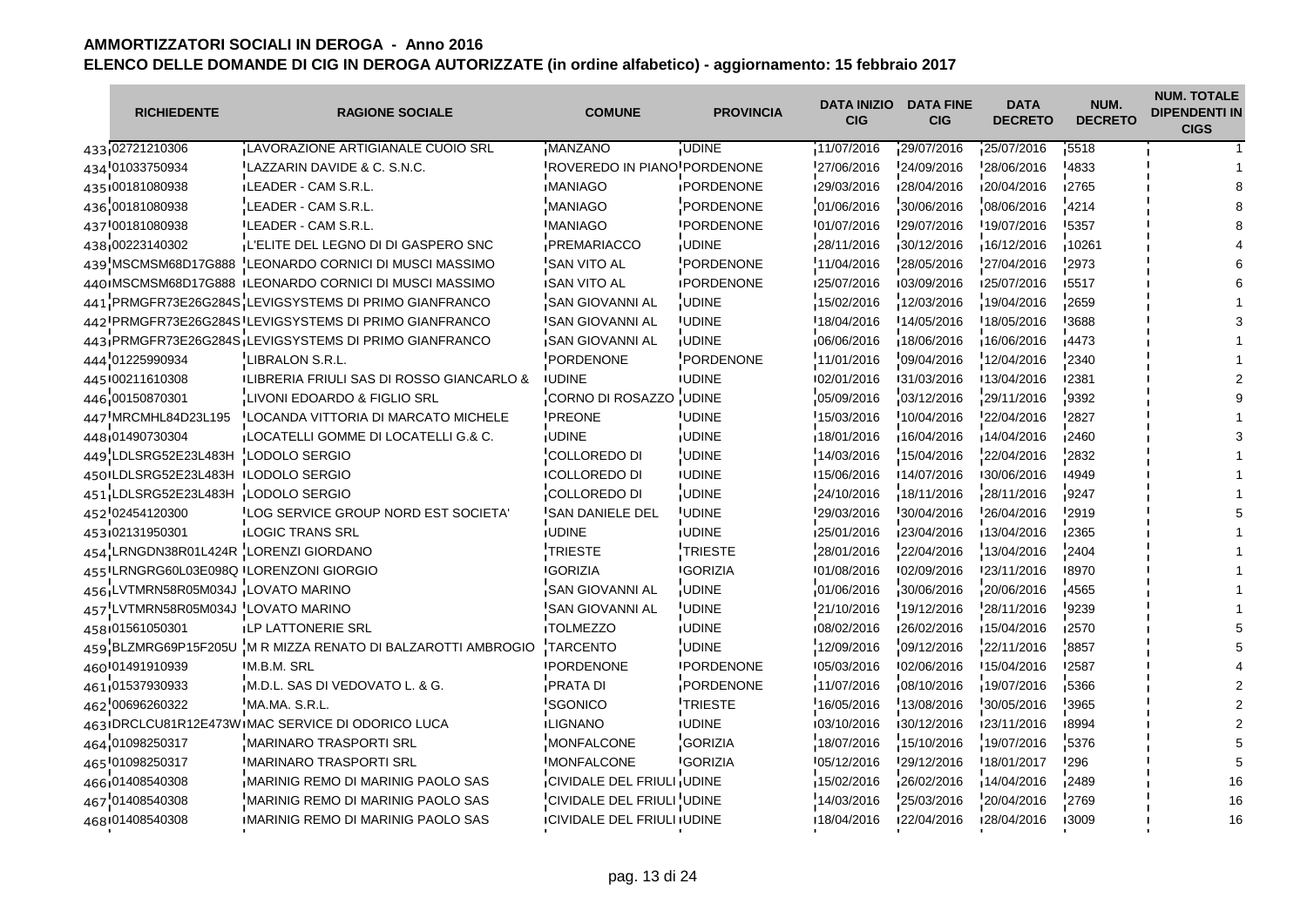| <b>RICHIEDENTE</b>                  | <b>RAGIONE SOCIALE</b>                        | <b>COMUNE</b>                     | <b>PROVINCIA</b>  | <b>DATA INIZIO</b><br><b>CIG</b> | <b>DATA FINE</b><br><b>CIG</b> | <b>DATA</b><br><b>DECRETO</b> | NUM.<br><b>DECRETO</b> | <b>NUM. TOTALE</b><br><b>DIPENDENTI IN</b><br><b>CIGS</b> |
|-------------------------------------|-----------------------------------------------|-----------------------------------|-------------------|----------------------------------|--------------------------------|-------------------------------|------------------------|-----------------------------------------------------------|
| 469 01408540308                     | MARINIG REMO DI MARINIG PAOLO SAS             | CIVIDALE DEL FRIULI UDINE         |                   | 09/05/2016                       | 20/05/2016                     | 13/05/2016                    | 3500                   |                                                           |
| 470'01408540308                     | MARINIG REMO DI MARINIG PAOLO SAS             | CIVIDALE DEL FRIULI UDINE         |                   | 12/12/2016                       | 29/12/2016                     | 22/12/2016                    | 10411                  | 14                                                        |
| 471 01634850935                     | <b>IMARIO BOREAN SRL</b>                      | <b>CHIONS</b>                     | <b>IPORDENONE</b> | 103/10/2016                      | 12/11/2016                     | 124/11/2016                   | 19063                  | 12                                                        |
| 472 01634850935                     | <b>MARIO BOREAN SRL</b>                       | <b>CHIONS</b>                     | PORDENONE         | 14/11/2016                       | 31/12/2016                     | 30/11/2016                    | 9450                   | 15                                                        |
| 473 01223200930                     | IMARSON DANILO E FIGLI SNC                    | <b>IPASIANO DI</b>                | <b>IPORDENONE</b> | 107/04/2016                      | 106/05/2016                    | 126/04/2016                   | <b>'2907</b>           |                                                           |
| 474 MRTSFN63M24G888K MARTIN STEFANO |                                               | PORDENONE                         | PORDENONE         | 06/06/2016                       | 11/06/2016                     | 14/06/2016                    | 4390                   |                                                           |
| 475 MRTSFN63M24G888K MARTIN STEFANO |                                               | <b>PORDENONE</b>                  | PORDENONE         | 20/06/2016                       | 25/06/2016                     | 27/06/2016                    | '4788                  |                                                           |
| 476 00129810933                     | <b>IMARUI SNC DI MARSON GIROLAMO &amp; C.</b> | <b>IPASIANO DI</b>                | <b>IPORDENONE</b> | ■18/07/2016                      | 127/08/2016                    | 106/09/2016                   | ■6361                  | 10                                                        |
| 477 00129810933                     | MARUI SNC DI MARSON GIROLAMO & C.             | PASIANO DI                        | PORDENONE         | 11/11/2016                       | 29/12/2016                     | 30/11/2016                    | 9449                   | 10                                                        |
| 478 MTTNGL62M20L424D                | <b>MATTESI ANGELO</b>                         | <b>ITRIESTE</b>                   | <b>ITRIESTE</b>   | 19/01/2016                       | 129/02/2016                    | 12/04/2016                    | '2315                  |                                                           |
| 479 01191450939                     | MELARANCIA SCARL - ONLUS                      | PORDENONE                         | PORDENONE         | 03/10/2016                       | 31/12/2016                     | 22/11/2016                    | 8884                   | 28                                                        |
| 480 02395940303                     | MENEGHIN ANTONINO & C. SNC                    | UDINE                             | <b>UDINE</b>      | 09/03/2016                       | 31/03/2016                     | 20/04/2016                    | 2760                   |                                                           |
| 481 02395940303                     | IMENEGHIN ANTONINO & C. SNC                   | <b>IUDINE</b>                     | <b>IUDINE</b>     | 101/04/2016                      | 130/04/2016                    | 122/04/2016                   | 12881                  |                                                           |
| 482 04600080263                     | MENSURA S.R.L.                                | <b>UDINE</b>                      | <b>UDINE</b>      | 08/08/2016                       | 07/10/2016                     | 23/11/2016                    | 8988                   |                                                           |
| 483 00078760931                     | MERCURY SNC DI DEL BEN                        | <b>MANIAGO</b>                    | <b>PORDENONE</b>  | 01/07/2016                       | 30/07/2016                     | 30/06/2016                    | 4950                   |                                                           |
| 484 00078760931                     | MERCURY SNC DI DEL BEN                        | <b>MANIAGO</b>                    | PORDENONE         | 24/10/2016                       | 22/12/2016                     | 28/11/2016                    | ,9251                  |                                                           |
| 485 01972150302                     | MESTIERI & MESTIERI SOC. COOP.                | <b>MILANO</b>                     | <b>MILANO</b>     | 18/01/2016                       | 16/04/2016                     | 12/04/2016                    | 2307                   | 32                                                        |
| 486 01972150302                     | <b>IMESTIERI &amp; MESTIERI SOC. COOP.</b>    | <b>IMILANO</b>                    | <b>IMILANO</b>    | 101/03/2016                      | 16/04/2016                     | 120/04/2016                   | 12764                  |                                                           |
| 487 01972150302                     | <b>MESTIERI &amp; MESTIERI SOC. COOP.</b>     | <b>MILANO</b>                     | <b>MILANO</b>     | 01/04/2016                       | 16/04/2016                     | 27/04/2016                    | 2977                   |                                                           |
| 488 01509010300                     | METAL CARPENTERIA SNC                         | <b>BUTTRIO</b>                    | <b>UDINE</b>      | 01/08/2016                       | 31/08/2016                     | 23/11/2016                    | 8972                   |                                                           |
| 489101509010300                     | <b>METAL CARPENTERIA SNC</b>                  | <b>BUTTRIO</b>                    | <b>JUDINE</b>     | 26/09/2016                       | 14/10/2016                     | 23/11/2016                    | ,9000                  |                                                           |
| 490 01565880935                     | <b>MIGRADATA SRL</b>                          | <b>PORDENONE</b>                  | PORDENONE         | 14/03/2016                       | 11/06/2016                     | 22/04/2016                    | 2837                   |                                                           |
| 491 00796130326                     | <b>IMILAN TUL SNC</b>                         | <b>ISAN DORLIGO DELLA TRIESTE</b> |                   | 03/02/2016                       | 130/04/2016                    | I14/04/2016                   | <b>'2490</b>           |                                                           |
| 492 MIOLCU59T12A530C                | <b>MIO LUCIO</b>                              | AZZANO DECIMO                     | PORDENONE         | 08/08/2016                       | 27/08/2016                     | 22/11/2016                    | 8863                   |                                                           |
| 493 MIOLCU59T12A530C                | MIO LUCIO                                     | AZZANO DECIMO                     | PORDENONE         | 19/09/2016                       | 26/11/2016                     | 22/11/2016                    | 8861                   |                                                           |
| 494 01024370320                     | <b>IMIOT SRL</b>                              | <b>IMUGGIA</b>                    | <b>ITRIESTE</b>   | 108/09/2016                      | 130/09/2016                    | 122/11/2016                   | ∎8871                  |                                                           |
| 495 01024370320                     | <b>MIOT SRL</b>                               | <b>MUGGIA</b>                     | TRIESTE           | 01/10/2016                       | 31/10/2016                     | 24/11/2016                    | 9073                   |                                                           |
| 496 00153500301                     | <b>MOBILSNAIDERO SRL</b>                      | <b>MAJANO</b>                     | <b>IUDINE</b>     | 12/09/2016                       | 11/10/2016                     | 22/11/2016                    | 8869                   |                                                           |
| 497 00153500301                     | <b>MOBILSNAIDERO SRL</b>                      | <b>MAJANO</b>                     | <b>UDINE</b>      | 12/10/2016                       | 10/11/2016                     | 22/11/2016                    | 8885                   |                                                           |
| 498 00153500301                     | <b>MOBILSNAIDERO SRL</b>                      | <b>MAJANO</b>                     | <b>UDINE</b>      | 17/11/2016                       | 16/12/2016                     | 24/11/2016                    | 9091                   |                                                           |
| 499 01249410935                     | <b>IMODOLO SRL</b>                            | <b>ISACILE</b>                    | <b>IPORDENONE</b> | 101/04/2016                      | 130/04/2016                    | 122/04/2016                   | 12878                  |                                                           |
| 500 01249410935                     | MODOLO SRL                                    | SACILE                            | PORDENONE         | 17/06/2016                       | 16/07/2016                     | 27/06/2016                    | 4796                   |                                                           |
| 501 01249410935                     | MODOLO SRL                                    | <b>SACILE</b>                     | <b>IPORDENONE</b> | 08/08/2016                       | 06/09/2016                     | 28/07/2016                    | '5583                  |                                                           |
| 502101098910324                     | MONTICOLO SERGIO SRL                          | TRIESTE                           | TRIESTE           | 31/05/2016                       | 17/06/2016                     | 20/06/2016                    | 14570                  |                                                           |
| 503 01098910324                     | MONTICOLO SERGIO SRL                          | <b>TRIESTE</b>                    | TRIESTE           | 14/09/2016                       | 14/10/2016                     | 23/11/2016                    | 8961                   | 12                                                        |
| 504 01098910324                     | IMONTICOLO SERGIO SRL                         | <b>ITRIESTE</b>                   | <b>ITRIESTE</b>   | 14/12/2016                       | 130/12/2016                    | 123/01/2017                   | 1353                   | 12                                                        |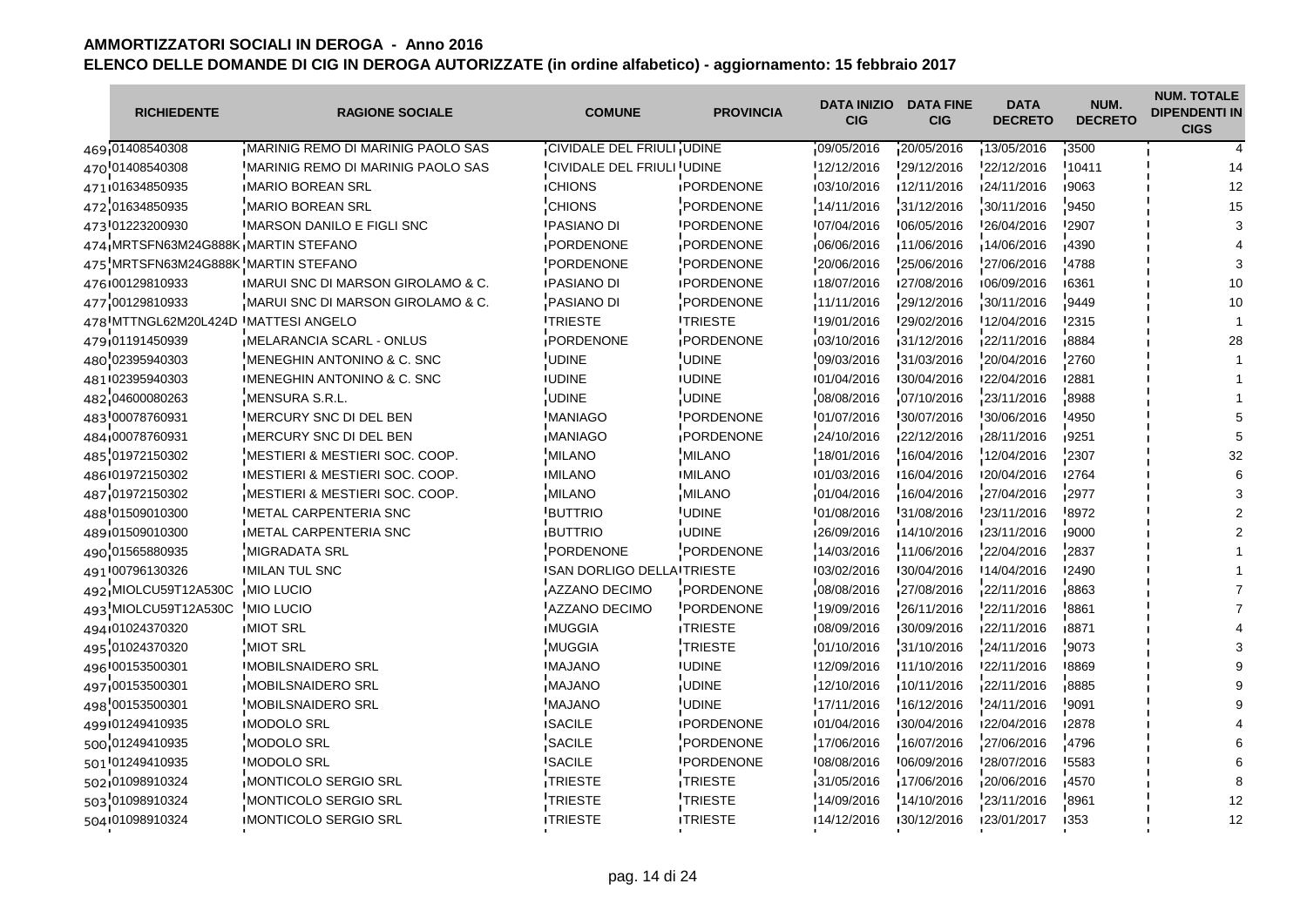| <b>RICHIEDENTE</b>                  | <b>RAGIONE SOCIALE</b>                                                     | <b>COMUNE</b>                      | <b>PROVINCIA</b>  | <b>DATA INIZIO</b><br><b>CIG</b> | <b>DATA FINE</b><br><b>CIG</b> | <b>DATA</b><br><b>DECRETO</b> | NUM.<br><b>DECRETO</b> | <b>NUM. TOTALE</b><br><b>DIPENDENTI IN</b><br><b>CIGS</b> |
|-------------------------------------|----------------------------------------------------------------------------|------------------------------------|-------------------|----------------------------------|--------------------------------|-------------------------------|------------------------|-----------------------------------------------------------|
| 505 02137320301                     | MOTO EXPO' SRL                                                             | <b>JUDINE</b>                      | <b>UDINE</b>      | 22/02/2016                       | 21/05/2016                     | 14/04/2016                    | 12486                  |                                                           |
| 506 LSSRLA72T02L483Y                | MOTORCYCLES CLINIC DI ALESSIO RAOUL                                        | <b>POZZUOLO DEL</b>                | <b>UDINE</b>      | 01/12/2016                       | 31/12/2016                     | 17/01/2017                    | '285                   |                                                           |
| 507 00266940303                     | IMURELLO GIUSEPPE E GIORDANO SAS                                           | <b>ICODROIPO</b>                   | <b>IUDINE</b>     | 15/02/2016                       | 15/03/2016                     | 14/04/2016                    | ∎2467                  |                                                           |
| 508 00266940303                     | MURELLO GIUSEPPE E GIORDANO SAS                                            | <b>CODROIPO</b>                    | <b>UDINE</b>      | 01/06/2016                       | 30/06/2016                     | 07/06/2016                    | 4167                   |                                                           |
| 509 00523800316                     | IN.E.M. SRL                                                                | <b>ISAN PIER D'ISONZO</b>          | <b>IGORIZIA</b>   | 124/10/2016                      | 131/12/2016                    | 128/11/2016                   | 19248                  |                                                           |
| 510 01117300325                     | N.S.D. SRL                                                                 | TRIESTE                            | TRIESTE           | 01/03/2016                       | 27/05/2016                     | 15/04/2016                    | 2593                   |                                                           |
| 511 NGSLCU64A16L195N                | NAGOSTINIS PLACIDO DI LUCIO NAGOSTINIS                                     | <b>VILLA SANTINA</b>               | <b>UDINE</b>      | 11/01/2016                       | 05/03/2016                     | 12/04/2016                    | $-2339$                |                                                           |
| 512 NGSLCU64A16L195N                | INAGOSTINIS PLACIDO DI LUCIO NAGOSTINIS                                    | <b>IVILLA SANTINA</b>              | <b>IUDINE</b>     | 107/03/2016                      | ■10/04/2016                    | 121/04/2016                   | ■2784                  |                                                           |
| 513 01287370306                     | NATURAMA SNC DI EOLI PAOLO & C.                                            | <b>UDINE</b>                       | <b>UDINE</b>      | 08/03/2016                       | 08/04/2016                     | 21/04/2016                    | 2782                   |                                                           |
| 514 01287370306                     | INATURAMA SNC DI EOLI PAOLO & C.                                           | <b>UDINE</b>                       | <b>IUDINE</b>     | 16/05/2016                       | 16/06/2016                     | 24/05/2016                    | <b>3842</b>            |                                                           |
| 515 01870740303                     | NAUTIMARKET SRL                                                            | CARLINO                            | <b>UDINE</b>      | 04/10/2016                       | 31/12/2016                     | 23/11/2016                    | .9001                  |                                                           |
| 516 00301470308                     | NETTO LUCIANO E DANIELE SNC                                                | <b>REMANZACCO</b>                  | <b>UDINE</b>      | 01/02/2016                       | 19/02/2016                     | 13/04/2016                    | 2387                   |                                                           |
| 517 00301470308                     | INETTO LUCIANO E DANIELE SNC                                               | <b>IREMANZACCO</b>                 | <b>IUDINE</b>     | 104/04/2016                      | 14/04/2016                     | 126/04/2016                   | 12915                  |                                                           |
| 518 00301470308                     | NETTO LUCIANO E DANIELE SNC                                                | REMANZACCO                         | <b>UDINE</b>      | 25/07/2016                       | 04/08/2016                     | 01/09/2016                    | 6300                   |                                                           |
| 519 00301470308                     | INETTO LUCIANO E DANIELE SNC                                               | <b>REMANZACCO</b>                  | <b>UDINE</b>      | 12/09/2016                       | 23/09/2016                     | 22/11/2016                    | 8864                   |                                                           |
| 520 00301470308                     | NETTO LUCIANO E DANIELE SNC                                                | <b>REMANZACCO</b>                  | <b>UDINE</b>      | 17/10/2016                       | 28/10/2016                     | 06/12/2016                    | ∎9890                  |                                                           |
| 521 MRCLCU74C47G888T                | NEW ELECTRONIC DI MARCHESE LUCIA                                           | VALVASONE                          | PORDENONE         | 02/03/2016                       | 30/05/2016                     | 04/05/2016                    | 3145                   |                                                           |
| 522 01835900307                     | INIK AUTOTRASPORTI DI NICASTRI MAURO & C.                                  | <b>ISAN GIOVANNI AL</b>            | <b>IUDINE</b>     | 19/09/2016                       | 16/12/2016                     | 123/11/2016                   | 19004                  |                                                           |
| 523 NCCRND51T04G736P NOACCO ARMANDO |                                                                            | <b>TRICESIMO</b>                   | <b>UDINE</b>      | 08/02/2016                       | 07/05/2016                     | 15/04/2016                    | 2577                   |                                                           |
| 524 00182090936                     | NONCELLO TENDE SNC DI FALOMO ITALO & C                                     | <b>ROVEREDO IN PIANO PORDENONE</b> |                   | 15/02/2016                       | 14/03/2016                     | 15/04/2016                    | '2576                  |                                                           |
| 525 00182090936                     | INONCELLO TENDE SNC DI FALOMO ITALO & C                                    | ROVEREDO IN PIANO PORDENONE        |                   | 21/11/2016                       | 31/12/2016                     | 30/11/2016                    | 19448                  |                                                           |
| 526 02594740306                     | NOT ASSISTENZA S.R.L.                                                      | SAN DANIELE DEL                    | <b>UDINE</b>      | 01/07/2016                       | 31/07/2016                     | 25/07/2016                    | 5515                   |                                                           |
|                                     | 527 CMNPLA73P14L483U INUOVA BE.MA. DI CUMINI PAOLO                         | <b>IMAJANO</b>                     | <b>IUDINE</b>     | 05/09/2016                       | 14/10/2016                     | 122/11/2016                   | 8858                   |                                                           |
|                                     | 528 CMNNTN75E25L483C NUOVA BE.MA. DI CUMINI ANTONIO GERENTE                | SAN DANIELE DEL                    | <b>UDINE</b>      | 11/04/2016                       | 27/05/2016                     | 27/04/2016                    | 12972                  |                                                           |
| 529 01268060322                     | NUOVA COOPTRIESTE SRL                                                      | <b>TRIESTE</b>                     | <b>TRIESTE</b>    | 11/07/2016                       | 08/10/2016                     | 28/07/2016                    | 5573                   |                                                           |
| 530 01344470305                     | INUOVA SALDOTERMICA SAS DI FABBRONI                                        | <b>ILATISANA</b>                   | <b>IUDINE</b>     | 04/07/2016                       | 130/09/2016                    | 120/07/2016                   | 15429                  |                                                           |
| 531 00154330310                     | O.F.G.OFFICINE FRIUL GORIZIANE SCRL                                        | <b>GORIZIA</b>                     | <b>GORIZIA</b>    | 01/02/2016                       | 30/04/2016                     | 13/04/2016                    | 2368                   |                                                           |
| 532 02096530304                     | <b>IOC.CA SRL</b>                                                          | <b>IPRATO CARNICO</b>              | <b>IUDINE</b>     | 26/09/2016                       | 19/11/2016                     | 106/12/2016                   | !9888                  |                                                           |
| 533.01137050934                     | OEMME S.N.C. DI QUAIA ORIS & C.                                            | FONTANAFREDDA                      | PORDENONE         | 03/10/2016                       | 31/12/2016                     | 24/11/2016                    | 9074                   |                                                           |
|                                     | 534 DNTGRG53D26E098X OFF. MECC. "DONATI ALDO" DI DONATI GIORGIO GORIZIA    |                                    | <b>GORIZIA</b>    | 04/07/2016                       | 29/07/2016                     | 19/07/2016                    | 5359                   |                                                           |
|                                     | 535 IDNTGRG53D26E098X IOFF. MECC. "DONATI ALDO" DI DONATI GIORGIO IGORIZIA |                                    | <b>IGORIZIA</b>   | 103/10/2016                      | 104/11/2016                    | 124/11/2016                   | ■9054                  |                                                           |
|                                     | 536 DNTGRG53D26E098X OFF. MECC. "DONATI ALDO" DI DONATI GIORGIO GORIZIA    |                                    | <b>GORIZIA</b>    | 10/12/2016                       | 27/12/2016                     | 25/01/2017                    | 374                    |                                                           |
| 537 00188680300                     | OFFICINA DEL DIESEL SNC                                                    | <b>GEMONA DEL FRIULI UDINE</b>     |                   | 15/02/2016                       | 27/02/2016                     | 14/04/2016                    | 2465                   |                                                           |
| 538 00188680300                     | OFFICINA DEL DIESEL SNC                                                    | <b>GEMONA DEL FRIULI UDINE</b>     |                   | 02/05/2016                       | 06/05/2016                     | 20/05/2016                    | 3711                   |                                                           |
| 539 00188680300                     | OFFICINA DEL DIESEL SNC                                                    | GEMONA DEL FRIULI UDINE            |                   | 12/12/2016                       | 16/12/2016                     | 22/12/2016                    | 10408                  |                                                           |
| 540 01223540939                     | <b>IOFFICINE ONGARO SNC DI ONGARO DARIO</b>                                | <b>IMONTEREALE</b>                 | <b>IPORDENONE</b> | 101/03/2016                      | 128/05/2016                    | 19/04/2016                    | <b>'2690</b>           |                                                           |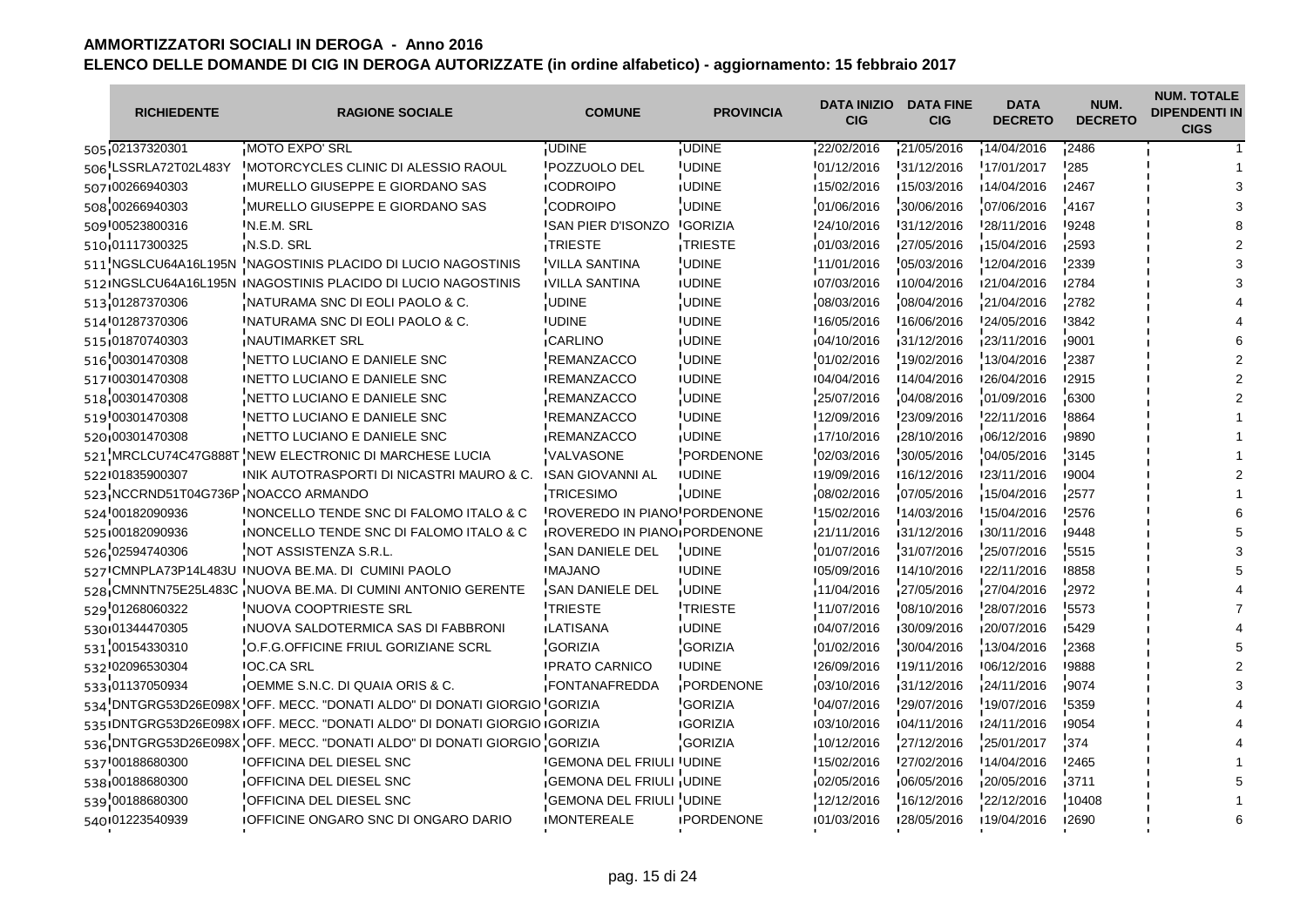| <b>RICHIEDENTE</b>                     | <b>RAGIONE SOCIALE</b>                        | <b>COMUNE</b>             | <b>PROVINCIA</b>  | DATA INIZIO<br><b>CIG</b> | <b>DATA FINE</b><br><b>CIG</b> | <b>DATA</b><br><b>DECRETO</b> | NUM.<br><b>DECRETO</b> | <b>NUM. TOTALE</b><br><b>DIPENDENTI IN</b><br><b>CIGS</b> |
|----------------------------------------|-----------------------------------------------|---------------------------|-------------------|---------------------------|--------------------------------|-------------------------------|------------------------|-----------------------------------------------------------|
| 541 01223540939                        | OFFICINE ONGARO SNC DI ONGARO DARIO           | <b>MONTEREALE</b>         | PORDENONE         | 26/04/2016                | 28/05/2016                     | 05/05/2016                    | 3202                   |                                                           |
| 542 00122340938                        | <b>OMG SRL</b>                                | 'SEQUALS                  | PORDENONE         | 17/11/2016                | 31/12/2016                     | 12/12/2016                    | 9994                   |                                                           |
| 543 ICSRFLV77P14l904G                  | <b>IORNAFER DI CESARIN FLAVIO</b>             | <b>ISEQUALS</b>           | <b>IPORDENONE</b> | 01/06/2016                | 129/08/2016                    | 131/05/2016                   | 14022                  |                                                           |
| 544 02269130304                        | ORTOFRUTTICOLA CERVELLIN SRL                  | UDINE                     | <b>UDINE</b>      | 04/01/2016                | 15/02/2016                     | 12/04/2016                    | 2299                   |                                                           |
| 545 02269130304                        | <b>IORTOFRUTTICOLA CERVELLIN SRL</b>          | <b>IUDINE</b>             | <b>IUDINE</b>     | 104/01/2016               | 15/02/2016                     | 12/04/2016                    | '2301                  |                                                           |
| 546 02269130304                        | ORTOFRUTTICOLA CERVELLIN SRL                  | <b>UDINE</b>              | <b>UDINE</b>      | 04/01/2016                | 15/02/2016                     | 12/04/2016                    | 2302                   |                                                           |
| 547 02269130304                        | ORTOFRUTTICOLA CERVELLIN SRL                  | <b>UDINE</b>              | <b>UDINE</b>      | 16/02/2016                | 31/03/2016                     | 22/04/2016                    | 2846                   |                                                           |
| 548 02122230309                        | <b>IOTTOGLASS UDINE SRL</b>                   | <b>IUDINE</b>             | <b>IUDINE</b>     | 07/03/2016                | 109/04/2016                    | 120/04/2016                   | ■2745                  |                                                           |
| 549 02122230309                        | OTTOGLASS UDINE SRL                           | <b>UDINE</b>              | <b>UDINE</b>      | 01/10/2016                | 25/11/2016                     | 24/11/2016                    | 9076                   |                                                           |
| 550 02026980306                        | IOVAN MARZIANO DI OVAN MORENO E C. SNC        | <b>BUJA</b>               | <b>IUDINE</b>     | 21/03/2016                | 31/03/2016                     | 21/04/2016                    | '2785                  |                                                           |
| 551 02026980306                        | OVAN MARZIANO DI OVAN MORENO E C. SNC         | <b>BUJA</b>               | <b>UDINE</b>      | 20/06/2016                | 08/07/2016                     | 29/06/2016                    | 4918                   |                                                           |
| 552 02026980306                        | OVAN MARZIANO DI OVAN MORENO E C. SNC         | <b>BUJA</b>               | <b>UDINE</b>      | 02/11/2016                | 18/11/2016                     | 28/11/2016                    | 9244                   |                                                           |
| 553 02398540308                        | IP & P DI PIZZAMIGLIO FEDERICA E SABRINA      | <b>ISAN GIOVANNI AL</b>   | <b>IUDINE</b>     | 121/11/2016               | 123/12/2016                    | 130/11/2016                   | 19447                  |                                                           |
| 554 00050230325                        | <b>PADOVAN &amp; CONTI SRL</b>                | TRIESTE                   | TRIESTE           | 08/02/2016                | 07/05/2016                     | 15/04/2016                    | 2569                   |                                                           |
| 555 00050230325                        | <b>PADOVAN &amp; CONTI SRL</b>                | <b>TRIESTE</b>            | <b>ITRIESTE</b>   | 08/02/2016                | 07/05/2016                     | 15/04/2016                    | 2571                   |                                                           |
| 556 00410510937                        | <b>PALUDET MARIO &amp; C. SNC</b>             | <b>AZZANO DECIMO</b>      | PORDENONE         | 25/01/2016                | 13/02/2016                     | 13/04/2016                    | ∎2358                  |                                                           |
| 557 00410510937                        | PALUDET MARIO & C. SNC                        | AZZANO DECIMO             | PORDENONE         | 07/03/2016                | 26/03/2016                     | 19/04/2016                    | 2705                   |                                                           |
| 558 00410510937                        | <b>IPALUDET MARIO &amp; C. SNC</b>            | <b>AZZANO DECIMO</b>      | <b>IPORDENONE</b> | 104/05/2016               | 120/05/2016                    | 12/05/2016                    | 13473                  |                                                           |
| 559 PNTDLD63E49Z133X                   | PANTAROTTO DALIDA                             | AZZANO DECIMO             | PORDENONE         | 15/02/2016                | 26/03/2016                     | 15/04/2016                    | 2572                   |                                                           |
| 560 00631990306                        | <b>PARTIGROSS SRL</b>                         | <b>UDINE</b>              | <b>UDINE</b>      | 15/02/2016                | 14/05/2016                     | 15/04/2016                    | '2595                  |                                                           |
| 561 STFMRZ67T22L195J                   | <b>PASTICCERIA DA MAURY DI STEFANUTTI</b>     | <b>TOLMEZZO</b>           | <b>UDINE</b>      | 18/01/2016                | 13/02/2016                     | 12/04/2016                    | 12321                  |                                                           |
| 562 01338240938                        | PEDEMONTANA TRASPORTI S.R.L.                  | <b>CANEVA</b>             | PORDENONE         | 22/02/2016                | 22/04/2016                     | 19/04/2016                    | 2693                   |                                                           |
| 563 01223530930                        | <b>IPERUCH EVANGELISTA &amp; C. S.N.C.</b>    | <b>IFONTANAFREDDA</b>     | <b>IPORDENONE</b> | 18/01/2016                | 126/02/2016                    | 13/04/2016                    | '2357                  |                                                           |
| 564 PRSFVN69E10Z133A                   | PERUSINI FLAVIEN PATRICK                      | SEDEGLIANO                | <b>UDINE</b>      | 18/04/2016                | 20/05/2016                     | 03/05/2016                    | $-3105$                |                                                           |
|                                        | 565 PRSFVN69E10Z133A PERUSINI FLAVIEN PATRICK | 'SEDEGLIANO               | <b>UDINE</b>      | 13/06/2016                | 15/07/2016                     | 24/06/2016                    | 4777                   |                                                           |
|                                        | 566 PRSFVN69E10Z133A PERUSINI FLAVIEN PATRICK | <b>ISEDEGLIANO</b>        | <b>IUDINE</b>     | 124/10/2016               | 16/11/2016                     | 128/11/2016                   | 19259                  |                                                           |
| 567 00150670305                        | PETRIS STEFANO & C. SNC                       | CIVIDALE DEL FRIULI UDINE |                   | 26/09/2016                | 23/12/2016                     | 24/11/2016                    | 9072                   |                                                           |
| 568 PTRRCR55R10F356Z PETROSSO RICCARDO |                                               | <b>UDINE</b>              | <b>UDINE</b>      | 101/03/2016               | '29/05/2016                    | 19/04/2016                    | '2717                  |                                                           |
| 569 02181220308                        | PETRUZZI 2 S.R.L.                             | SAN GIOVANNI AL           | <b>UDINE</b>      | 08/02/2016                | 07/03/2016                     | 15/04/2016                    | 2574                   |                                                           |
| 570 02181220308                        | PETRUZZI 2 S.R.L.                             | 'SAN GIOVANNI AL          | <b>UDINE</b>      | 13/06/2016                | 12/07/2016                     | 19/07/2016                    | 5378                   | 15                                                        |
| 571 02181220308                        | <b>IPETRUZZI 2 S.R.L.</b>                     | <b>ISAN GIOVANNI AL</b>   | <b>IUDINE</b>     | 14/11/2016                | 13/12/2016                     | 129/11/2016                   | 19397                  |                                                           |
| 572 00589410307                        | PEZZARINI LINO & C.SNC                        | MANZANO                   | <b>UDINE</b>      | 11/01/2016                | 10/02/2016                     | 12/04/2016                    | 2312                   |                                                           |
| 573 00589410307                        | <b>PEZZARINI LINO &amp; C.SNC</b>             | <b>MANZANO</b>            | <b>UDINE</b>      | 18/04/2016                | 30/04/2016                     | 27/04/2016                    | '2984                  |                                                           |
| 574 00589410307                        | PEZZARINI LINO & C.SNC                        | <b>MANZANO</b>            | <b>UDINE</b>      | 06/06/2016                | 25/06/2016                     | 15/06/2016                    | 14430                  |                                                           |
| 575 00589410307                        | PEZZARINI LINO & C.SNC                        | <b>MANZANO</b>            | <b>UDINE</b>      | 11/07/2016                | 30/07/2016                     | 25/07/2016                    | 5516                   |                                                           |
| 576 00589410307                        | <b>IPEZZARINI LINO &amp; C.SNC</b>            | <b>IMANZANO</b>           | <b>IUDINE</b>     | 12/12/2016                | 17/12/2016                     | 17/01/2017                    | 1284                   |                                                           |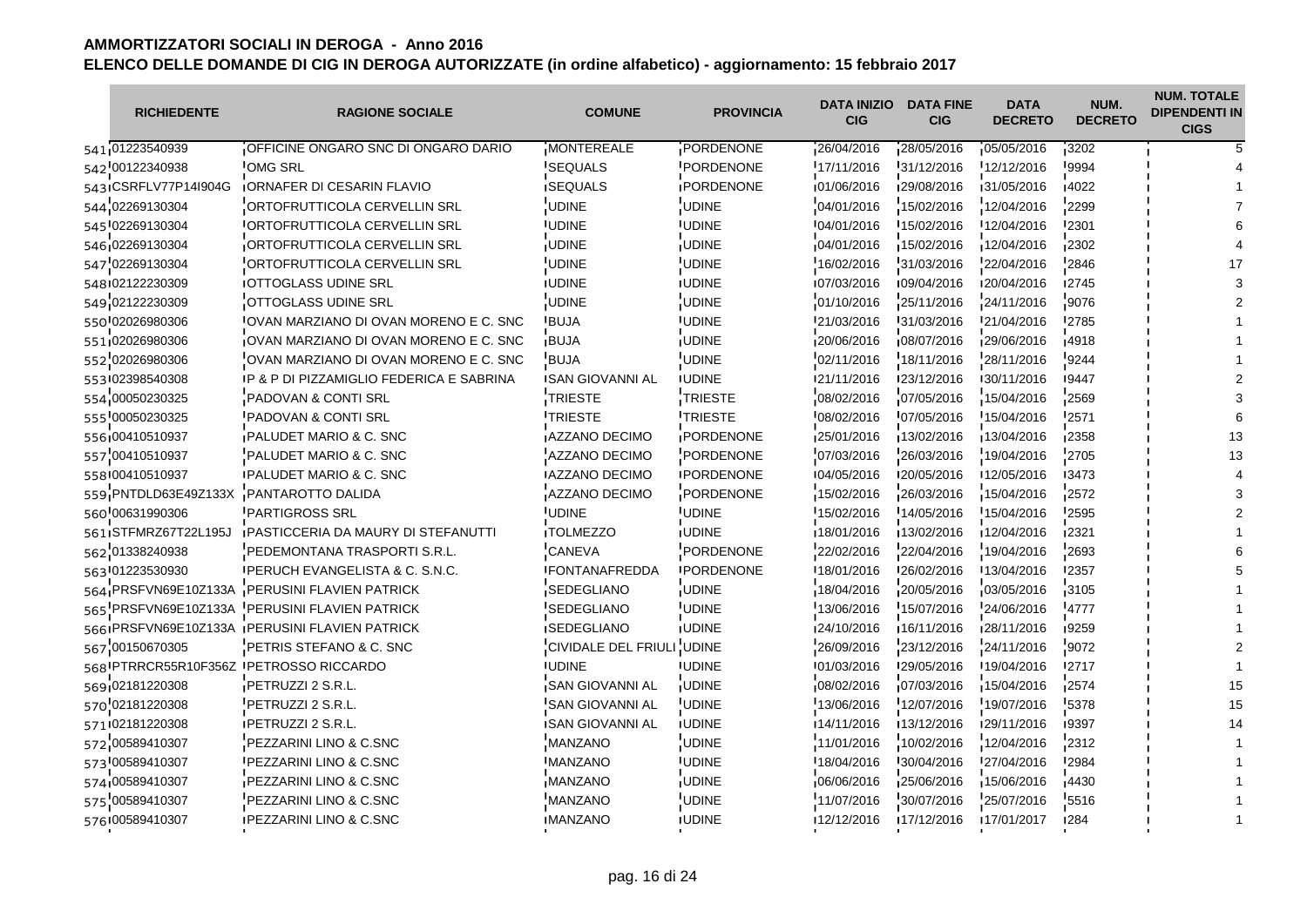| <b>RICHIEDENTE</b>   | <b>RAGIONE SOCIALE</b>                          | <b>COMUNE</b>         | <b>PROVINCIA</b>  | <b>DATA INIZIO</b><br><b>CIG</b> | <b>DATA FINE</b><br><b>CIG</b> | <b>DATA</b><br><b>DECRETO</b> | NUM.<br><b>DECRETO</b> | <b>NUM. TOTALE</b><br><b>DIPENDENTI IN</b><br><b>CIGS</b> |
|----------------------|-------------------------------------------------|-----------------------|-------------------|----------------------------------|--------------------------------|-------------------------------|------------------------|-----------------------------------------------------------|
| 577 01245180326      | PIAZZAVENEZIA SRL                               | TRIESTE               | TRIESTE           | 17/10/2016                       | 31/12/2016                     | 28/11/2016                    | $-9234$                |                                                           |
| 578 02638640306      | <b>PICCINI CLIMATIZZATORI SRL</b>               | <b>CODROIPO</b>       | UDINE             | 19/09/2016                       | $-31/10/2016$                  | 23/11/2016                    | 8998                   |                                                           |
| 579 00994400307      | <b>IPIETRO DA POZZO DI LEO E GIAN PAOLO DA</b>  | <b>ITOLMEZZO</b>      | <b>IUDINE</b>     | 120/06/2016                      | 16/07/2016                     | 18/07/2016                    | ∎5343                  |                                                           |
| 580 01410970303      | PIETRO MARCUZZI SUPERMERCATI SRL                | <b>UDINE</b>          | <b>UDINE</b>      | 12/01/2016                       | 10/04/2016                     | 13/04/2016                    | 2379                   |                                                           |
| 581 MSCMRC74M13G888  | <b>IPILMEC DI MUSCI MARCO</b>                   | <b>ISAN VITO AL</b>   | <b>IPORDENONE</b> | 123/05/2016                      | 130/06/2016                    | 127/05/2016                   | 13912                  |                                                           |
| 582 01428810939      | PINOPLAST DI CANZIAN FABIO & C. S.A.S.          | PORDENONE             | PORDENONE         | 03/10/2016                       | 31/12/2016                     | 24/11/2016                    | ,9070                  |                                                           |
| 583 PTTCMN50C65C640Y | <b>PITTONI CLEMENTINA</b>                       | <b>CHIONS</b>         | PORDENONE         | 15/02/2016                       | 14/05/2016                     | 15/04/2016                    | '2573                  |                                                           |
| 584 01428680936      | <b>IPIZETA DI PUIATTI ALEBRTO E STEFANO SNC</b> | <b>IPRATA DI</b>      | <b>IPORDENONE</b> | 31/10/2016                       | 131/12/2016                    | 124/11/2016                   | ∎9097                  |                                                           |
| 585 01249450931      | POLAZZO PIETRO & C. SNC                         | AZZANO DECIMO         | PORDENONE         | 07/03/2016                       | 06/04/2016                     | 20/04/2016                    | 2768                   |                                                           |
| 586 01249450931      | <b>IPOLAZZO PIETRO &amp; C. SNC</b>             | AZZANO DECIMO         | <b>IPORDENONE</b> | 19/05/2016                       | 17/06/2016                     | 10/06/2016                    | -4344                  |                                                           |
| 587 00280980301      | POLFLEX SALOTTI SNC                             | ARTEGNA               | <b>UDINE</b>      | 01/03/2016                       | 31/03/2016                     | 19/04/2016                    | 2684                   |                                                           |
| 588 00280980301      | POLFLEX SALOTTI SNC                             | <b>ARTEGNA</b>        | <b>UDINE</b>      | 19/09/2016                       | 18/10/2016                     | 22/11/2016                    | 8849                   |                                                           |
| 589 00280980301      | <b>IPOLFLEX SALOTTI SNC</b>                     | <b>IARTEGNA</b>       | <b>IUDINE</b>     | 19/12/2016                       | 128/12/2016                    | 122/12/2016                   | 10414                  |                                                           |
| 590 01015630310      | POLISERVICE SOC. COOP. A R.L.                   | <b>GORIZIA</b>        | <b>GORIZIA</b>    | 01/03/2016                       | 29/05/2016                     | 19/04/2016                    | 2715                   |                                                           |
| 591 00547570317      | <b>PORTE ITALIA SRL</b>                         | <b>GORIZIA</b>        | <b>GORIZIA</b>    | 05/01/2016                       | $-04/02/2016$                  | 12/04/2016                    | 2303                   |                                                           |
| 592 00547570317      | <b>PORTE ITALIA SRL</b>                         | <b>GORIZIA</b>        | <b>GORIZIA</b>    | 05/02/2016                       | 29/02/2016                     | 14/04/2016                    | <b>2485</b>            |                                                           |
| 593 00547570317      | PORTE ITALIA SRL                                | <b>GORIZIA</b>        | <b>GORIZIA</b>    | 01/03/2016                       | 21/03/2016                     | 19/04/2016                    | 2709                   |                                                           |
| 594 00547570317      | <b>IPORTE ITALIA SRL</b>                        | <b>IGORIZIA</b>       | <b>IGORIZIA</b>   | 101/04/2016                      | 13/04/2016                     | 126/04/2016                   | 12927                  |                                                           |
| 595 00556980316      | POZZO SAS DI MASSIMILIANO POZZO &C.             | <b>CORMONS</b>        | <b>GORIZIA</b>    | 12/02/2016                       | 29/02/2016                     | 13/04/2016                    | 2378                   |                                                           |
| 596 00556980316      | POZZO SAS DI MASSIMILIANO POZZO & C.            | <b>CORMONS</b>        | <b>GORIZIA</b>    | 01/03/2016                       | '04/03/2016                    | 15/04/2016                    | 2596                   |                                                           |
| 597 00556980316      | POZZO SAS DI MASSIMILIANO POZZO &C.             | CORMONS               | <b>GORIZIA</b>    | 07/03/2016                       | 11/03/2016                     | 15/04/2016                    | ∎2582                  |                                                           |
| 598 00556980316      | POZZO SAS DI MASSIMILIANO POZZO &C.             | <b>CORMONS</b>        | <b>GORIZIA</b>    | 21/03/2016                       | 25/03/2016                     | 22/04/2016                    | 2833                   |                                                           |
| 599 00556980316      | <b>IPOZZO SAS DI MASSIMILIANO POZZO &amp;C.</b> | <b>ICORMONS</b>       | <b>IGORIZIA</b>   | 129/03/2016                      | 102/04/2016                    | 122/04/2016                   | '2834                  |                                                           |
| 600 00556980316      | POZZO SAS DI MASSIMILIANO POZZO &C.             | CORMONS               | <b>GORIZIA</b>    | 04/04/2016                       | 08/04/2016                     | 26/04/2016                    | 2909                   |                                                           |
| 601 00556980316      | POZZO SAS DI MASSIMILIANO POZZO &C.             | <b>CORMONS</b>        | <b>GORIZIA</b>    | 11/04/2016                       | 15/04/2016                     | 03/05/2016                    | $-3129$                |                                                           |
| 602100556980316      | IPOZZO SAS DI MASSIMILIANO POZZO &C.            | <b>ICORMONS</b>       | <b>GORIZIA</b>    | 18/04/2016                       | 122/04/2016                    | 103/05/2016                   | ∎3128                  |                                                           |
| 603 00556980316      | POZZO SAS DI MASSIMILIANO POZZO & C.            | <b>CORMONS</b>        | <b>GORIZIA</b>    | 26/04/2016                       | 29/04/2016                     | 03/05/2016                    | 3127                   |                                                           |
| 604 00556980316      | <b>IPOZZO SAS DI MASSIMILIANO POZZO &amp;C.</b> | <b><i>CORMONS</i></b> | <b>GORIZIA</b>    | 02/05/2016                       | '06/05/2016                    | 03/05/2016                    | <b>'3130</b>           |                                                           |
| 605 PRDLSU61C63L483J | <b>PRADOLINI LUISA</b>                          | <b>UDINE</b>          | <b>UDINE</b>      | 15/02/2016                       | 14/05/2016                     | 15/04/2016                    | 2583                   |                                                           |
| 606'01744420306      | PRAVISANI MARMI SNC DI PRAVISANI M.             | <b>BAGNARIA ARSA</b>  | <b>UDINE</b>      | 15/02/2016                       | 15/04/2016                     | 15/04/2016                    | 2594                   |                                                           |
| 607 01744420306      | <b>IPRAVISANI MARMI SNC DI PRAVISANI M.</b>     | <b>BAGNARIA ARSA</b>  | <b>IUDINE</b>     | 16/05/2016                       | 13/06/2016                     | 108/06/2016                   | 14215                  |                                                           |
| 608 02168060305      | <b>PRESALOTTO SRL</b>                           | MAGNANO IN            | <b>UDINE</b>      | 15/02/2016                       | 14/05/2016                     | 15/04/2016                    | 2597                   |                                                           |
| 609 03877340277      | <b>PROMOMEDIA SRL</b>                           | <b>PORDENONE</b>      | <b>PORDENONE</b>  | 13/06/2016                       | 30/07/2016                     | 20/06/2016                    | 4591                   |                                                           |
| 610 03877340277      | <b>PROMOMEDIA SRL</b>                           | PORDENONE             | PORDENONE         | 19/09/2016                       | 29/10/2016                     | 23/11/2016                    | 18960                  |                                                           |
| 611 01837290301      | <b>PROTER DI STURAM F.N.&amp; G. SNC</b>        | SAN PIETRO AL         | <b>UDINE</b>      | 08/02/2016                       | 04/03/2016                     | 13/04/2016                    | 2403                   |                                                           |
| 612 01837290301      | <b>IPROTER DI STURAM F.N.&amp; G. SNC</b>       | ISAN PIETRO AL        | <b>IUDINE</b>     | 121/03/2016                      | 02/04/2016                     | 121/04/2016                   | 12793                  |                                                           |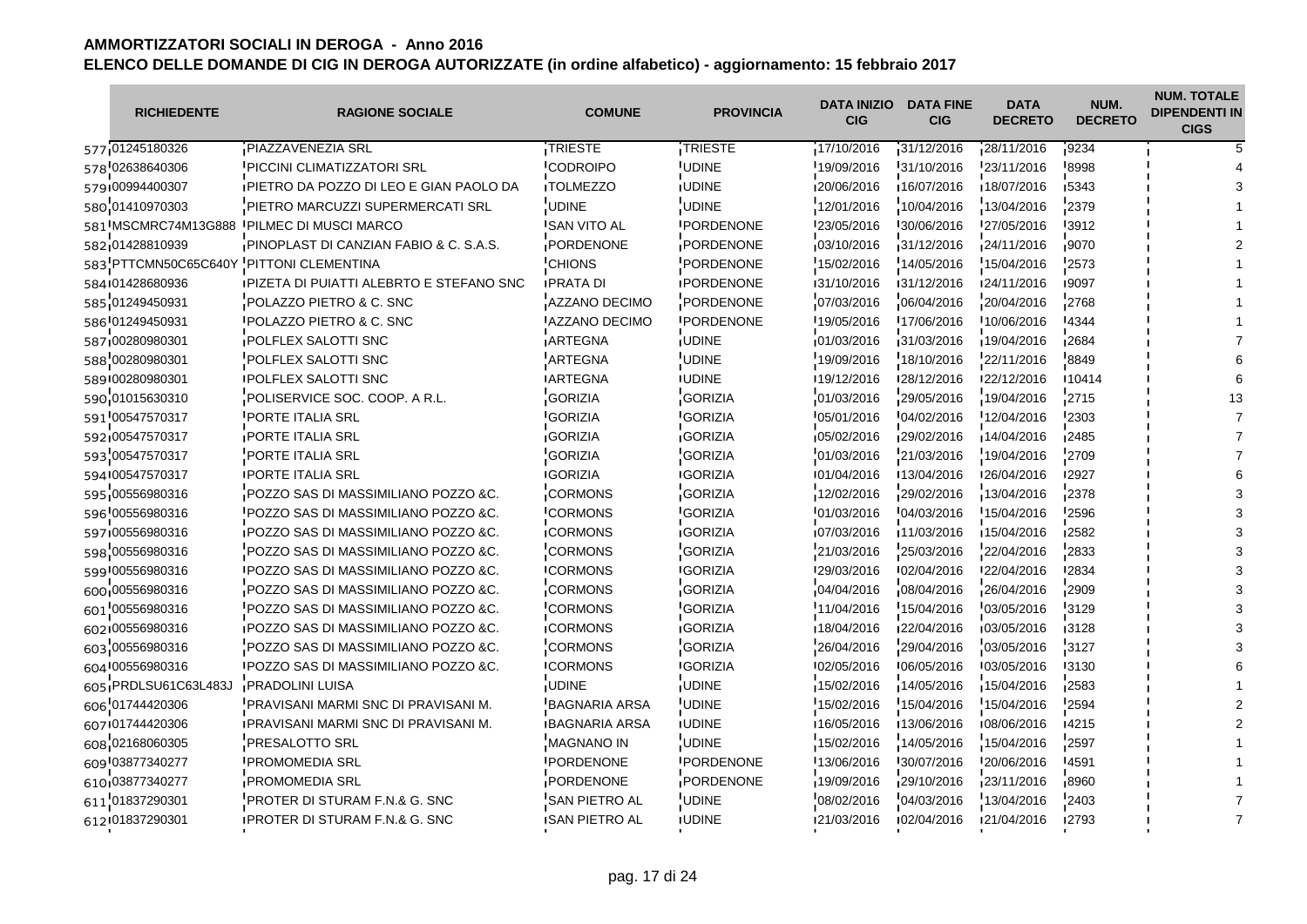| <b>RICHIEDENTE</b>                 | <b>RAGIONE SOCIALE</b>                                | <b>COMUNE</b>                      | <b>PROVINCIA</b>  | DATA INIZIO<br><b>CIG</b> | <b>DATA FINE</b><br><b>CIG</b> | <b>DATA</b><br><b>DECRETO</b> | NUM.<br><b>DECRETO</b> | <b>NUM. TOTALE</b><br><b>DIPENDENTI IN</b><br><b>CIGS</b> |
|------------------------------------|-------------------------------------------------------|------------------------------------|-------------------|---------------------------|--------------------------------|-------------------------------|------------------------|-----------------------------------------------------------|
| 613 01837290301                    | <b>PROTER DI STURAM F.N.&amp; G. SNC</b>              | SAN PIETRO AL                      | <b>UDINE</b>      | 26/04/2016                | 21/05/2016                     | 10/05/2016                    | 3349                   |                                                           |
| 614 01837290301                    | PROTER DI STURAM F.N.& G. SNC                         | 'SAN PIETRO AL                     | <b>UDINE</b>      | 29/08/2016                | 10/09/2016                     | 23/11/2016                    | 8955                   |                                                           |
| 615101837290301                    | IPROTER DI STURAM F.N.& G. SNC                        | <b>ISAN PIETRO AL</b>              | <b>IUDINE</b>     | 124/10/2016               | 129/10/2016                    | 128/11/2016                   | 19258                  |                                                           |
| 616 01240310324                    | <b>PSG SRL</b>                                        | <b>TRIESTE</b>                     | TRIESTE           | 07/11/2016                | 31/12/2016                     | 24/11/2016                    | 9092                   |                                                           |
| 617 00246840938                    | <b>IQUICK SRL</b>                                     | <b><i>CHIONS</i></b>               | <b>IPORDENONE</b> | 125/07/2016               | 122/10/2016                    | 128/07/2016                   | <b>'5584</b>           |                                                           |
| 618 00432690311                    | <b>R.B.L. MECCANICA SNC</b>                           | RONCHI DEI                         | <b>GORIZIA</b>    | 04/02/2016                | 103/05/2016                    | 13/04/2016                    | 2397                   |                                                           |
| 619 00427750930                    | RADIOTELEPORDENONE SRL                                | PORDENONE                          | PORDENONE         | 15/01/2016                | 31/03/2016                     | 12/04/2016                    | 2313                   |                                                           |
| 620101583650930                    | RAMINELLI SRL                                         | <b>IZOPPOLA</b>                    | <b>IPORDENONE</b> | 105/03/2016               | 131/03/2016                    | 19/04/2016                    | ∎2710                  |                                                           |
| 621 01583650930                    | <b>RAMINELLI SRL</b>                                  | <b>ZOPPOLA</b>                     | PORDENONE         | 01/04/2016                | 30/04/2016                     | 26/04/2016                    | 2920                   |                                                           |
| 622 RGZCLD55L06L483O               | <b>IREGAZZO CLAUDIO</b>                               | <b>ISAN GIOVANNI AL</b>            | <b>UDINE</b>      | 10/10/2016                | 18/11/2016                     | 22/11/2016                    | !8887                  |                                                           |
| 623 RGZCLD55L06L483O               | <b>REGAZZO CLAUDIO</b>                                | <b>SAN GIOVANNI AL</b>             | <b>UDINE</b>      | 21/11/2016                | 31/12/2016                     | 29/11/2016                    | .9407                  |                                                           |
| 624 01729010304                    | REPLAST CORRUGATI SRL                                 | <b>REMANZACCO</b>                  | <b>UDINE</b>      | 06/10/2016                | 23/12/2016                     | 24/11/2016                    | 9068                   |                                                           |
| 625 01206850321                    | <b>IREVAS GROUP S.P.A. IN FALLIMENTO</b>              | <b>ITRIESTE</b>                    | <b>ITRIESTE</b>   | 101/01/2016               | 130/03/2016                    | 12/04/2016                    | 12298                  |                                                           |
| 626 00108370321                    | RICCESI S.P.A.                                        | <b>TRIESTE</b>                     | TRIESTE           | 03/03/2016                | 02/04/2016                     | 20/04/2016                    | 2762                   | 27                                                        |
| 627 00108370321                    | RICCESI S.P.A.                                        | <b>TRIESTE</b>                     | <b>ITRIESTE</b>   | 04/04/2016                | 03/05/2016                     | 27/04/2016                    | 2975                   | 27                                                        |
| 628,00108370321                    | RICCESI S.P.A.                                        | TRIESTE                            | TRIESTE           | 25/05/2016                | 22/06/2016                     | 10/06/2016                    | 4342                   | 41                                                        |
| 629 TDDSRG70P07L483Y               | RINNOVAFUR DI TADDIO SERGIO                           | <b>UDINE</b>                       | <b>UDINE</b>      | 01/03/2016                | 28/05/2016                     | 20/04/2016                    | 2761                   |                                                           |
|                                    | 630 RNCBBR73L56E098R IRISTORANTE AL PONTE DI RONCHESE | <b>IFIUMICELLO</b>                 | <b>IUDINE</b>     | 101/01/2016               | 104/03/2016                    | 12/04/2016                    | <b>I2286</b>           |                                                           |
| 631 00801200304                    | RIVIERA SERRAMENTI ALLUMINIO DI RIZZI E. &            | TARCENTO                           | <b>UDINE</b>      | 01/02/2016                | 29/02/2016                     | 14/04/2016                    | 2478                   |                                                           |
| 632 01411870932                    | RO.VER. ELETTRIC SNC                                  | ROVEREDO IN PIANO PORDENONE        |                   | 01/03/2016                | 31/03/2016                     | 20/04/2016                    | 2742                   |                                                           |
| 633 01411870932                    | <b>RO.VER. ELETTRIC SNC</b>                           | ROVEREDO IN PIANO PORDENONE        |                   | 01/07/2016                | 127/08/2016                    | 19/07/2016                    | 15362                  |                                                           |
| 634 02682180308                    | ROMANELLO DINO & C. S.N.C.                            | <b>UDINE</b>                       | <b>UDINE</b>      | 25/01/2016                | 23/04/2016                     | 19/04/2016                    | 2661                   |                                                           |
| 635 00066510314                    | <b>IS.C.A.M.O. SNC</b>                                | <b>IROMANS D'ISONZO</b>            | <b>IGORIZIA</b>   | 13/10/2016                | 131/10/2016                    | 128/11/2016                   | 19241                  |                                                           |
| 636 00066510314                    | S.C.A.M.O. SNC                                        | <b>ROMANS D'ISONZO</b>             | <b>GORIZIA</b>    | 01/11/2016                | 25/11/2016                     | 28/11/2016                    | 9242                   |                                                           |
| 637 00066510314                    | S.C.A.M.O. SNC                                        | ROMANS D'ISONZO                    | <b>GORIZIA</b>    | 12/12/2016                | 31/12/2016                     | 12/12/2016                    | 9996                   |                                                           |
| 638 00263750309                    | <b>IS.C.I.C. SRL</b>                                  | <b>IUDINE</b>                      | <b>IUDINE</b>     | 104/01/2016               | 131/03/2016                    | 12/04/2016                    | ∎2281                  |                                                           |
| 639 SGMGNN44H24G888                | S.C.M. DI SGAMBARO GIOVANNI                           | <b>PORDENONE</b>                   | PORDENONE         | 01/09/2016                | 15/10/2016                     | 22/11/2016                    | 8878                   |                                                           |
| 640 01233490307                    | 'S.P.A. FINANZIARIA                                   | <b>UDINE</b>                       | <b>UDINE</b>      | 04/07/2016                | 30/09/2016                     | 19/07/2016                    | '5367                  |                                                           |
| 641,00257030304                    | S.Z. ARREDAMENTI SPANGHERO & C. SNC                   | CERVIGNANO DEL                     | <b>UDINE</b>      | 04/04/2016                | 31/05/2016                     | 22/04/2016                    | 2884                   |                                                           |
| 642 00257030304                    | S.Z. ARREDAMENTI SPANGHERO & C. SNC                   | <b>CERVIGNANO DEL</b>              | <b>UDINE</b>      | 01/06/2016                | 30/06/2016                     | 20/06/2016                    | 4590                   |                                                           |
|                                    | 643 IDPSLCU76E12H823N ISACRO GRAAL DI DA POS LUCA     | <b>IFOSSALTA DI PIAVE IVENEZIA</b> |                   | 109/04/2016               | 106/05/2016                    | 122/04/2016                   | <b>2891</b>            |                                                           |
|                                    | 644 DPSLCU76E12H823N SACRO GRAAL DI DA POS LUCA       | FOSSALTA DI PIAVE VENEZIA          |                   | 07/05/2016                | 10/06/2016                     | 13/05/2016                    | 3515                   |                                                           |
|                                    | 645 DPSLCU76E12H823N 'SACRO GRAAL DI DA POS LUCA      | <b>FOSSALTA DI PIAVE VENEZIA</b>   |                   | 11/06/2016                | 07/07/2016                     | 20/06/2016                    | 4571                   |                                                           |
| 646 01405620301                    | SALUMIFICIO COLETTI PIERINO & C.SNC                   | <b>FORGARIA NEL</b>                | <b>UDINE</b>      | 11/04/2016                | 30/06/2016                     | 28/04/2016                    | 3008                   |                                                           |
| 647 00617580329                    | SAN DORLIGO CARNI SRL                                 | <b>TRIESTE</b>                     | TRIESTE           | 20/02/2016                | 19/05/2016                     | 20/04/2016                    | 2772                   |                                                           |
| 648 SNSBRN42D13G886D ISANSON BRUNO |                                                       | <b>IPORDENONE</b>                  | <b>IPORDENONE</b> | 101/03/2016               | 109/04/2016                    | 120/04/2016                   | <b>12751</b>           |                                                           |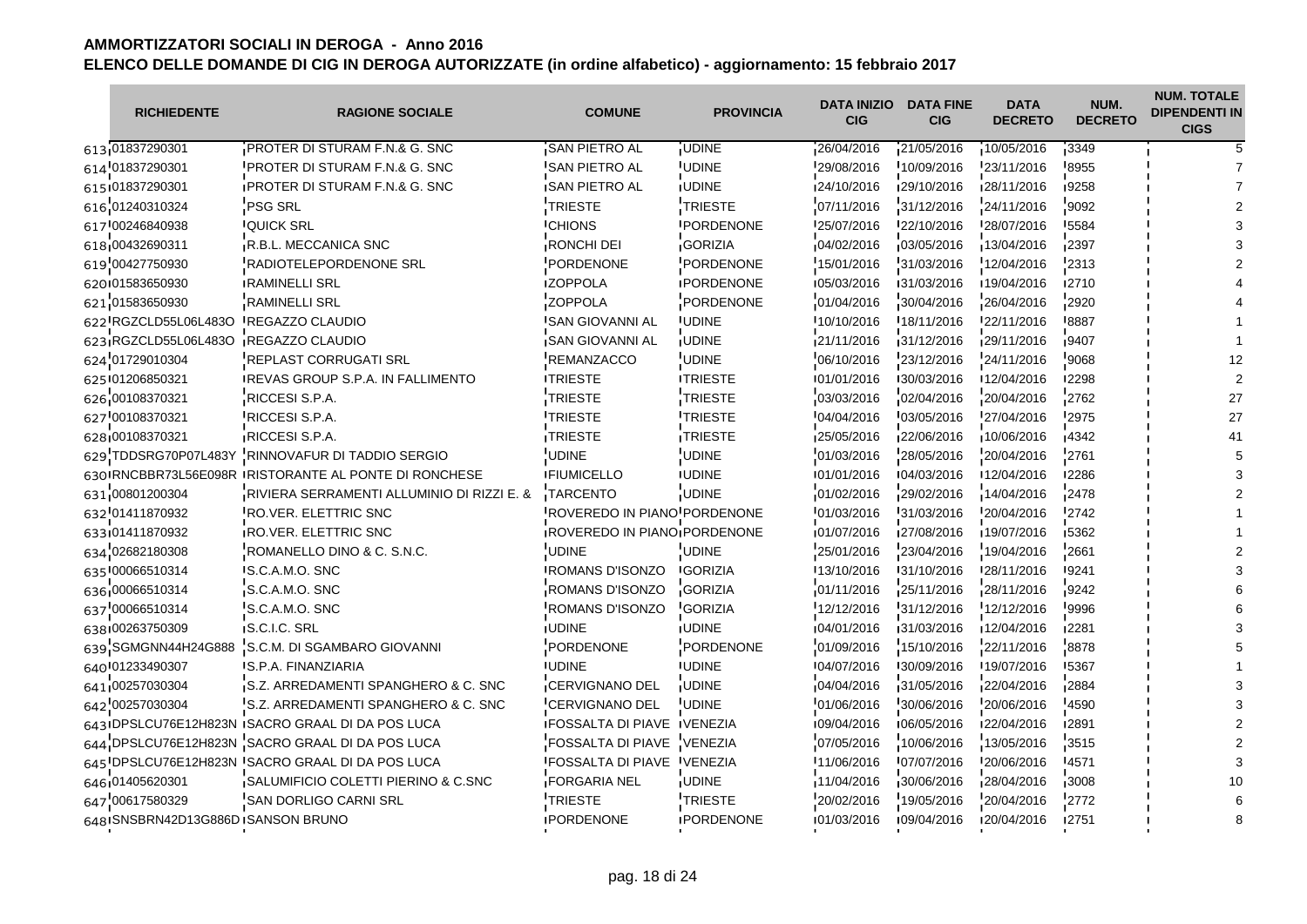$\overline{\phantom{a}}$ 

| <b>RICHIEDENTE</b>                | <b>RAGIONE SOCIALE</b>                                 | <b>COMUNE</b>                      | <b>PROVINCIA</b>  | <b>DATA INIZIO</b><br><b>CIG</b> | <b>DATA FINE</b><br><b>CIG</b> | <b>DATA</b><br><b>DECRETO</b> | NUM.<br><b>DECRETO</b> | <b>NUM. TOTALE</b><br><b>DIPENDENTI IN</b><br><b>CIGS</b> |
|-----------------------------------|--------------------------------------------------------|------------------------------------|-------------------|----------------------------------|--------------------------------|-------------------------------|------------------------|-----------------------------------------------------------|
| 649 02085870307                   | SANTA ANGELA MERICI SOC.COOP. SOCIALE                  | CIVIDALE DEL FRIULI UDINE          |                   | 01/05/2016                       | 29/07/2016                     | 20/05/2016                    | 13709                  |                                                           |
| 650 02085870307                   | SANTA ANGELA MERICI SOC.COOP. SOCIALE                  | CIVIDALE DEL FRIULI UDINE          |                   | 01/05/2016                       | 29/07/2016                     | 20/05/2016                    | 3713                   |                                                           |
| 651 00624950937                   | <b>ISAPITEX SRL</b>                                    | <b>ISAN VITO AL</b>                | <b>IPORDENONE</b> | 01/09/2016                       | 129/11/2016                    | 123/11/2016                   | 18975                  |                                                           |
| 652 00067200311                   | SARTORI ANSELMO SNC                                    | MARIANO DEL FRIULI GORIZIA         |                   | 08/02/2016                       | 31/03/2016                     | 26/04/2016                    | 2903                   |                                                           |
| 653 00067200311                   | <b>ISARTORI ANSELMO SNC</b>                            | IMARIANO DEL FRIULI GORIZIA        |                   | 124/10/2016                      | 12/11/2016                     | 128/11/2016                   | 19253                  |                                                           |
| 654 00466570314                   | SARTORI ERVINO DI SARTORI G.E C.SNC                    | MARIANO DEL FRIULI GORIZIA         |                   | 18/04/2016                       | 30/04/2016                     | 03/05/2016                    | $-3107$                |                                                           |
| 655 00664630324                   | SASSETTI S.N.C.                                        | <b>TRIESTE</b>                     | TRIESTE           | 03/02/2016                       | 30/04/2016                     | 13/04/2016                    | 2377                   |                                                           |
| 6561SCHRFL61B14L050M              | <b>ISCHNEIDER RAFFAELE</b>                             | <b>ITARCENTO</b>                   | <b>IUDINE</b>     | 10/03/2016                       | ■10/04/2016                    | 122/04/2016                   | ∎2826                  |                                                           |
| 657 00260410931                   | SE.S.A.P.SNC SALATIN ATTILIO & C.                      | SACILE                             | PORDENONE         | 06/06/2016                       | 02/09/2016                     | 14/06/2016                    | 4392                   |                                                           |
| 658 00498650308                   | <b>ISEDILUX DI QUARINA &amp; C. SNC</b>                | <b>I</b> SAN PIETRO AL             | <b>UDINE</b>      | 04/04/2016                       | 16/04/2016                     | 26/04/2016                    | 12929                  |                                                           |
| 659 00498650308                   | SEDILUX DI QUARINA & C. SNC                            | <b>SAN PIETRO AL</b>               | <b>UDINE</b>      | 18/04/2016                       | 23/04/2016                     | 02/05/2016                    | 3047                   |                                                           |
| 660 00498650308                   | SEDILUX DI QUARINA & C. SNC                            | <b>SAN PIETRO AL</b>               | <b>UDINE</b>      | 04/07/2016                       | 30/07/2016                     | 24/06/2016                    | 4768                   |                                                           |
| 661 00498650308                   | <b>ISEDILUX DI QUARINA &amp; C. SNC</b>                | <b>SAN PIETRO AL</b>               | <b>IUDINE</b>     | 121/11/2016                      | 124/12/2016                    | 106/12/2016                   | ■9886                  |                                                           |
| 662 01711680932                   | SEDONATI SERRAMENTI SRL                                | <b>FONTANAFREDDA</b>               | PORDENONE         | 25/02/2016                       | 23/04/2016                     | 20/04/2016                    | 2752                   |                                                           |
| 663 01711680932                   | <b>ISEDONATI SERRAMENTI SRL</b>                        | <b>FONTANAFREDDA</b>               | PORDENONE         | 26/04/2016                       | 25/05/2016                     | 12/05/2016                    | 3474                   |                                                           |
| 664 SLMHKM67B24Z148N SELIMI HAKIM |                                                        | CASARSA DELLA                      | PORDENONE         | 11/04/2016                       | 09/07/2016                     | 28/04/2016                    | 3011                   |                                                           |
| 665 01224490936                   | SER VETRO S.N.C.                                       | <b>SAN VITO AL</b>                 | PORDENONE         | 11/01/2016                       | 10/02/2016                     | 12/04/2016                    | 2294                   |                                                           |
| 666 01224490936                   | <b>ISER VETRO S.N.C.</b>                               | <b>ISAN VITO AL</b>                | <b>IPORDENONE</b> | 11/04/2016                       | 108/06/2016                    | 127/04/2016                   | 12974                  |                                                           |
| 667 01788530309                   | <b>SERETTI SRL</b>                                     | SAN GIORGIO DI                     | <b>UDINE</b>      | 11/01/2016                       | 11/03/2016                     | 15/04/2016                    | 2579                   | 13                                                        |
| 668 01788530309                   | <b>SERETTI SRL</b>                                     | <b>SAN GIORGIO DI</b>              | <b>UDINE</b>      | 14/03/2016                       | 11/04/2016                     | 22/04/2016                    | '2831                  | 13                                                        |
| 669.01140470319                   | <b>ISERIGI ENGINEERING S.R.L.</b>                      | <b>RONCHI DEI</b>                  | <b>GORIZIA</b>    | 13/04/2016                       | 11/07/2016                     | 26/04/2016                    | 12918                  | 12                                                        |
| 670 00192600328                   | <b>SERTECO SRL</b>                                     | <b>UDINE</b>                       | <b>UDINE</b>      | 04/04/2016                       | 15/04/2016                     | 22/04/2016                    | 2879                   |                                                           |
| 671 00192600328                   | <b>ISERTECO SRL</b>                                    | <b>IUDINE</b>                      | <b>IUDINE</b>     | 18/04/2016                       | 130/04/2016                    | 126/04/2016                   | <b>'2935</b>           |                                                           |
| 672,00192600328                   | <b>SERTECO SRL</b>                                     | <b>UDINE</b>                       | <b>UDINE</b>      | 16/05/2016                       | 28/05/2016                     | 16/05/2016                    | 3537                   |                                                           |
| 673 00192600328                   | <b>SERTECO SRL</b>                                     | <b>UDINE</b>                       | <b>UDINE</b>      | 30/05/2016                       | 18/06/2016                     | 09/06/2016                    | 4256                   | 10                                                        |
| 674100192600328                   | <b>ISERTECO SRL</b>                                    | <b>IUDINE</b>                      | <b>IUDINE</b>     | 121/06/2016                      | 101/07/2016                    | 128/06/2016                   | ∎4836                  | 10                                                        |
| 675 00192600328                   | <b>SERTECO SRL</b>                                     | <b>UDINE</b>                       | <b>UDINE</b>      | 18/07/2016                       | 29/07/2016                     | 19/07/2016                    | 5377                   | 10                                                        |
| 676 00192600328                   | <b>ISERTECO SRL</b>                                    | <b>UDINE</b>                       | <b>UDINE</b>      | 101/08/2016                      | '05/08/2016                    | 22/11/2016                    | <b>8848</b>            | 10                                                        |
| 677,00192600328                   | SERTECO SRL                                            | <b>UDINE</b>                       | <b>UDINE</b>      | 29/08/2016                       | 01/09/2016                     | 23/11/2016                    | 8974                   | 10                                                        |
| 678 01334530936                   | SERVICE LINE DI PERESSIN GIUSEPPE & C. SNC VALVASONE   |                                    | PORDENONE         | 01/06/2016                       | 30/06/2016                     | 14/06/2016                    | '4393                  |                                                           |
| 679 01334530936                   | ISERVICE LINE DI PERESSIN GIUSEPPE & C. SNC IVALVASONE |                                    | <b>IPORDENONE</b> | 18/07/2016                       | ■15/09/2016                    | 106/09/2016                   | ■6360                  |                                                           |
| 680 01522130309                   | SERVIZI DI INFORMATICA SRL                             | <b>UDINE</b>                       | <b>UDINE</b>      | 08/02/2016                       | 07/05/2016                     | 14/04/2016                    | 2488                   |                                                           |
| 681 01584300931                   | ISESTENSE MOLLEGGI S.A.S. DI LELLO SILVIA &            | <b>ISESTO AL REGHENA PORDENONE</b> |                   | 16/08/2016                       | 30/09/2016                     | 24/11/2016                    | '9051                  |                                                           |
| 682 00754460327                   | SHORELINE                                              | TRIESTE                            | <b>TRIESTE</b>    | 02/11/2016                       | 31/12/2016                     | 29/11/2016                    | ,9408                  |                                                           |
| 683 00269070306                   | <b>SICEM SRL</b>                                       | <b>REMANZACCO</b>                  | <b>UDINE</b>      | 25/01/2016                       | 22/04/2016                     | 19/04/2016                    | 2660                   |                                                           |
| 684 00819150301                   | <b>ISIET INTERNAZIONALE SRL</b>                        | <b>IUDINE</b>                      | <b>UDINE</b>      | 104/04/2016                      | 130/06/2016                    | 126/04/2016                   | 12922                  |                                                           |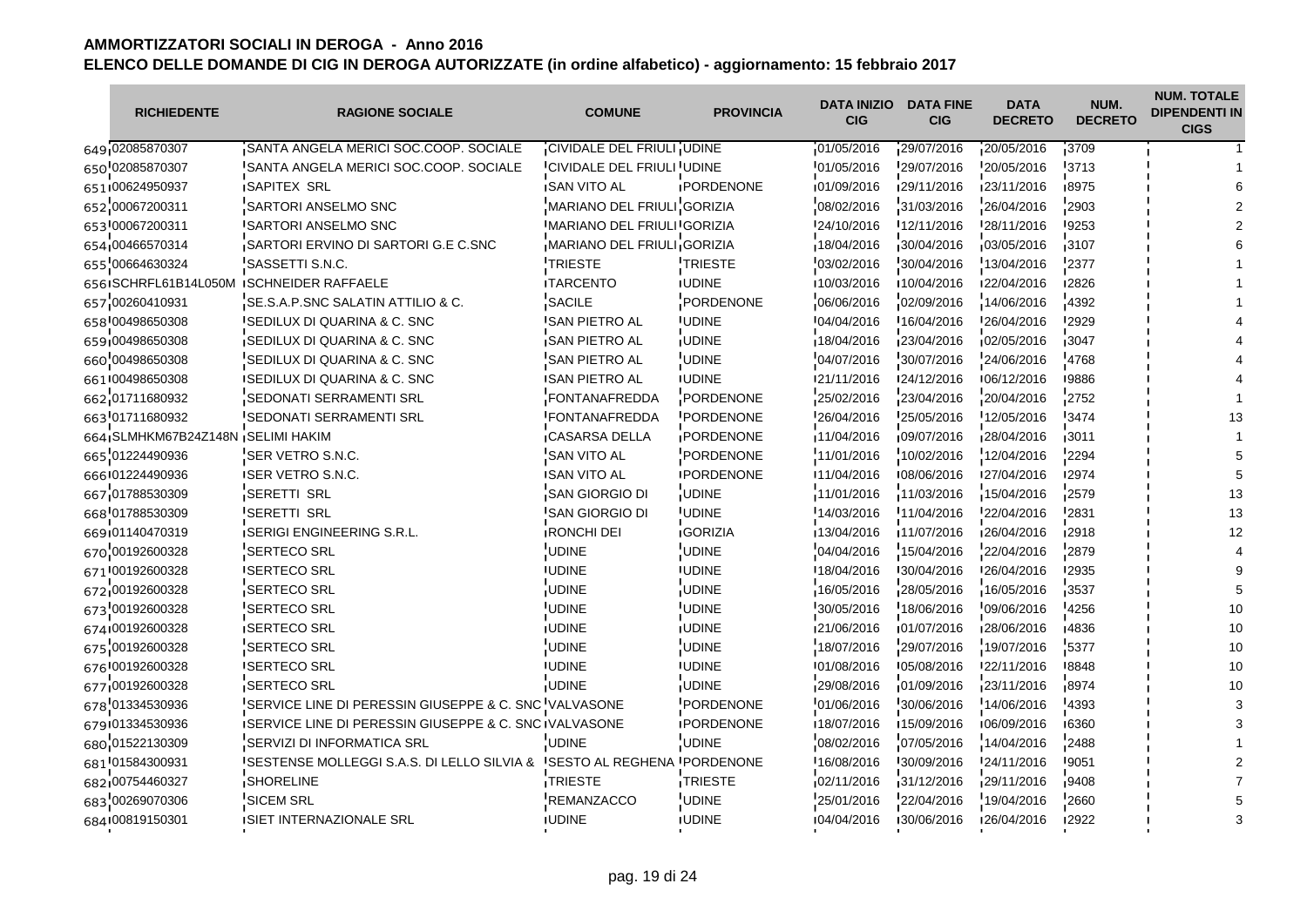| <b>RICHIEDENTE</b>                    | <b>RAGIONE SOCIALE</b>                           | <b>COMUNE</b>                     | <b>PROVINCIA</b>  | DATA INIZIO<br><b>CIG</b> | <b>DATA FINE</b><br><b>CIG</b> | <b>DATA</b><br><b>DECRETO</b> | NUM.<br><b>DECRETO</b> | <b>NUM. TOTALE</b><br><b>DIPENDENTI IN</b><br><b>CIGS</b> |
|---------------------------------------|--------------------------------------------------|-----------------------------------|-------------------|---------------------------|--------------------------------|-------------------------------|------------------------|-----------------------------------------------------------|
| 685 01201970934                       | SIGMA SERRAMENTI SNC DI MARTINUZZO               | <b>BRUGNERA</b>                   | PORDENONE         | 08/02/2016                | 07/03/2016                     | 14/04/2016                    | 12475                  |                                                           |
| 686 01201970934                       | SIGMA SERRAMENTI SNC DI MARTINUZZO               | <b>BRUGNERA</b>                   | <b>PORDENONE</b>  | 08/03/2016                | 07/04/2016                     | 19/04/2016                    | 2688                   |                                                           |
| 687 ISMNCLD51E01G888Y ISIMONI CLAUDIO |                                                  | <b>IPORCIA</b>                    | <b>IPORDENONE</b> | 04/08/2016                | 03/09/2016                     | 123/11/2016                   | ∎8967                  |                                                           |
| 688 02052570302                       | SINE SRL                                         | UDINE                             | <b>UDINE</b>      | 26/04/2016                | 31/05/2016                     | 28/04/2016                    | 3012                   |                                                           |
| 689 01713540308                       | ISINTESI DI COBESSI & C.SNC                      | <b>ATTIMIS</b>                    | <b>IUDINE</b>     | 18/01/2016                | 12/02/2016                     | 12/04/2016                    | '2337                  |                                                           |
| 690 01713540308                       | SINTESI DI COBESSI & C.SNC                       | <b>ATTIMIS</b>                    | <b>UDINE</b>      | 18/04/2016                | $-13/05/2016$                  | 28/04/2016                    | 3013                   |                                                           |
| 691 01713540308                       | SINTESI DI COBESSI & C.SNC                       | <b>ATTIMIS</b>                    | UDINE             | 06/06/2016                | $-01/07/2016$                  | 21/06/2016                    | 4658                   |                                                           |
| 692 01713540308                       | ISINTESI DI COBESSI & C.SNC                      | <b>ATTIMIS</b>                    | <b>IUDINE</b>     | 101/12/2016               | 12/12/2016                     | 16/12/2016                    | ∎10264                 |                                                           |
| 693 01713540308                       | SINTESI DI COBESSI & C.SNC                       | <b>ATTIMIS</b>                    | <b>UDINE</b>      | 13/12/2016                | 28/12/2016                     | 18/01/2017                    | 298                    |                                                           |
| 694 BSTPRZ59D09Z110B                  | <b>ISIP DI BISUTTI PATRIZIO</b>                  | <b>IPORDENONE</b>                 | <b>IPORDENONE</b> | 05/01/2016                | '03/04/2016                    | 19/04/2016                    | '2697                  |                                                           |
| 695 00162730303                       | SMISTAMENTO MERCI E SERVIZI INTEGRATI            | <b>JUDINE</b>                     | <b>UDINE</b>      | 22/02/2016                | 26/02/2016                     | 15/04/2016                    | 2589                   |                                                           |
| 696 00162730303                       | SMISTAMENTO MERCI E SERVIZI INTEGRATI            | <b>UDINE</b>                      | <b>UDINE</b>      | 21/03/2016                | 25/03/2016                     | 26/04/2016                    | 2921                   |                                                           |
| 697100162730303                       | <b>ISMISTAMENTO MERCI E SERVIZI INTEGRATI</b>    | <b>IUDINE</b>                     | <b>IUDINE</b>     | 18/04/2016                | 122/04/2016                    | 106/05/2016                   | 13248                  |                                                           |
| 698 00162730303                       | SMISTAMENTO MERCI E SERVIZI INTEGRATI            | <b>UDINE</b>                      | <b>UDINE</b>      | 23/05/2016                | 27/05/2016                     | 01/06/2016                    | 4053                   |                                                           |
| 699 00162730303                       | <b>ISMISTAMENTO MERCI E SERVIZI INTEGRATI</b>    | <b>UDINE</b>                      | <b>UDINE</b>      | 20/06/2016                | 24/06/2016                     | 18/07/2016                    | 5342                   |                                                           |
| 700 00162730303                       | <b>SMISTAMENTO MERCI E SERVIZI INTEGRATI</b>     | <b>JUDINE</b>                     | <b>UDINE</b>      | 25/07/2016                | 29/07/2016                     | 22/11/2016                    | 8879                   |                                                           |
| 701 00162730303                       | SMISTAMENTO MERCI E SERVIZI INTEGRATI            | UDINE                             | UDINE             | 26/09/2016                | 30/09/2016                     | 22/11/2016                    | 8882                   |                                                           |
| 702 00162730303                       | ISMISTAMENTO MERCI E SERVIZI INTEGRATI           | <b>IUDINE</b>                     | <b>IUDINE</b>     | 124/10/2016               | 131/10/2016                    | 124/11/2016                   | 19095                  |                                                           |
| 703 00162730303                       | SMISTAMENTO MERCI E SERVIZI INTEGRATI            | <b>UDINE</b>                      | <b>UDINE</b>      | 21/11/2016                | 30/11/2016                     | 12/12/2016                    | -9998                  |                                                           |
| 704 00162730303                       | <b>SMISTAMENTO MERCI E SERVIZI INTEGRATI</b>     | <b>UDINE</b>                      | <b>UDINE</b>      | 14/12/2016                | 30/12/2016                     | 23/12/2016                    | 10432                  |                                                           |
| 705 00048440325                       | <b>SMOLARS SRL</b>                               | <b>ITRIESTE</b>                   | <b>ITRIESTE</b>   | 22/02/2016                | 21/05/2016                     | 15/04/2016                    | 12578                  |                                                           |
| 706 ZNLCST67R70L483Q                  | SMOOTHING LEN DI ZANELLO CRISTINA                | <b>SAN GIOVANNI AL</b>            | <b>UDINE</b>      | 14/11/2016                | 30/12/2016                     | 29/11/2016                    | 9405                   |                                                           |
| 707 00805980158                       | ISODEXO ITALIA S.P.A.                            | <b>ICINISELLO BALSAMO IMILANO</b> |                   | 12/09/2016                | 109/10/2016                    | 122/11/2016                   | 8881                   |                                                           |
| 708 00480100312                       | <b>SOFTEL SAS</b>                                | VILLESSE                          | <b>GORIZIA</b>    | 18/05/2016                | 21/05/2016                     | 08/06/2016                    | 14216                  |                                                           |
| 709 00480100312                       | SOFTEL SAS                                       | <b>VILLESSE</b>                   | <b>GORIZIA</b>    | 23/05/2016                | 28/05/2016                     | 07/06/2016                    | 4168                   |                                                           |
| 710 00480100312                       | <b>ISOFTEL SAS</b>                               | <b>IVILLESSE</b>                  | <b>IGORIZIA</b>   | 12/09/2016                | 123/09/2016                    | 122/11/2016                   | 18850                  |                                                           |
| 711 00480100312                       | SOFTEL SAS                                       | <b>VILLESSE</b>                   | <b>GORIZIA</b>    | 10/10/2016                | 14/10/2016                     | 24/11/2016                    | 9062                   |                                                           |
| 712 01501870305                       | <b>ISOFTOP SNC DI MACORIG SERGIO &amp; C.</b>    | <b>MANZANO</b>                    | <b>UDINE</b>      | 09/05/2016                | 17/06/2016                     | 23/05/2016                    | '3761                  |                                                           |
| 713 01491600936                       | SOGNOFLEX DI ASTOLFI MORENO & C. SAS             | SACILE                            | PORDENONE         | 25/01/2016                | 24/02/2016                     | 13/04/2016                    | 2402                   |                                                           |
| 714 01491600936                       | SOGNOFLEX DI ASTOLFI MORENO & C. SAS             | SACILE                            | PORDENONE         | 07/03/2016                | 06/04/2016                     | 20/04/2016                    | 2766                   |                                                           |
| 715 01491600936                       | ISOGNOFLEX DI ASTOLFI MORENO & C. SAS            | <b>ISACILE</b>                    | <b>IPORDENONE</b> | 102/05/2016               | 128/05/2016                    | ■17/05/2016                   | ∎3595                  |                                                           |
| 716 00499130300                       | SOLAI CARNIA SNC                                 | <b>TOLMEZZO</b>                   | <b>UDINE</b>      | 01/03/2016                | 31/03/2016                     | 20/04/2016                    | 2743                   |                                                           |
| 717 01123390310                       | <sup>I</sup> STAGELITE SNC DI STABILE NEVIO & C. | <b>RONCHI DEI</b>                 | <b>GORIZIA</b>    | 01/03/2016                | 27/05/2016                     | 19/04/2016                    | 2708                   |                                                           |
| 718 01844740306                       | STELLA S.A.S. DI STELLA A.& C.                   | <b>JUDINE</b>                     | <b>UDINE</b>      | 01/02/2016                | 30/04/2016                     | 13/04/2016                    | 2392                   |                                                           |
| 719 00605730308                       | S-TRE SRL                                        | MANZANO                           | <b>UDINE</b>      | 14/11/2016                | 30/12/2016                     | 29/11/2016                    | 9394                   |                                                           |
| 720 02418680308                       | ISTUDIO ARCHITETTURA E INGEGNERIA RIGO           | <b>IUDINE</b>                     | <b>IUDINE</b>     | 102/11/2016               | 131/12/2016                    | 124/11/2016                   | ∎9094                  |                                                           |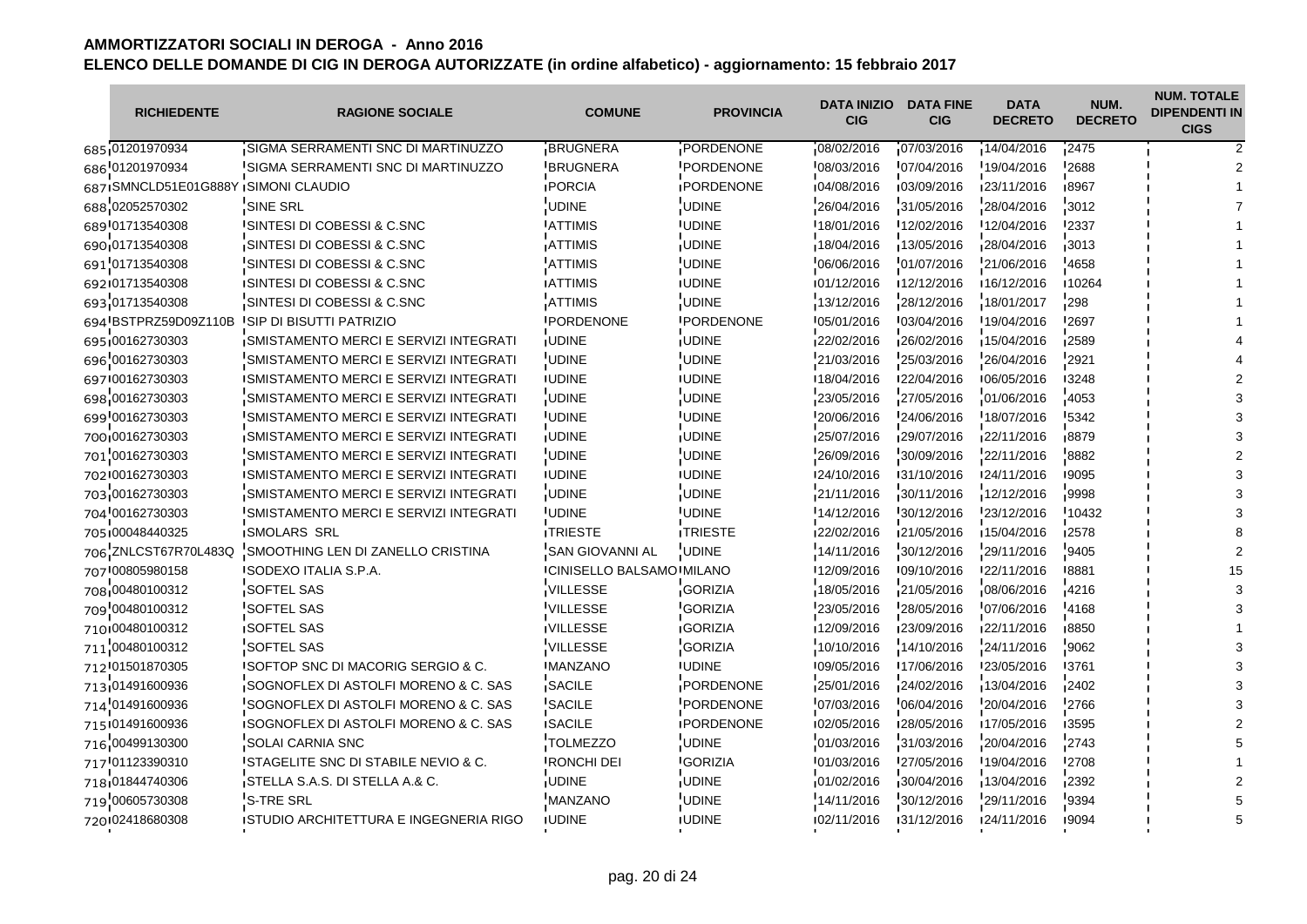| <b>RICHIEDENTE</b>   | <b>RAGIONE SOCIALE</b>                                | <b>COMUNE</b>                    | <b>PROVINCIA</b>  | <b>DATA INIZIO</b><br><b>CIG</b> | <b>DATA FINE</b><br><b>CIG</b> | <b>DATA</b><br><b>DECRETO</b> | NUM.<br><b>DECRETO</b> | <b>NUM. TOTALE</b><br><b>DIPENDENTI IN</b><br><b>CIGS</b> |
|----------------------|-------------------------------------------------------|----------------------------------|-------------------|----------------------------------|--------------------------------|-------------------------------|------------------------|-----------------------------------------------------------|
| 721 01715860308      | STUDIO ASS. FANTIN DI FANTIN C. & R                   | <b>JUDINE</b>                    | <b>UDINE</b>      | 15/06/2016                       | 30/06/2016                     | 21/06/2016                    | 14655                  |                                                           |
| 722 01715860308      | STUDIO ASS. FANTIN DI FANTIN C. & R                   | <b>UDINE</b>                     | <b>UDINE</b>      | 18/07/2016                       | 31/07/2016                     | 20/07/2016                    | 5428                   |                                                           |
| 723 01715860308      | <b>ISTUDIO ASS. FANTIN DI FANTIN C. &amp; R</b>       | <b>IUDINE</b>                    | <b>IUDINE</b>     | 12/09/2016                       | 130/09/2016                    | 122/11/2016                   | 18847                  |                                                           |
| 724 01715860308      | STUDIO ASS. FANTIN DI FANTIN C. & R                   | UDINE                            | <b>UDINE</b>      | 18/10/2016                       | 31/10/2016                     | 24/11/2016                    | 9057                   |                                                           |
| 725 01715860308      | <b>ISTUDIO ASS. FANTIN DI FANTIN C. &amp; R</b>       | <b>JUDINE</b>                    | <b>IUDINE</b>     | 21/11/2016                       | 130/11/2016                    | 129/11/2016                   | 19399                  |                                                           |
| 726,01715860308      | STUDIO ASS. FANTIN DI FANTIN C. & R                   | <b>UDINE</b>                     | <b>UDINE</b>      | 16/12/2016                       | 30/12/2016                     | 22/12/2016                    | 10410                  |                                                           |
| 727 01269850937      | STUDIO GESTIONE SINISTRI SRL                          | PORDENONE                        | PORDENONE         | 18/10/2016                       | 31/12/2016                     | 23/11/2016                    | 8979                   |                                                           |
| 728 01508510938      | ISTUDIO LEGALE ASSOCIATO RIZZO - ROSSETTI IPORDENONE  |                                  | <b>IPORDENONE</b> | 101/02/2016                      | 130/04/2016                    | ■13/04/2016                   | 12369                  |                                                           |
| 729 00977670322      | STUDIO NOTARILE DOTT.GELETTI E DOTT.RUAN TRIESTE      |                                  | TRIESTE           | 13/06/2016                       | 31/07/2016                     | 16/06/2016                    | 4476                   |                                                           |
| 730 01400980932      | IT.& B. SNC DI TONEATTO RODOLFO & C                   | <b>CASARSA DELLA</b>             | <b>IPORDENONE</b> | 12/12/2016                       | 129/12/2016                    | 123/01/2017                   | <b>349</b>             |                                                           |
| 731 01846220307      | T.D.G. SCRL                                           | <b>MAJANO</b>                    | <b>UDINE</b>      | 05/05/2016                       | 10/05/2016                     | 18/05/2016                    | 3686                   |                                                           |
| 732 01846220307      | T.D.G. SCRL                                           | <b>MAJANO</b>                    | <b>UDINE</b>      | 12/09/2016                       | 15/09/2016                     | 22/11/2016                    | 8868                   |                                                           |
| 733 01846220307      | <b>IT.D.G. SCRL</b>                                   | <b>IMAJANO</b>                   | <b>IUDINE</b>     | ∎17/10/2016                      | 131/10/2016                    | 123/11/2016                   | 18985                  |                                                           |
| 734 01846220307      | T.D.G. SCRL                                           | <b>MAJANO</b>                    | <b>UDINE</b>      | 02/11/2016                       | 30/11/2016                     | 24/11/2016                    | 9093                   |                                                           |
| 735 01846220307      | T.D.G. SCRL                                           | <b>MAJANO</b>                    | <b>UDINE</b>      | 01/12/2016                       | 29/12/2016                     | 23/12/2016                    | 10433                  |                                                           |
| 736 02003840309      | TAPPEZZERIA C.M.C.SAS DI COSTANTINI                   | <b>MANZANO</b>                   | <b>UDINE</b>      | 26/09/2016                       | 31/10/2016                     | 06/12/2016                    | ∎9887                  | 10                                                        |
| 737 02003840309      | TAPPEZZERIA C.M.C.SAS DI COSTANTINI                   | <b>MANZANO</b>                   | <b>UDINE</b>      | 21/11/2016                       | 23/12/2016                     | 24/01/2017                    | 362                    | 10                                                        |
| 738 01172530329      | <b>ITECNISIDER S.R.L.</b>                             | <b>ITRIESTE</b>                  | <b>ITRIESTE</b>   | 11/01/2016                       | 12/02/2016                     | 13/04/2016                    | <b>'2355</b>           |                                                           |
| 739 01172530329      | TECNISIDER S.R.L.                                     | <b>TRIESTE</b>                   | TRIESTE           | 01/03/2016                       | 31/03/2016                     | 20/04/2016                    | 2770                   |                                                           |
| 740'01172530329      | TECNISIDER S.R.L.                                     | <b>TRIESTE</b>                   | <b>TRIESTE</b>    | 11/05/2016                       | 13/05/2016                     | 06/06/2016                    | 4128                   |                                                           |
| 741 01172530329      | TECNISIDER S.R.L.                                     | <b>ITRIESTE</b>                  | <b>TRIESTE</b>    | 123/05/2016                      | 125/05/2016                    | 09/06/2016                    | 14257                  |                                                           |
| 742 01172530329      | TECNISIDER S.R.L.                                     | <b>TRIESTE</b>                   | TRIESTE           | 06/06/2016                       | 10/06/2016                     | 09/06/2016                    | 4258                   |                                                           |
| 743 01172530329      | <b>ITECNISIDER S.R.L.</b>                             | <b>ITRIESTE</b>                  | <b>ITRIESTE</b>   | 108/08/2016                      | 19/08/2016                     | 129/11/2016                   | 19391                  |                                                           |
| 744 01172530329      | TECNISIDER S.R.L.                                     | <b>TRIESTE</b>                   | TRIESTE           | 01/12/2016                       | 03/12/2016                     | 12/12/2016                    | 9995                   |                                                           |
| 745 02548140306      | TECNOCONTROL SRL                                      | <b>RUDA</b>                      | <b>UDINE</b>      | 28/11/2016                       | 31/12/2016                     | 06/02/2017                    | $-673$                 |                                                           |
|                      | 746 CPTLCU60P05D962G ITECNOELETTRICA DI COPETTI LUCIO | <b>IGEMONA DEL FRIULI IUDINE</b> |                   | 19/09/2016                       | 16/12/2016                     | 123/11/2016                   | ∎9005                  |                                                           |
| 747 01626310302      | TECNOIMPIANTI DI CICUTTINI N. & C. SNC                | SAN PIETRO AL                    | <b>UDINE</b>      | 03/10/2016                       | 23/12/2016                     | 28/11/2016                    | 9267                   |                                                           |
| 748 00074790932      | <b>ITECNOMAC S.R.L.</b>                               | <b><i>FONTANAFREDDA</i></b>      | <b>IPORDENONE</b> | 18/01/2016                       | 16/04/2016                     | 12/04/2016                    | 2325                   |                                                           |
| 749 01408500302      | <b>TECNOPRESS SNC</b>                                 | <b>PAVIA DI UDINE</b>            | <b>UDINE</b>      | 11/01/2016                       | 31/03/2016                     | 13/04/2016                    | 2374                   |                                                           |
| 750 01670430303      | <b>TECNOTRANSFER SRL</b>                              | UDINE                            | <b>UDINE</b>      | 01/03/2016                       | 29/05/2016                     | 15/04/2016                    | 2565                   |                                                           |
| 751 00166080309      | <b>ITECNOTRASPORT SNC</b>                             | <b>IUDINE</b>                    | <b>IUDINE</b>     | ■01/03/2016                      | 129/05/2016                    | 15/04/2016                    | 12563                  |                                                           |
| 752 02796680300      | TELONI FIASCARIS SRL                                  | TAVAGNACCO                       | <b>UDINE</b>      | 21/01/2016                       | 04/02/2016                     | 13/04/2016                    | 2376                   |                                                           |
| 753 TMPSFN72P25L483P | <b>ITEMPORAL STEFANO</b>                              | <b>IGEMONA DEL FRIULI IUDINE</b> |                   | 11/04/2016                       | 24/05/2016                     | 03/05/2016                    | 3104                   |                                                           |
| 754 01831400302      | TERMOCARNICA SNC DI CESCATO PAOLO & C.                | <b>TOLMEZZO</b>                  | <b>UDINE</b>      | 05/12/2016                       | 28/12/2016                     | 22/12/2016                    | 10416                  |                                                           |
| 755 02166260303      | TERMOIDRAULICA SCRUZZI DANILO DI PAOLO                | <b>MAJANO</b>                    | <b>UDINE</b>      | 04/04/2016                       | 30/06/2016                     | 26/04/2016                    | 2923                   |                                                           |
|                      | 756 PZOMRC68T13E591C ITERMOIMPIANTI DI POZ MARCO      | <b>BAGNARIA ARSA</b>             | <b>UDINE</b>      | 101/09/2016                      | 129/11/2016                    | 122/11/2016                   | 18873                  |                                                           |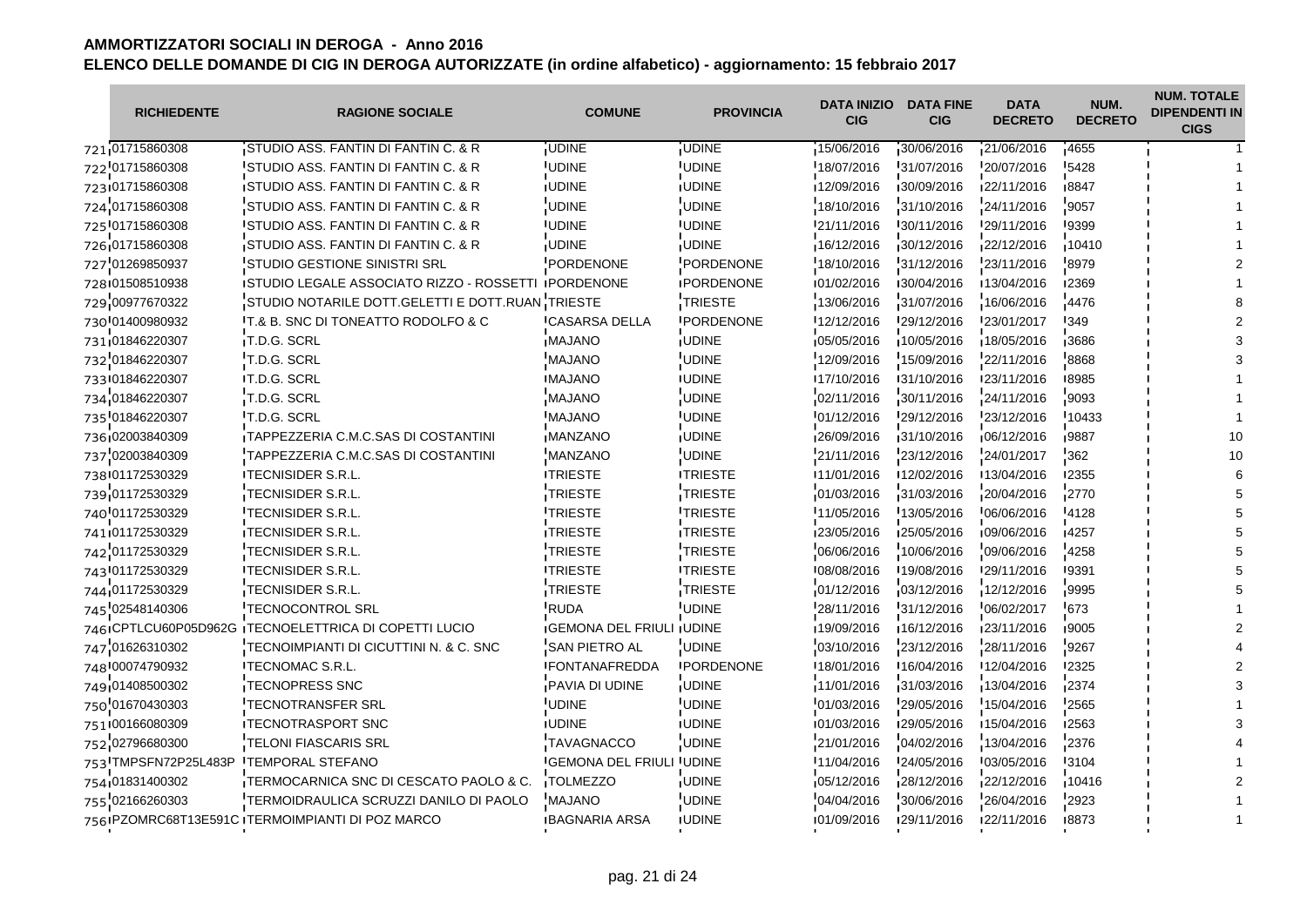| <b>RICHIEDENTE</b>                   | <b>RAGIONE SOCIALE</b>                      | <b>COMUNE</b>                    | <b>PROVINCIA</b>  | <b>DATA INIZIO</b><br><b>CIG</b> | <b>DATA FINE</b><br><b>CIG</b> | <b>DATA</b><br><b>DECRETO</b> | NUM.<br><b>DECRETO</b> | <b>NUM. TOTALE</b><br><b>DIPENDENTI IN</b><br><b>CIGS</b> |
|--------------------------------------|---------------------------------------------|----------------------------------|-------------------|----------------------------------|--------------------------------|-------------------------------|------------------------|-----------------------------------------------------------|
| 757 TPLDNL68B52L424B                 | TIEPOLO DANIELA                             | GRADO                            | <b>GORIZIA</b>    | 03/10/2016                       | 31/12/2016                     | 23/11/2016                    | -8996                  |                                                           |
| 758 01408050308                      | TIPOGRAFIA MARIONI S.N.C. DI GIULIA MARIONI | <b>UDINE</b>                     | <b>UDINE</b>      | 24/10/2016                       | 31/12/2016                     | 28/11/2016                    | 9256                   |                                                           |
| 759 TDRFRZ61H25L483Q TODERO FABRIZIO |                                             | <b>ICORNO DI ROSAZZO I UDINE</b> |                   | 122/01/2016                      | 12/02/2016                     | 13/04/2016                    | ∎2395                  |                                                           |
| 760 TDRFRZ61H25L483Q TODERO FABRIZIO |                                             | CORNO DI ROSAZZO UDINE           |                   | 01/03/2016                       | 12/03/2016                     | 15/04/2016                    | 2598                   |                                                           |
| 761 TDRFRZ61H25L483Q TODERO FABRIZIO |                                             | <b>CORNO DI ROSAZZO UDINE</b>    |                   | 25/10/2016                       | 131/10/2016                    | 128/11/2016                   | 19235                  |                                                           |
| 762 TFFDRN67H05L424J                 | <b>TOFFOLI ADRIANO</b>                      | <b>TRIESTE</b>                   | TRIESTE           | 26/05/2016                       | 31/07/2016                     | 13/06/2016                    | 4368                   |                                                           |
| 763 TNDGNN52C24L195H TONDO GIOVANNI  |                                             | <b>TOLMEZZO</b>                  | <b>UDINE</b>      | 11/01/2016                       | 12/02/2016                     | 12/04/2016                    | 2285                   |                                                           |
| 764 TNDGNN52C24L195H TONDO GIOVANNI  |                                             | <b>ITOLMEZZO</b>                 | <b>IUDINE</b>     | 15/02/2016                       | 12/03/2016                     | 15/04/2016                    | 12566                  |                                                           |
| 765 TNDGNN52C24L195H TONDO GIOVANNI  |                                             | <b>TOLMEZZO</b>                  | <b>UDINE</b>      | 14/03/2016                       | 08/04/2016                     | 22/04/2016                    | 2839                   |                                                           |
| 766 TNNGRL41T16Z315C TONON GABRIELE  |                                             | <b>BUJA</b>                      | <b>IUDINE</b>     | 03/10/2016                       | 31/12/2016                     | 22/11/2016                    | 8867                   |                                                           |
| 767 01923560302                      | <b>TONY PNEUS SRL</b>                       | <b>RIVIGNANO TEOR</b>            | <b>UDINE</b>      | 01/02/2016                       | 20/03/2016                     | 13/04/2016                    | 2380                   |                                                           |
| 768 01923560302                      | TONY PNEUS SRL                              | <b>RIVIGNANO TEOR</b>            | <b>UDINE</b>      | 21/03/2016                       | 30/04/2016                     | 22/04/2016                    | 2844                   |                                                           |
| 769 00167900307                      | <b>ITORNERIA FRIULANA PIANI SRL</b>         | <b>ISAN GIOVANNI AL</b>          | <b>IUDINE</b>     | 14/11/2016                       | 123/12/2016                    | 130/11/2016                   | ∎9446                  |                                                           |
| 770 02457980304                      | TORNITURA RIGO PAOLO SRL                    | PAVIA DI UDINE                   | <b>UDINE</b>      | 19/10/2016                       | 31/12/2016                     | 28/11/2016                    | 9262                   |                                                           |
| 771'00457410314                      | <b>TOTALCONFORT SRL</b>                     | <b>IMONFALCONE</b>               | <b>GORIZIA</b>    | 12/05/2016                       | 05/08/2016                     | 12/05/2016                    | '3471                  |                                                           |
| 772 02200960306                      | <b>TRANSDUE SRL</b>                         | <b>SAN PIETRO AL</b>             | <b>UDINE</b>      | 16/05/2016                       | 28/05/2016                     | 12/05/2016                    | 3472                   |                                                           |
| 773 02200960306                      | <b>TRANSDUE SRL</b>                         | <b>SAN PIETRO AL</b>             | <b>UDINE</b>      | 13/06/2016                       | 25/06/2016                     | 14/06/2016                    | 4389                   |                                                           |
| 774 00470940305                      | <b>ITRASPORTI MANZANESI SRL</b>             | <b>IMANZANO</b>                  | <b>IUDINE</b>     | 101/03/2016                      | 131/03/2016                    | 15/04/2016                    | <b>2581</b>            |                                                           |
| 775 01610290932                      | TRE B ITALIA SRL                            | AZZANO DECIMO                    | PORDENONE         | 16/05/2016                       | 27/05/2016                     | 06/06/2016                    | 4127                   |                                                           |
| 776 TLLSDR60D05G163V                 | <b>TRETI ARREDAMENTI</b>                    | <b>TRICESIMO</b>                 | <b>UDINE</b>      | 11/01/2016                       | 31/03/2016                     | 12/04/2016                    | '2300                  |                                                           |
| 777 TRVMRA28P29H531T TREVISAN MARIO  |                                             | <b>MONFALCONE</b>                | <b>GORIZIA</b>    | 11/07/2016                       | 22/07/2016                     | 19/07/2016                    | ∎5363                  |                                                           |
| 778 TRVMRA28P29H531T TREVISAN MARIO  |                                             | <b>MONFALCONE</b>                | <b>GORIZIA</b>    | 08/08/2016                       | 19/08/2016                     | 19/07/2016                    | 5364                   |                                                           |
| 779 01841710302                      | <b>ITUBI ACCIAI SRL</b>                     | <b>BUTTRIO</b>                   | <b>IUDINE</b>     | 14/11/2016                       | 130/12/2016                    | 129/11/2016                   | 19402                  |                                                           |
| 780 TRRNDR71C14L949K TURRINA ANDREA  |                                             | MANZANO                          | <b>UDINE</b>      | 03/11/2016                       | 31/12/2016                     | 30/11/2016                    | $-9479$                |                                                           |
| 781 01778610301                      | UNIFORMA S.R.L.                             | <b>MANZANO</b>                   | <b>UDINE</b>      | 26/09/2016                       | 23/12/2016                     | 24/11/2016                    | 9067                   |                                                           |
| 782101626740938                      | IUNIVERSALLEGNO S.R.L.                      | <b>IPRATA DI</b>                 | <b>IPORDENONE</b> | 07/01/2016                       | 130/01/2016                    | 12/04/2016                    | 12314                  |                                                           |
| 783 01626740938                      | UNIVERSALLEGNO S.R.L.                       | <b>PRATA DI</b>                  | PORDENONE         | 01/02/2016                       | 29/02/2016                     | 14/04/2016                    | 2466                   |                                                           |
| 784 01626740938                      | <b>IUNIVERSALLEGNO S.R.L.</b>               | <b>PRATA DI</b>                  | <b>IPORDENONE</b> | 01/03/2016                       | '06/04/2016                    | 120/04/2016                   | <b>2759</b>            |                                                           |
| 785 RZUGNE47L13L424I                 | <b>URIZIO EUGENIO</b>                       | TRIESTE                          | TRIESTE           | 01/03/2016                       | 31/03/2016                     | 19/04/2016                    | 2689                   |                                                           |
| 786 RZUGNE47L13L424I                 | URIZIO EUGENIO                              | TRIESTE                          | <b>TRIESTE</b>    | 01/04/2016                       | 30/04/2016                     | 22/04/2016                    | 2892                   |                                                           |
| 787 00119610939                      | IVACCHER ADRIANO E C. SNC                   | <b>ISAN VITO AL</b>              | <b>IPORDENONE</b> | 129/02/2016                      | 128/05/2016                    | 15/04/2016                    | 12586                  |                                                           |
| 788 00179350939                      | VACCHER VALENTINO E C. SNC                  | SAN VITO AL                      | PORDENONE         | 01/03/2016                       | 16/04/2016                     | 15/04/2016                    | 2562                   |                                                           |
| 789 00179350939                      | <b>IVACCHER VALENTINO E C. SNC</b>          | <b>SAN VITO AL</b>               | <b>IPORDENONE</b> | 18/04/2016                       | 30/05/2016                     | 27/04/2016                    | '2981                  |                                                           |
| 790 00334770302                      | <b>VARNERIN SRL</b>                         | VILLA SANTINA                    | <b>UDINE</b>      | 11/01/2016                       | 09/04/2016                     | 12/04/2016                    | 12311                  |                                                           |
| 791 00245940937                      | VENIER SNC DI VENIER SERGIO E LUCIANO       | <b>FIUME VENETO</b>              | PORDENONE         | 11/08/2016                       | 30/09/2016                     | 23/11/2016                    | 8969                   |                                                           |
| 792 00245940937                      | IVENIER SNC DI VENIER SERGIO E LUCIANO      | <b>IFIUME VENETO</b>             | <b>IPORDENONE</b> | 07/10/2016                       | 14/11/2016                     | 124/11/2016                   | 19065                  |                                                           |
|                                      |                                             |                                  |                   |                                  |                                |                               |                        |                                                           |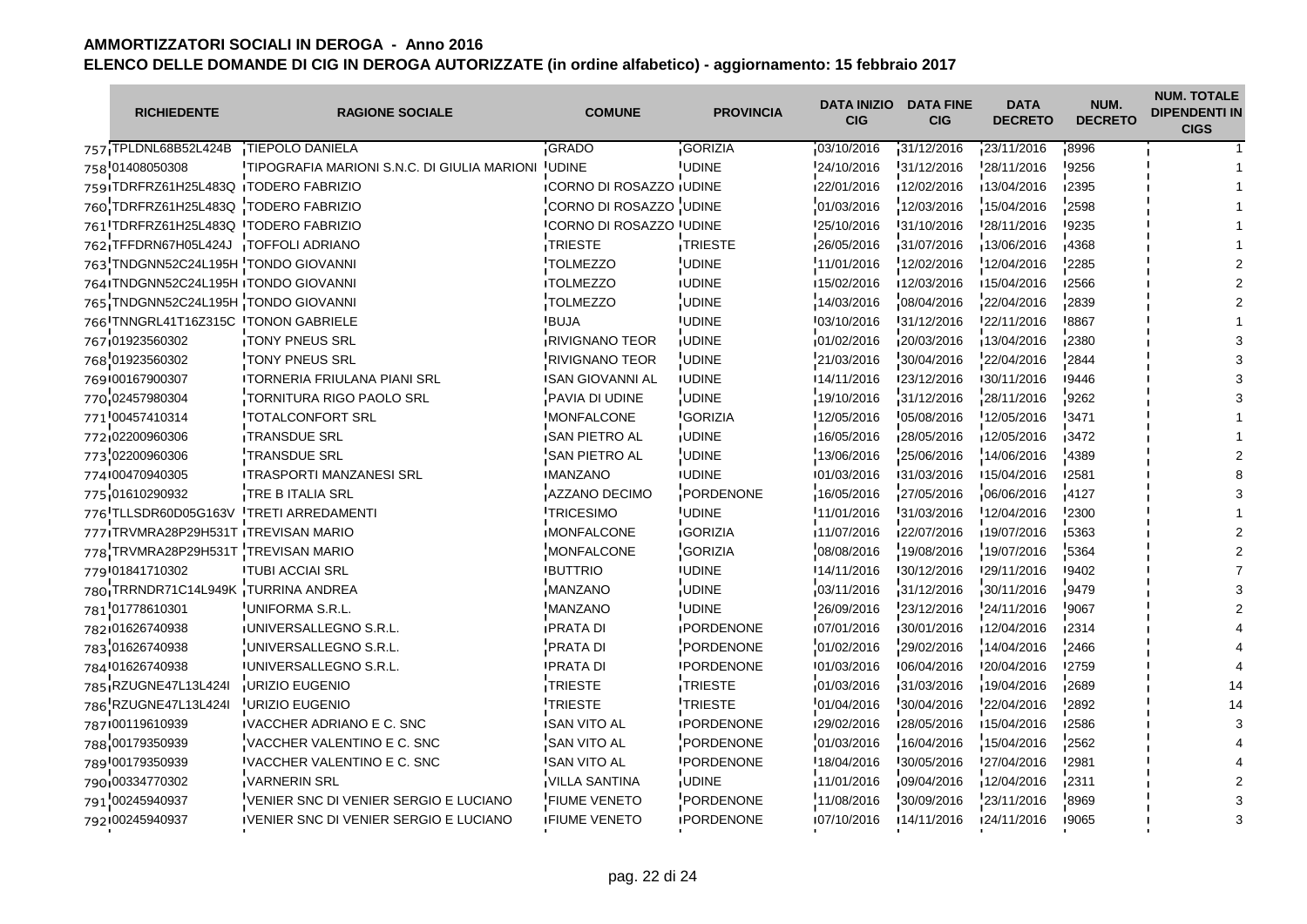| <b>RICHIEDENTE</b>                  | <b>RAGIONE SOCIALE</b>                          | <b>COMUNE</b>                    | <b>PROVINCIA</b>  | <b>DATA INIZIO</b><br><b>CIG</b> | <b>DATA FINE</b><br><b>CIG</b> | <b>DATA</b><br><b>DECRETO</b> | NUM.<br><b>DECRETO</b> | <b>NUM. TOTALE</b><br><b>DIPENDENTI IN</b><br><b>CIGS</b> |
|-------------------------------------|-------------------------------------------------|----------------------------------|-------------------|----------------------------------|--------------------------------|-------------------------------|------------------------|-----------------------------------------------------------|
| 793 01411410309                     | <b>VERITTI DI VERITTI T.&amp; C.SNC</b>         | MOGGIO UDINESE                   | <b>UDINE</b>      | 01/02/2016                       | 31/03/2016                     | 14/04/2016                    | 2491                   |                                                           |
| 794 02197110303                     | VERLAST DI ZORZINI DEBORA & C. SNC              | CORNO DI ROSAZZO UDINE           |                   | 02/05/2016                       | 31/05/2016                     | 18/05/2016                    | '3691                  |                                                           |
| 795102197110303                     | IVERLAST DI ZORZINI DEBORA & C. SNC             | <b>CORNO DI ROSAZZO IUDINE</b>   |                   | 04/07/2016                       | 15/07/2016                     | 19/07/2016                    | ∎5365                  |                                                           |
| 796 02197110303                     | VERLAST DI ZORZINI DEBORA & C. SNC              | CORNO DI ROSAZZO UDINE           |                   | 18/07/2016                       | 29/07/2016                     | 27/07/2016                    | 5559                   |                                                           |
| 797 02197110303                     | IVERLAST DI ZORZINI DEBORA & C. SNC             | <b>ICORNO DI ROSAZZO I UDINE</b> |                   | 03/10/2016                       | 15/10/2016                     | 129/11/2016                   | <b>19406</b>           |                                                           |
| 798 02197110303                     | VERLAST DI ZORZINI DEBORA & C. SNC              | CORNO DI ROSAZZO UDINE           |                   | 05/12/2016                       | 27/12/2016                     | 16/12/2016                    | 10265                  |                                                           |
| 799 02197110303                     | VERLAST DI ZORZINI DEBORA & C. SNC              | CORNO DI ROSAZZO UDINE           |                   | 28/12/2016                       | 29/12/2016                     | 31/01/2017                    | '559                   |                                                           |
| 800100431230317                     | IVERZEGNASSI EGONE DEI F.LLI VERZEG.            | <b>ROMANS D'ISONZO</b>           | <b>IGORIZIA</b>   | 02/05/2016                       | 128/05/2016                    | 13/05/2016                    | <b>13499</b>           |                                                           |
| 801 00431230317                     | VERZEGNASSI EGONE DEI F.LLI VERZEG.             | ROMANS D'ISONZO                  | <b>GORIZIA</b>    | 30/05/2016                       | 02/07/2016                     | 18/07/2016                    | 5346                   |                                                           |
| 802 00431230317                     | <b>IVERZEGNASSI EGONE DEI F.LLI VERZEG.</b>     | <b>IROMANS D'ISONZO</b>          | <b>GORIZIA</b>    | 14/11/2016                       | 26/11/2016                     | 29/11/2016                    | -9395                  |                                                           |
| 803,00431230317                     | VERZEGNASSI EGONE DEI F.LLI VERZEG.             | <b>ROMANS D'ISONZO</b>           | <b>GORIZIA</b>    | 12/12/2016                       | 27/12/2016                     | 25/01/2017                    | 373                    |                                                           |
| 804 01190640936                     | VETRERIA IL VETRAIO DI BUTTIGNOL A. & R.        | <b>CORDENONS</b>                 | PORDENONE         | 19/04/2016                       | 16/07/2016                     | 04/05/2016                    | 3146                   |                                                           |
| 805 00187430939                     | <b>IVETRERIA TRAMONTIN S.R.L.</b>               | <b>ISAN VITO AL</b>              | <b>IPORDENONE</b> | 122/01/2016                      | 120/04/2016                    | 13/04/2016                    | 12386                  |                                                           |
| 806 MLLLNA65P19Z133O                | VETROIDEA DI MELLA ALAN                         | SACILE                           | PORDENONE         | 22/02/2016                       | 21/05/2016                     | 15/04/2016                    | 2575                   |                                                           |
| 807 VLISLV61M12B598J                | <b>VIEL SILVIO</b>                              | <b>CANEVA</b>                    | PORDENONE         | 01/09/2016                       | 29/11/2016                     | 23/11/2016                    | 8980                   |                                                           |
|                                     | 808 VGNGPP64P54D205N VIGANT GIUSEPPINA          | <b>NIMIS</b>                     | <b>UDINE</b>      | 06/06/2016                       | 10/06/2016                     | 13/06/2016                    | <b>4369</b>            |                                                           |
|                                     | 809 VGNGPP64P54D205N VIGANT GIUSEPPINA          | <b>NIMIS</b>                     | UDINE             | 07/09/2016                       | 13/09/2016                     | 06/12/2016                    | 9889                   |                                                           |
| 810 00768430324                     | IVIMA CONTROSOFFITTI SRL DI MAGGI-VI            | <b>ITRIESTE</b>                  | <b>ITRIESTE</b>   | 19/01/2016                       | 129/02/2016                    | 12/04/2016                    | <b>I2318</b>           |                                                           |
| 811 00768430324                     | VIMA CONTROSOFFITTI SRL DI MAGGI-VI             | TRIESTE                          | TRIESTE           | 01/03/2016                       | 16/04/2016                     | 19/04/2016                    | 2687                   |                                                           |
| 812 00256530304                     | VIRGILI ERMIDO & SIRO SNC                       | <b>SAN GIOVANNI AL</b>           | <b>UDINE</b>      | 11/01/2016                       | 11/03/2016                     | 12/04/2016                    | 2310                   |                                                           |
| 813100256530304                     | IVIRGILI ERMIDO & SIRO SNC                      | <b>SAN GIOVANNI AL</b>           | <b>UDINE</b>      | 02/05/2016                       | 30/05/2016                     | 18/05/2016                    | ,3689                  |                                                           |
| 814 VSNPLA72B04E098Y                | <b>VISINTIN PAOLO</b>                           | AIELLO DEL FRIULI                | <b>UDINE</b>      | 11/02/2016                       | '07/03/2016                    | 15/04/2016                    | 2556                   |                                                           |
| 815 VSNPLA72B04E098Y VISINTIN PAOLO |                                                 | <b>AIELLO DEL FRIULI</b>         | <b>IUDINE</b>     | 121/03/2016                      | 122/04/2016                    | 122/04/2016                   | '2876                  |                                                           |
|                                     | 816 VLPGNN34B10G389O VOLPETTI GIOVANNI BATTISTA | CAMPOFORMIDO                     | <b>UDINE</b>      | 17/03/2016                       | 31/03/2016                     | 22/04/2016                    | 12875                  |                                                           |
|                                     | 817 VLPGNN34B10G389O VOLPETTI GIOVANNI BATTISTA | <b>CAMPOFORMIDO</b>              | <b>UDINE</b>      | 12/09/2016                       | 31/10/2016                     | 22/11/2016                    | 8870                   |                                                           |
| 818 01494130931                     | <b>IWENCO SRL</b>                               | <b>ICHIONS</b>                   | <b>IPORDENONE</b> | ■18/04/2016                      | 131/05/2016                    | 127/04/2016                   | <b>12983</b>           |                                                           |
| 819 02496390309                     | <b>WWTS PROJECT SRL</b>                         | <b>UDINE</b>                     | <b>UDINE</b>      | 25/01/2016                       | 23/04/2016                     | 13/04/2016                    | 2373                   |                                                           |
| 820 02227370307                     | <b>XEDRA SRL</b>                                | <b>I</b> SAN GIOVANNI AL         | <b>IUDINE</b>     | 27/06/2016                       | '08/07/2016                    | 29/06/2016                    | -4915                  |                                                           |
| 821 01399000932                     | ZAMPIERI SRL                                    | <b>SAN QUIRINO</b>               | PORDENONE         | 29/09/2016                       | 27/12/2016                     | 22/11/2016                    | 8842                   |                                                           |
| 822 01034210938                     | ZANETTI OMERO & C. SNC                          | PORDENONE                        | PORDENONE         | 07/01/2016                       | 29/02/2016                     | 12/04/2016                    | 2282                   |                                                           |
| 823 00563480300                     | <b>IZANIER SNC DI ZANIER G. E B.</b>            | <b>IRAVEO</b>                    | <b>IUDINE</b>     | 18/04/2016                       | ■14/05/2016                    | 104/05/2016                   | 13147                  |                                                           |
| 824 00563480300                     | ZANIER SNC DI ZANIER G. E B.                    | <b>RAVEO</b>                     | <b>UDINE</b>      | 25/07/2016                       | 02/09/2016                     | 01/09/2016                    | 6301                   |                                                           |
| 825 00563480300                     | ZANIER SNC DI ZANIER G. E B.                    | <b>RAVEO</b>                     | <b>UDINE</b>      | 05/09/2016                       | 24/09/2016                     | 22/11/2016                    | 8852                   |                                                           |
| 826 ZNNNSE65E13E473T                | <b>ZANON ENOS</b>                               | <b>LATISANA</b>                  | <b>UDINE</b>      | 03/10/2016                       | 31/12/2016                     | 29/11/2016                    | ,9421                  |                                                           |
| 827 01412760306                     | ZEN SNC DI FRANCOVIGH G.& C.                    | CORNO DI ROSAZZO                 | <b>UDINE</b>      | 07/03/2016                       | 30/04/2016                     | 19/04/2016                    | 2707                   |                                                           |
| 828 01866890302                     | <b>IZILCO DUE SRL</b>                           | <b>ISAN GIOVANNI AL</b>          | <b>UDINE</b>      | 101/01/2016                      | 19/03/2016                     | 128/06/2016                   | 14835                  | 16                                                        |